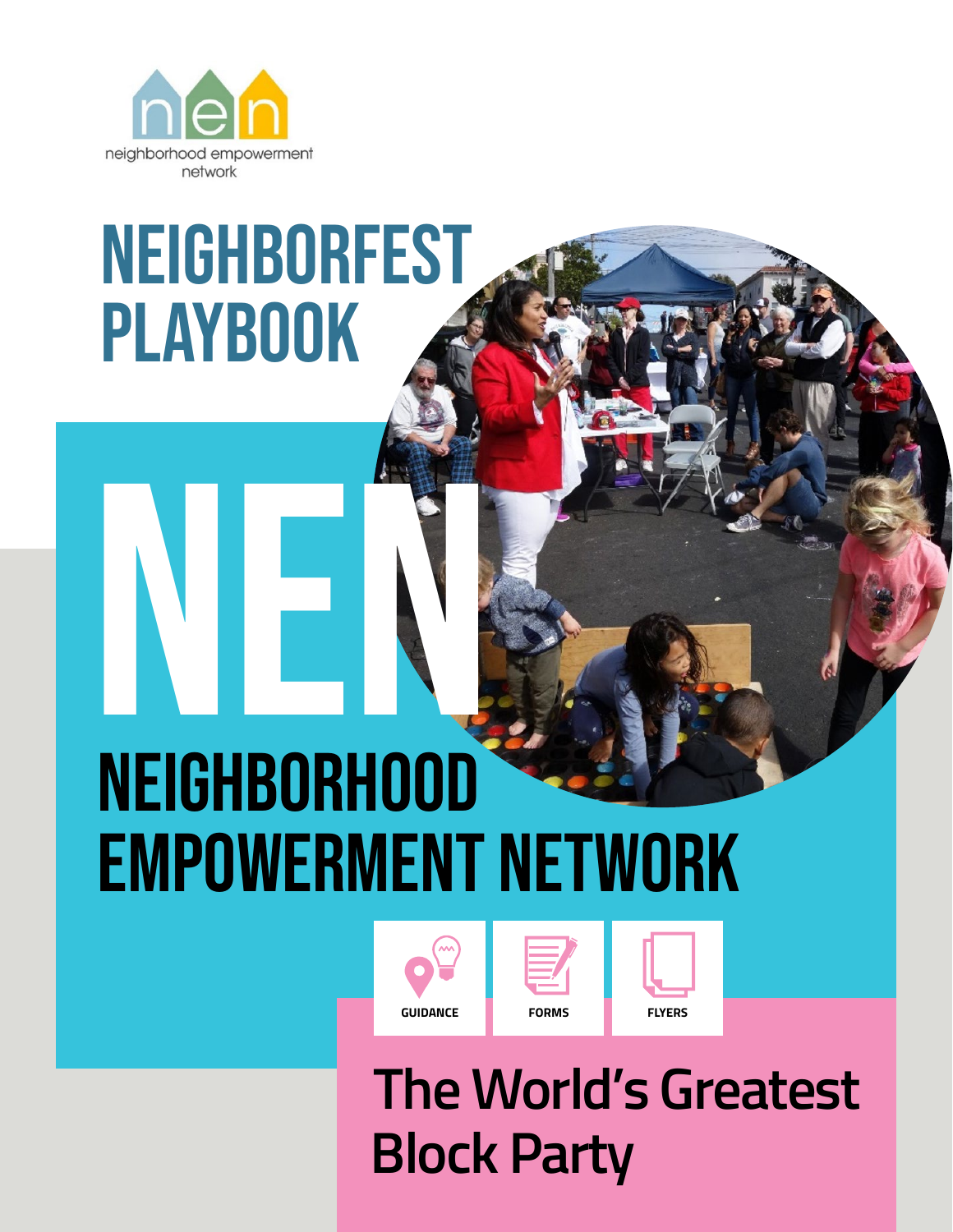## who is behind neighborfest



The Neighborhood Empowerment Network (NEN) is an initiative of the City & County of San Francisco and is hosted in Department of Emergency Management. Founded in 2007, The NEN is a coalition of non-profits, government agencies, faith based & academic institutions, foundations and civic networks.

Building on the lessons learned from Hurricane Katrina, The NEN's mission is to empower community stakeholders to establish local networks (HUBs) that are advancing their disaster resilience year-round at the individual, organizational and community levels from the block up.

During times of stress, the HUBs activate in concert with the emergency management community to protect the health and well-being of the neighborhood's most vulnerable residents and institutions. For more about the NEN and Neighborfest, please visit **Neighborfest.org**.



The Earthquake Country Alliance (ECA) was created in 2003 by the Southern California Earthquake Center (SCEC) with many partner organizations in southern California, and in 2009 became a statewide public-private-grassroots organization with additional regional alliances in the San Francisco Bay Area and Redwood Coast, all which organize

local activities and coordination.

ECA's sector-based committees develop resources and programs for statewide audiences, and ECA's outreach bureaus manage recruitment for ShakeOut and Tsunami Week, provide speakers and booths for events, and coordinate media relations. ECA is coordinated by SCEC through annual funding provided by the California Governor's Office of Emergency Services (CalOES) and FEMA.

What we do to prepare now, before the next disaster, will determine our quality of life afterwards. ECA's vision is that via our partnerships and activities, Californians are inspired to take active steps to prepare and protect themselves, their families, their organizations, and their communities; and that they share their activities with one another to perpetuate a culture of resiliency. Learn more at **EarthquakeCountry.org**.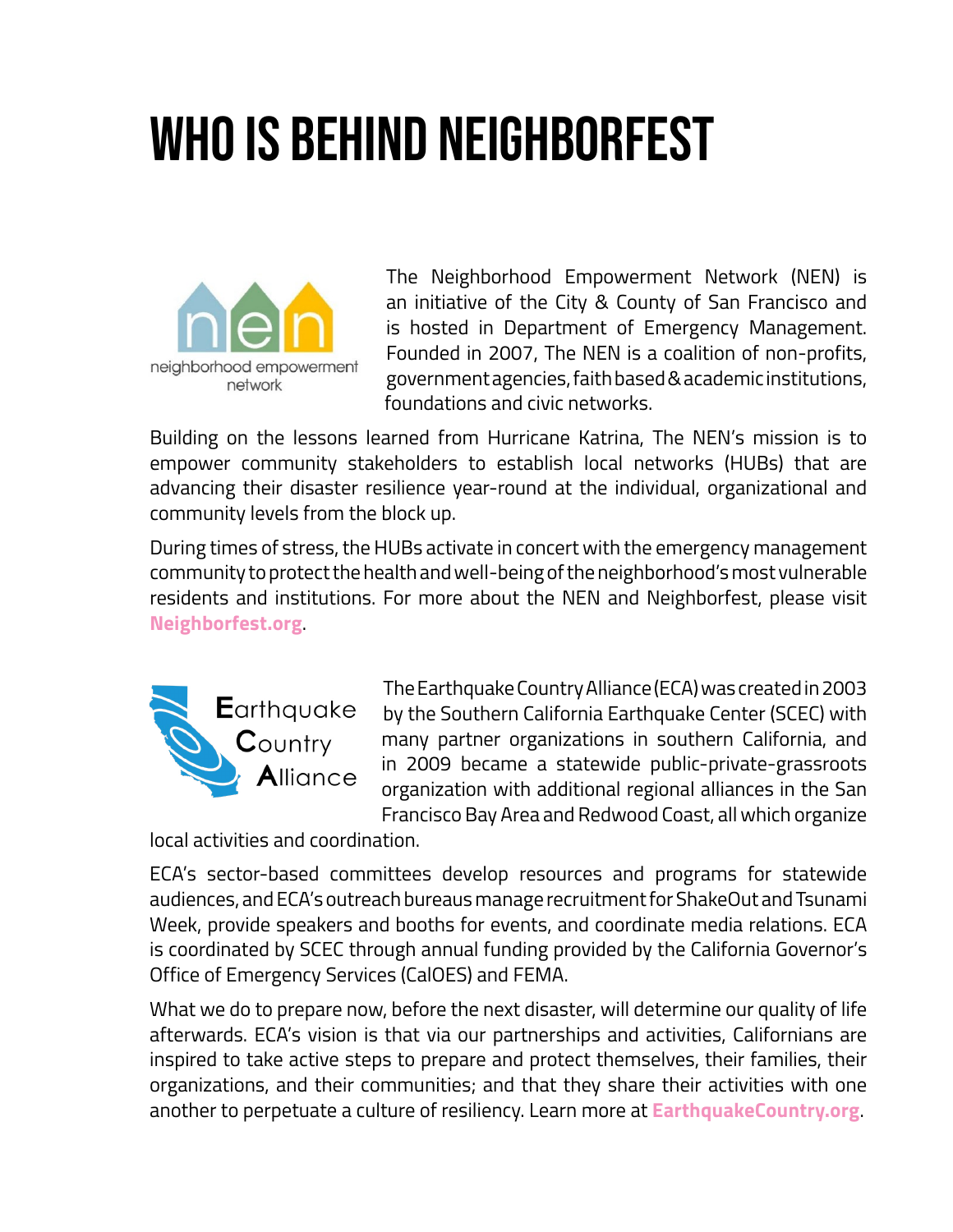## CONTENTS **WELCOME**

Welcome and Introduction 4

#### **GET STARTED**

- 5 Get Started Section Overview
- Chair and Co-Chair Guidance 8

#### **GET A PLAN**

- 10 Get a Plan Section Overview & Meeting Agenda
- 16 Neighborfest Design Worksheet
- 21 Neighborfest Layout Worksheet

#### **GET TO WORK**

- 23 Get to Work Section Overview
- 24 Food Service Team Guidance
- Entertainment and Activities Team Guidance 27
- 29 Outreach Team Guidance
- 32 "Day of" Production Team Guidance
- 34 Registration and Readiness Team Guidance

#### **GET READY**

Get Ready Section Overview & Meeting Agenda 36

#### **GET THE PARTY STARTED**

Get the Party Started Overview & Meeting Agenda 39

#### **GET BETTER & PREPARED**

Get Better & Prepared Section & Meeting Agenda 41

#### **APPENDIX**

- Host Committee Tracking Doc 47
- Neighborfest Flyer/Three-Day Notice for Neighbors' Cars 48
- Food & Beverage Menu Worksheet 49
- Food Service Equipment & Supplies List 51
- Equipment, Supplies & Budget Form 52
- "Day of" Tasks & Timeline Worksheet 53
- Guest Sign in Sheet 54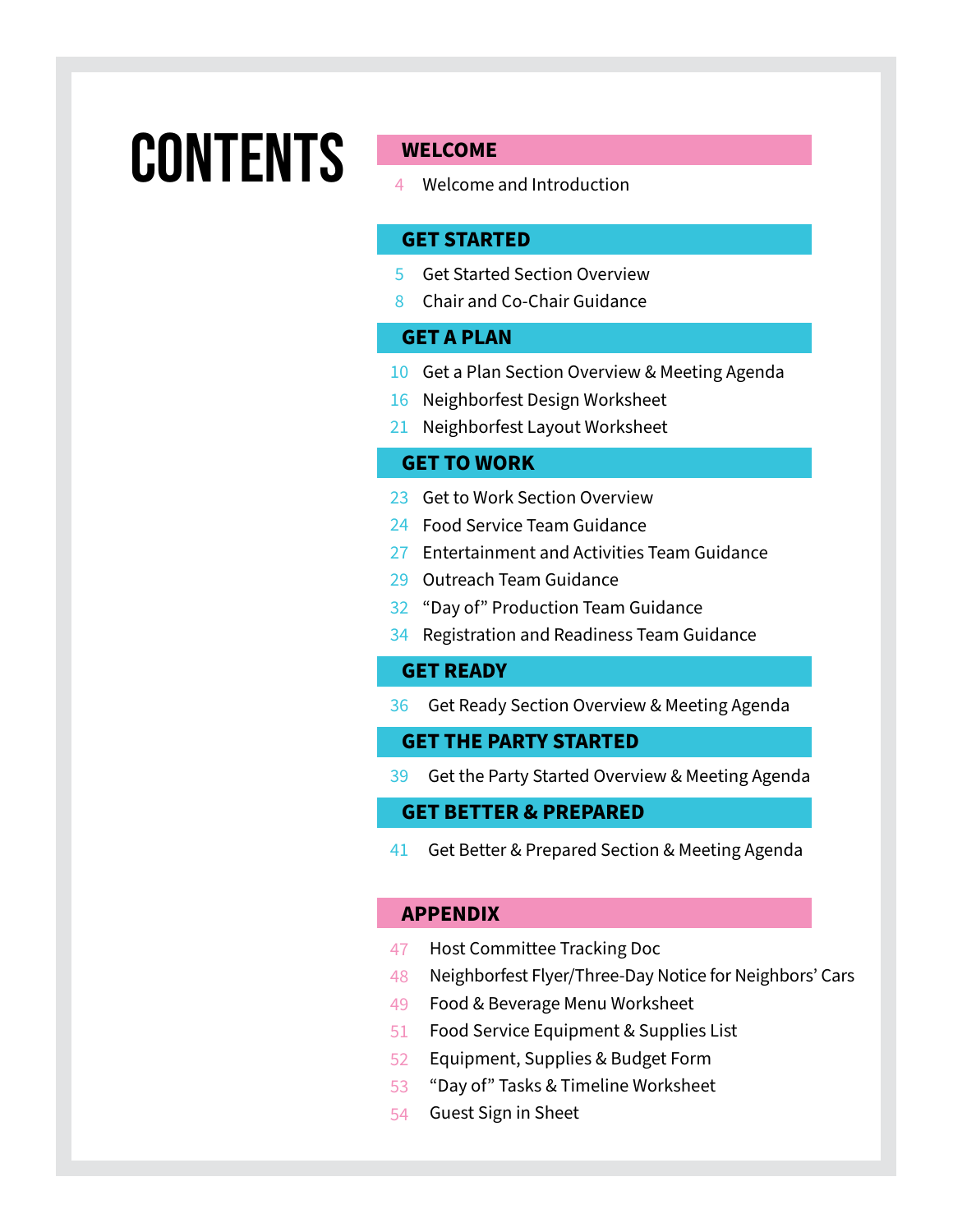## **WELCOME**

## CONGRATULATIONS ON DECIDING TO BECOME A NEIGHBORFEST HOST!

**Everyone wants to live in a safe, connected, and healthy community. The challenge is that everyone is so busy with their day-to-day routine, it's hard to find time to meet and get to know each other.** 

**That's why the Neighborhood Empowerment Network (NEN) created Neighborfest — the world's greatest block party!** 

**Block parties are a tried and true way to get people out in the street together for a few hours of fun, food, and neighboring. In partnership with the Earthquake Country Alliance (ECA), with funding provided by the California Governor's Office of Emergency Services (CalOES) and FEMA, this ECA/NEN Neighborfest Playbook will help make sure planning your block party is as easy as possible.** 

#### **WHAT IS A NEIGHBORFEST?**

A Neighborfest block party offers neighbors a chance to connect, have fun, enjoy great food and games, and strengthen their community's resilience.

#### **WHAT ARE THE BENEFITS OF HOSTING A NEIGHBORFEST?**

Connected communities are safer communities. However, in today's busy world, it's hard to build relationships with the folks around you. After years of research, we discovered that hosting a block party is not only a lot of fun, it's also the easiest/ fastest way to get the whole block together to break bread and get to know each other. Also, based on our recent analysis, hosting a Neighborfest can also prepare your community to work together during times of stress to protect vulnerable residents on the block.

#### **USE THE PLAYBOOK!**

Launched in 2016, the Neighborfest team has worked diligently to offer hosts a playbook that provides meaningful tools and guidance for hosting a world-class block party. Now in its third edition, the playbook offers guidance on the following:

- Assembling a host committee
- Designing and implementing a comprehensive event plan
- Hosting the event and activating the street in a positive and safe way
- Regrouping after the event to capture lessons learned and explore ways to use the connections and resources created by producing the Neighborfest for future needs

**The Neighborfest program has already given thousands of folks the chance to build safer and more connected communities. To learn more about the program and how it has proven to be an important resource to residents who have faced times of stress, please visit Neighborfest.org.**

**—**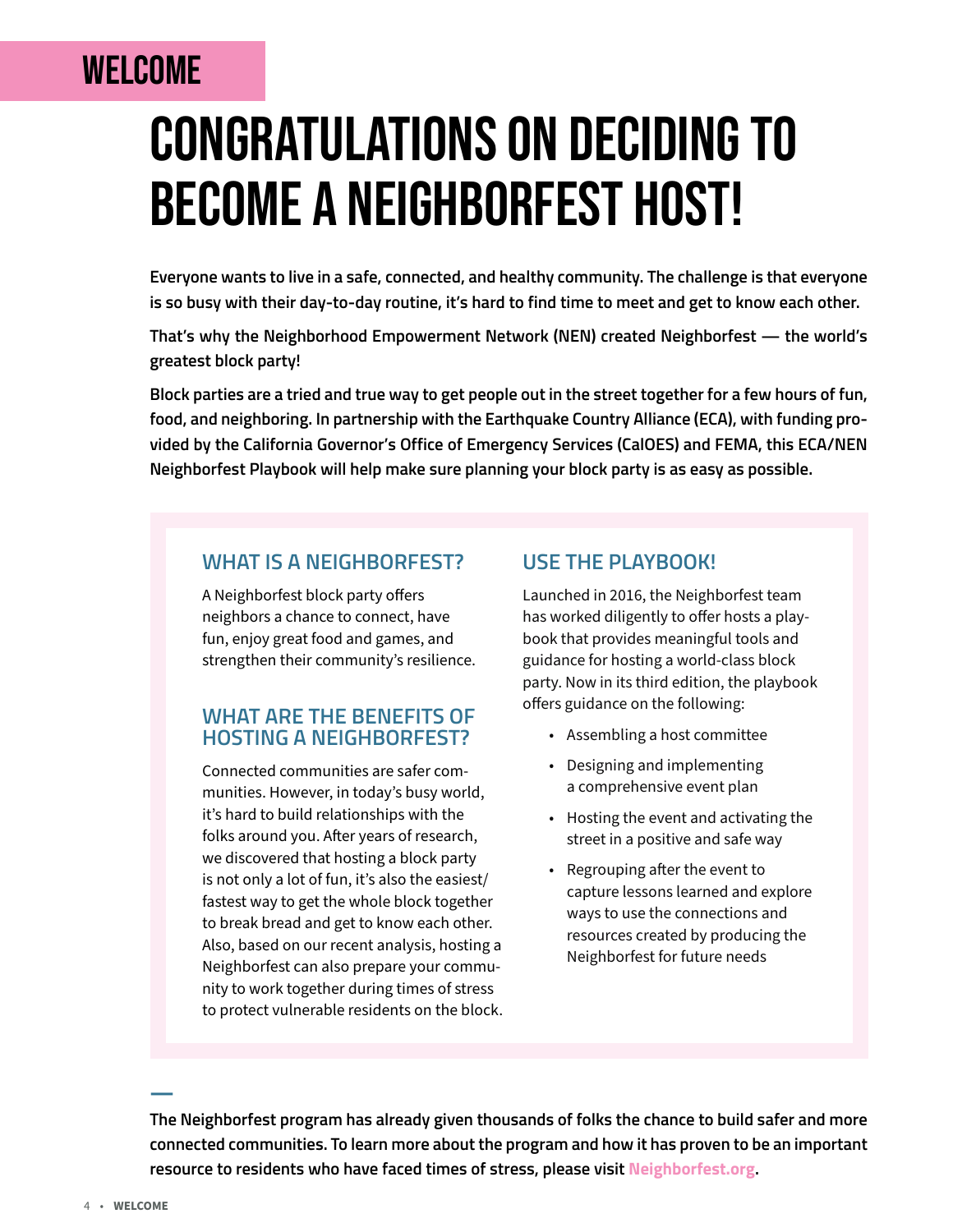## **GET STARTED** Section Overview

## Organizing your Neighborfest is easy

just find a Co-Chair (or two) and invite the community to help plan the rest

**— Hosting a block party can be a lot of fun, but it is event more fun to do with a team of neighbors who love their community.** 

**This section offers guidance on how to build a team around the event and get going as quickly as possible.**

#### **OBJECTIVES**

**—**

- **• Review the Roles & Responsibilities of the Chair and Co-Chair(s)**
- **• Secure at least one Co-Chair**
- **• Create a list of Host Committee candidates**
- **• Invite candidates to the first Host Committee Planning Meeting**

#### **RESOURCES**

**—**

#### **IN THIS SECTION**

- **• Host Committee Chair and Co-Chair Guidance (in this section)**
- **• The Neighborfest Host Application (Online - if applicable)**

#### **Roles & Responsibilities of the Chair and Co-Chair(s)**

Take a moment to review the Host Committee Chair and Co-Chair Guidance document in the appendix. It will help you understand in detail the responsibilities you and your co-chair(s) can take on and make it easier for you to recruit, organize and support committee members. Below is a high summary of their responsibilities:

- Manage any permitting and application processes
- Coordinate with the Neighborfest Program Team on the production of the event
- Host planning meetings and keep track of the team's progress
- Oversee the budget

#### **Find a Great Co-Chair… or Two!**

Depending on the size of the event, and its complexity, it will make the Chair's life a lot easier if they had one, or two, Co-Chairs to advance these and other responsibilities. Consider the following when recruiting a Co-Chair:

- Do they have event management experience?
- Have you worked with them before on a project?
- Do they have the time to help organize and produce the event?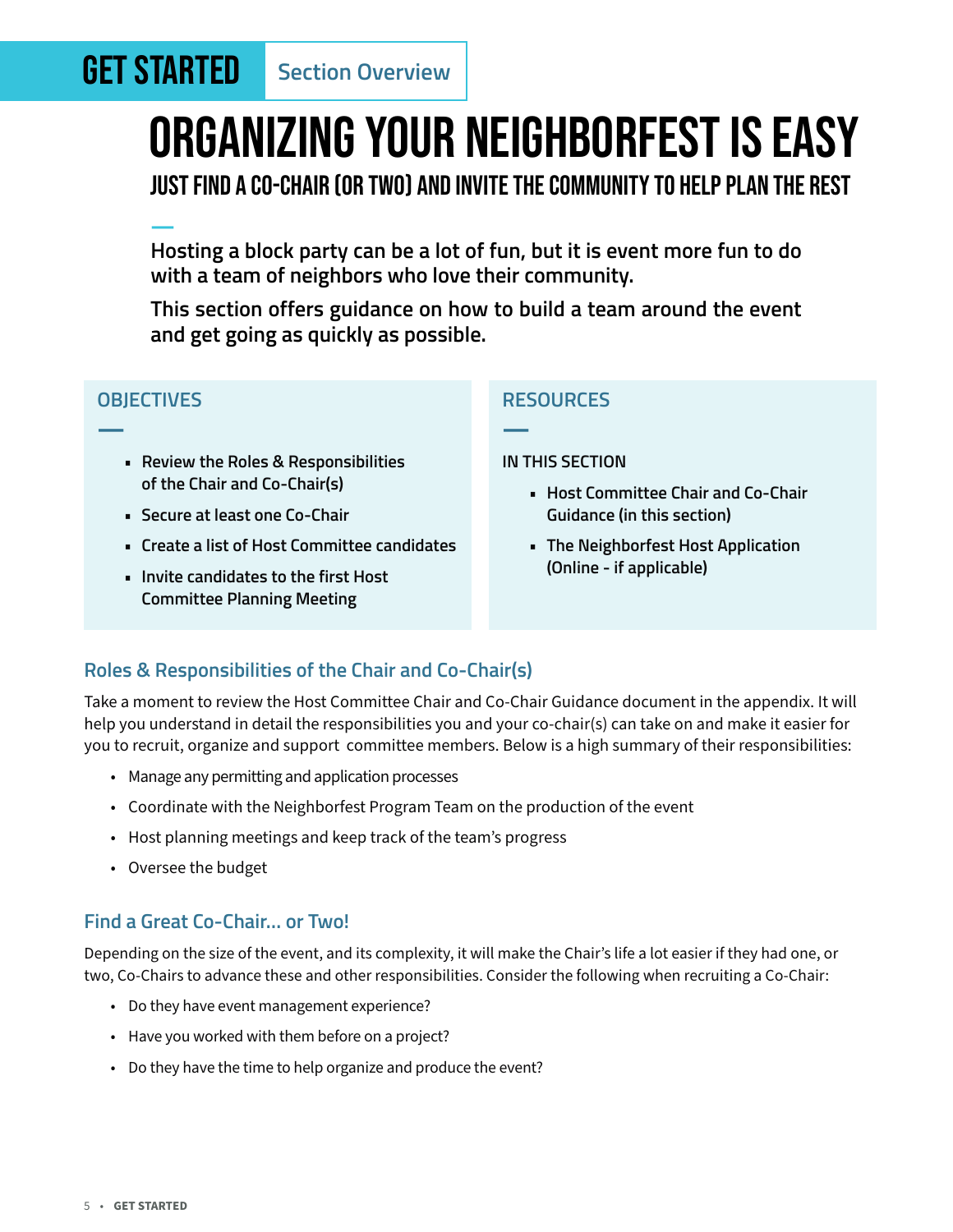#### **Identify Host Committee Candidates**

An essential ingredient to any successful event is the composition of the team that puts it together.

Create a list of neighbors that you feel would add real value to the production of the block party. Be sure to consider the following qualities for Host Committee candidates:

- Do they have event management experience?
- Have you worked with them on a project previously?
- Do they have the time to help organize and produce the event?
- Do they know a lot of the neighbors on the block?
- Do they have any food service experience?
- Are they bilingual and can help reach out to folks who may not speak English as their primary language?
- Do they have access to resources that you may need for the event?
- Are they passionate about building a safer, more connected, and better prepared community?

| <b>NAME</b>           | <b>NAME</b>           |
|-----------------------|-----------------------|
| <b>EMAIL</b>          | <b>EMAIL</b>          |
| <b>PHONE</b>          | <b>PHONE</b>          |
| <b>NOTES: SKILLS?</b> | <b>NOTES: SKILLS?</b> |
| <b>INVITED</b>        | <b>INVITED</b>        |
| <b>NAME</b>           | <b>NAME</b>           |
| <b>EMAIL</b>          | <b>EMAIL</b>          |
| <b>PHONE</b>          | <b>PHONE</b>          |
| <b>NOTES: SKILLS?</b> | <b>NOTES: SKILLS?</b> |
| <b>INVITED</b>        | <b>INVITED</b>        |

#### **Invite Folks To The First Host Committee Meeting**

Once you've compiled contact information for everyone on your invitation list, you're ready to host your first planning meeting. Things to consider when sending invitations:

- Introduce what the meeting is about and your co-chair(s)
- Include the date, time, and location as well as any online meeting entry codes
- Consider giving folks at least two weeks notice
- Unless you really want to, don't go overboard with serving a meal at the meeting. Offering lite snacks and refreshments is always sufficient.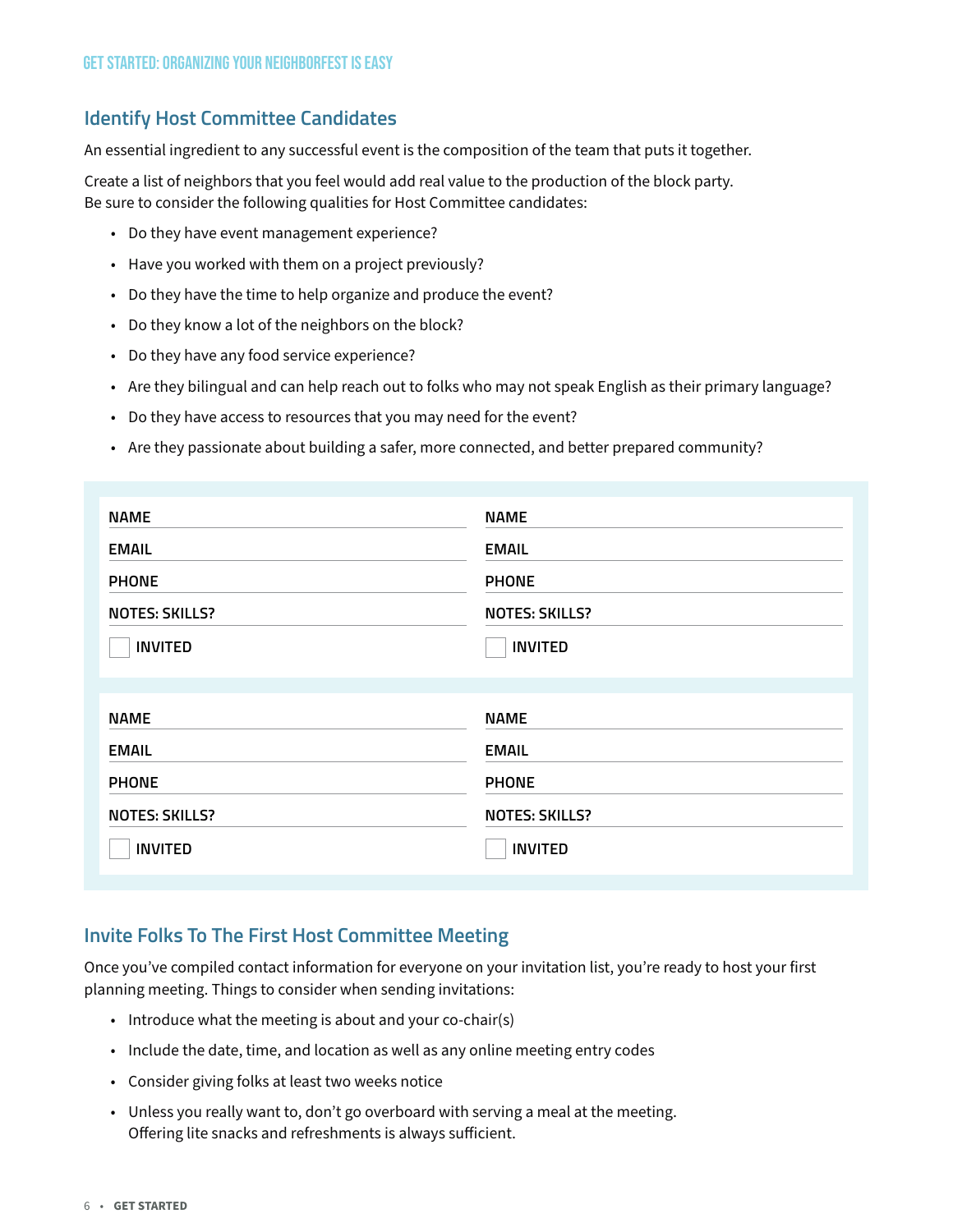

#### **SUBJECT LINE**

Let's host a block party and have fun building a safer and more connected neighborhood

#### **EMAIL COPY**

Neighbors,

Like me, I know how much you care about our community and the people in it. I have just found out about a cool new program called Neighborfest that is designed to help us produce a world class block party.

I can't think of a better way for us to come together, have fun, and build a safer, more connected community. That's why I am hosting a Neighborfest meet up at my house on (Day), Month XX at (Time)pm.

Please bring your ideas and sense of fun.

**Daniel 123 Main Street 415 415 4151**

#### **Moving Forward On The Neighborfest Application and Permitting Process**

A key component of hosting a Neighborfest is providing the required information for the Host Application and the Street Closure permit. That information includes:

- Date, time, and location of the block party
- The types of activities you will be offering
- A map that show where the activities will be located as well as the required 14 ft wide public safety vehicle lane that must remain clear

To secure this information, you can take one of these approaches:

**OPTION A)** You and the Co-Chair(s) complete the application process and related permits

**OPTION B)** Convene the entire Host Committee to participate in any application and permitting processes

*From a team-building standpoint, option B may be the best answer, but in some cases application deadlines may make it difficult to get everyone's input. If you're in a time crunch, do your best to select dates, times and locations that you feel will be most popular with your neighbors and host committee members.*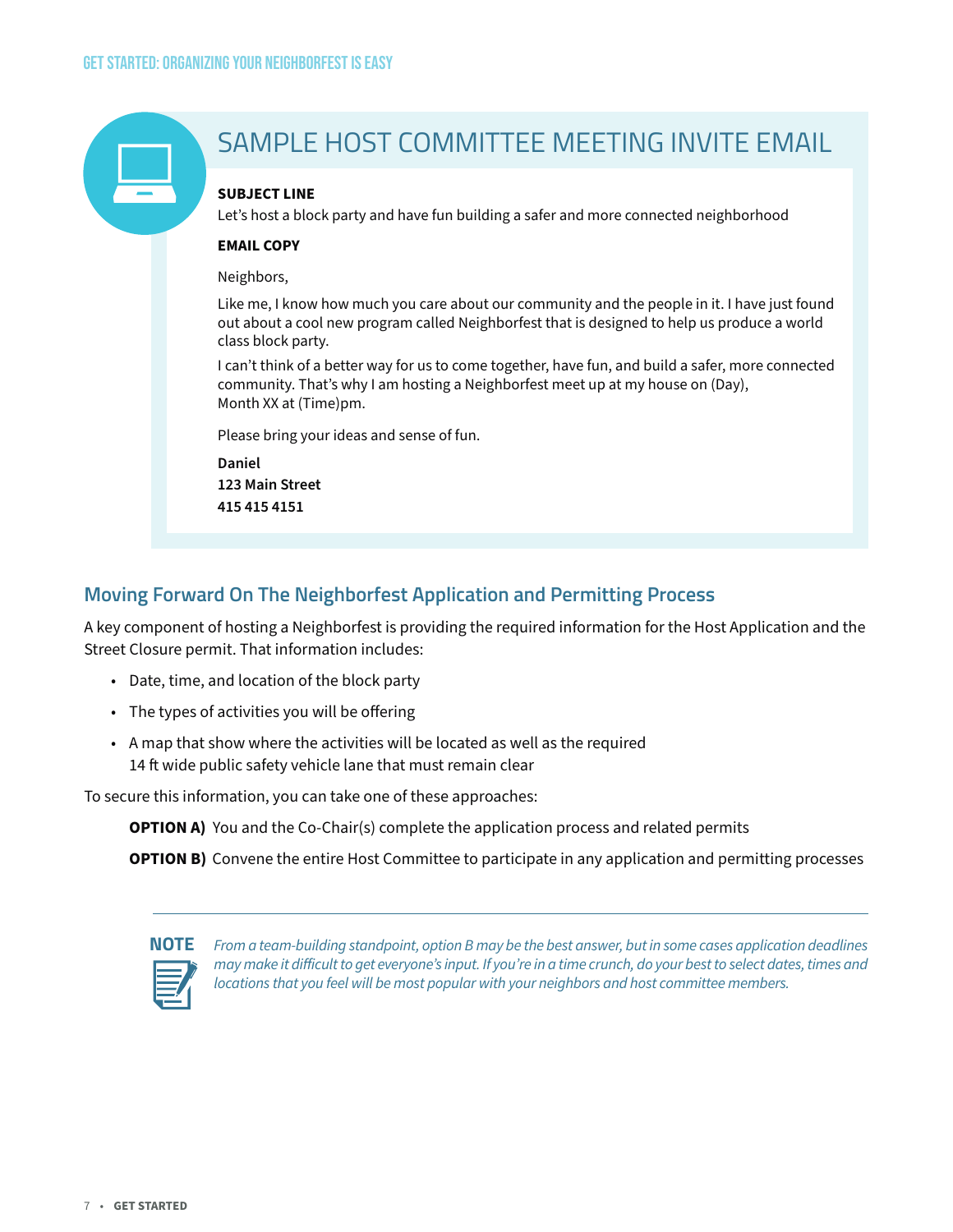## **GET STARTED** Chair and Co-Chair Guidance

## Host Committee Chair and Co-Chair Guidance **—**

**The Host Committee Chair and Co-Chair are responsible for essential administrative activities that ensure the entire event-planning process is efficient and financially sound.** 

#### **TEAM RESPONSIBILITIES**

**—**

**—**

- **• Partner with Neighborfest Program Management Team on Event**
- **• Assemble the Host Committee**
- **• Facilitate Hosting Committee Meetings**
- **• Oversee the Event Budget**

#### **TEAM LEADERSHIP GUIDANCE**

Here are a few tips to ensure your team's success:

- **• Create goals and objectives**
- **• Use the Playbook's tools and resources**
- **• Assign roles & responsibilities & track them**
- **• Stay connected via meetings and online**

#### **RESOURCES**

**—**

Refer to the meeting facilitation guides in the following sections:

- **• Get a Plan**
- **• Get to Work**
- **• Get Ready**
- **• Get the Party Started**
- **• Get Better & Prepared**

#### **IN APPENDIX**

- **• Host Committee Tracking Doc**
- **• Neighborfest Layout Design Worksheet**

#### **ONLINE**

**• Neighborfest Host Application (If applicable)**

#### **TEAM OBJECTIVES**

#### **Partner With The Neighborfest Program Management Team**

The Neighborfest Program Team can be a powerful resource to the Host Committee by offering the following:

- Managing the street closure permit process on your Team's behalf
- Guidance on how to design and produce a great event
- Connecting the Host Committee with resources



*Neighborfest is a program of the City & County of San Francisco and is currently available in many, but not all, neighborhoods across the City. Everyone is welcome to use the playbook and its resources to host an event, however they may not be eligible to receive the support and resources of the Neighborfest Program. To determine whether you are in a eligible neighborhood, please contact Daniel.Homsey@sfgov.org.*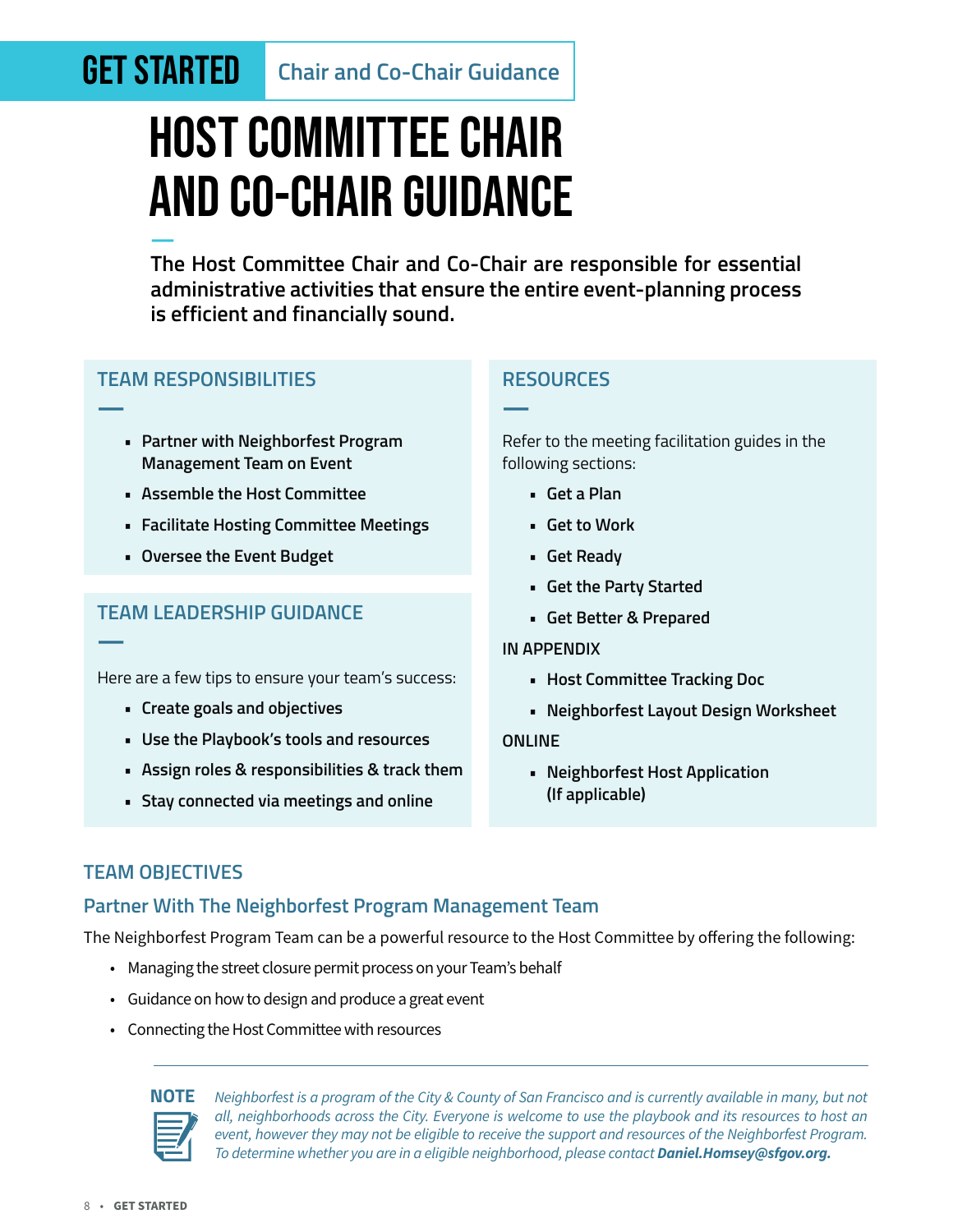#### **Assemble A Host Committee**

An essential task for the Chair and Co-Chair is to assemble a robust Host Committee that will design the Neighborfest and divide up the production responsibilities. Guidance for this task in the "Get Started" section

#### **Facilitate Host Committee Meetings**

The Host Committee needs to determine how often and why they want to meet. It is recommended that the Host Committee meet at least four times.

#### **1. The First Host Committee Event Planning Meeting**

At this meeting, the committee designs the event and assumes the necessary roles and responsibilities to make it a success. Guidance for this meeting is in the "Get a Plan" section.

#### **2. Host Committee Check-in Meetings**

This meeting can happen as frequently as the Committee members decide is necessary to ensure that the event planning process proceeds as smoothly as possible. Consider using the agenda below:

- Introductions
- Topline Event Updates
- Team Updates
- Summary of Outstanding Needs and Next Steps

#### **3. Final Pre-Event Host Committee Meeting**

This meeting allows the team to share final updates, solicit last minute support, craft "day-of" roles and responsibilities and inventory essential supplies and resources. Guidance for this meeting is in the "Get Ready" section.

#### **4. Post Event Host Committee Debrief**

This meeting allows the team to inventory what worked and what didn't work and capture lessons learned for future events. Also the agenda features a section dedicated to how to work together during a disaster should one occur. Guidance for this meeting is in the "Get Better & Prepared" section.

#### **Oversee The Event Budget**

Block parties do not have to be expensive to produce, but there may be costs that need to be covered by the Host Committee. The Equipment, Supplies and Budget Form (found in the appendix) allows the Team Leads, and Chairs, to identify items that will require funding. Be sure to identify these items early in the event design process and secure by in from the group to add them to the budget. It's always a downer when host committee members end up on the hook for costs that were never agreed upon.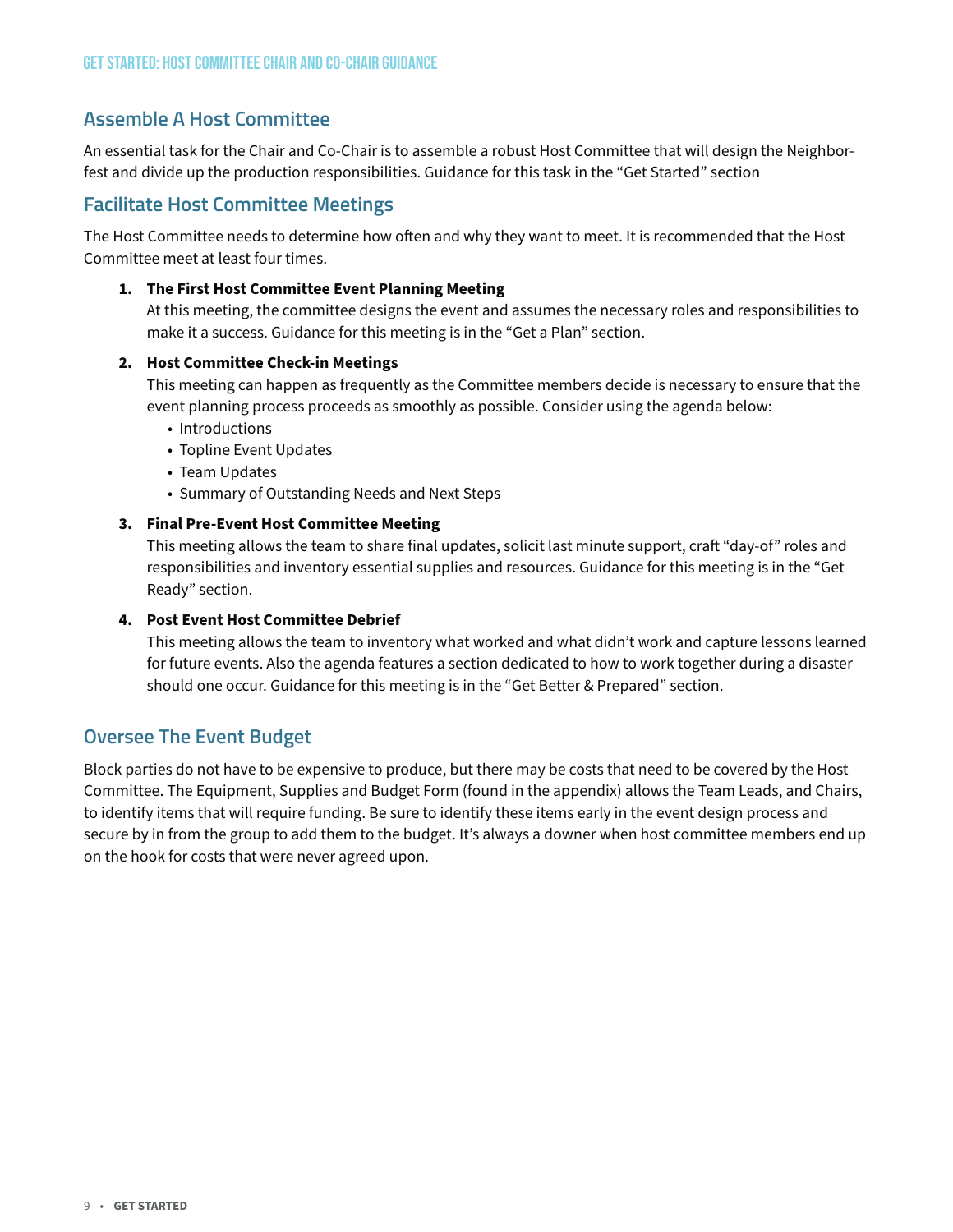**Block parties are an easy and fun way to get folks together to connect and become friends. The secret is to assemble a great host committee and create a great event plan. This section offers the chair and co-chair guidance on how to assemble a well organized Host Committee to craft and implement a fun and safe event plan.**

#### **OBJECTIVES**

**—**

**—**

- **• Host the first Neighborfest Host Committee Meeting**
- **• Design the Team's Neighborfest**
- **• Organize into Event Teams**
- **• Create a strategy for how to work as team moving forward**

#### **RESOURCES**

**— IN THIS SECTION:** 

- **• Agenda (Next page)**
- **• Neighborfest Design Worksheet**
- **• Neighborfest Layout Worksheet**

#### **IN APPENDIX**

- **• Host Committee Tracking Doc**
- **• "Day Of" Tasks & Timeline Form**

#### **Assemble the Host Committee and Design Your Neighborfest**

A well-run first host committee meeting will ensure that designing your Team's block party will be a fun, organized, and efficient experience. A key outcome of this meeting is identifying, and capturing, the basic components of your event. This includes:

- Date, time, and location of the block party
- The types of activities you will be offering
- A map that show where the activities will be located as well as the required 14 ft wide public safety vehicle lane that must remain clear

#### **Meeting Objectives**

- Provide Background on the Neighborfest Program
- Identify the Location / Date / Time of our event
- Identify the boundary for doing outreach for inviting folks the block party (i.e. one block in each direction)
- Design the event and identify Event Team Leads
- Create a map of where the block party's activities will be located on the street
- Create a preliminary budget
- Create a timeline for our Committee's deliverables
- Identify how the Committee will work together
- Identify how often the Committee will meet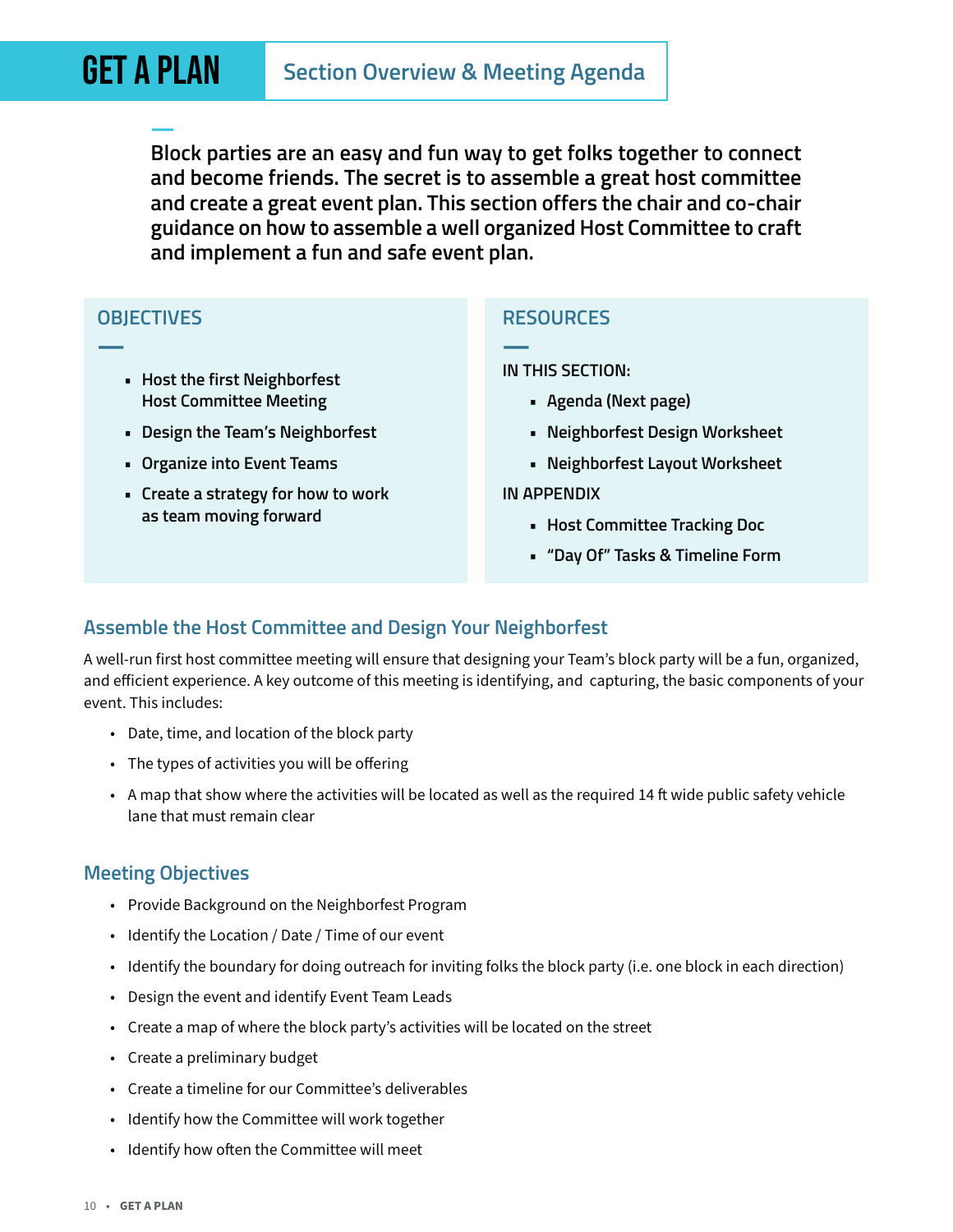#### **Recommended Roles And Responsibilities**

**Meeting Facilitator (Chair or Co-Chair):** Facilitates the meeting using the agenda below

**Meeting Note Taker:** Makes sure everyone signs the sign in sheet completely & Captures event planning activities on the:

- Neighborfest Design Form
- Neighborfest Layout Worksheet
- Neighborfest Production Timeline Form

### AGENDA

#### **Introductions**

- Chair and Co-Chair
- Meeting attendees

#### **Review Meeting Objectives**

- Provide Background on the Neighborfest Program
- Identify the Location / Date / Time of our event
- Identify the boundary for doing outreach for inviting folks to the block party (i.e. one block in each direction)
- Design the event and identify Event Team Leads
- Create a map of where the block party's activities will be located on the street
- Create a preliminary budget
- Create a timeline for our Committee's deliverables
- Identify how the Committee will work together
- Identify how often the Committee will meet

#### **Conduct an Ice Breaker**

**OPTION 1:** Has our community ever hosted an event like a block party? If yes, what worked and didn't work? **OPTION 2:** Has anyone here ever hosted or attended a great block party? If yes, what worked and didn't work?

#### **Introduce the Neighborfest Program and the role of the Chair and Co-Chair**

Neighborfest is a program created by the City of San Francisco to make it easier and more fun to host a block party. The goal is to build stronger, more connected communities. As Chair and Co-Chair, we will be in charge of the following:

- Managing the permitting process
- Coordinating with the Neighborfest team the production of our event
- Hosting planning meetings and keeping track of our progress
- Overseeing the budget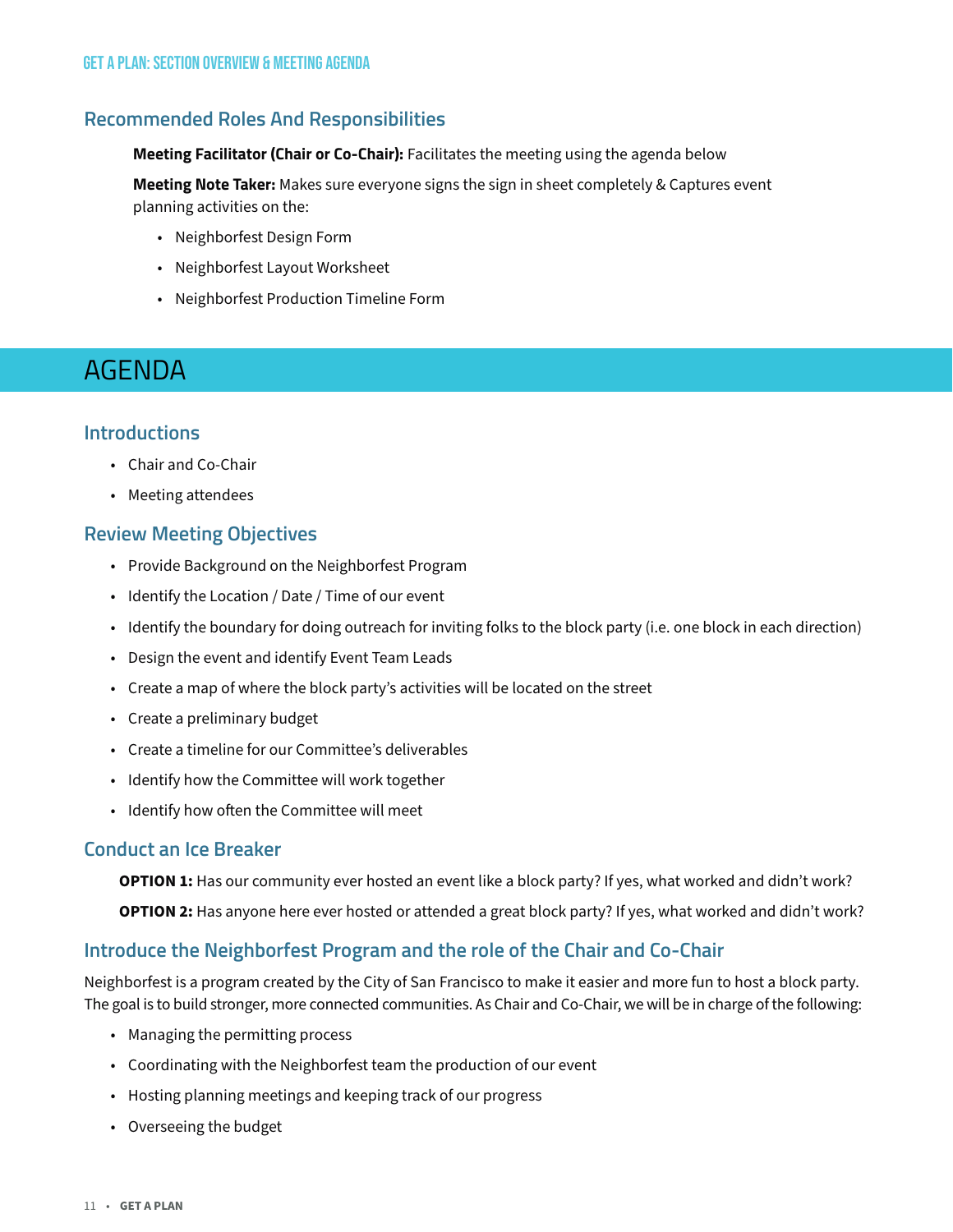## Designing Our Block Party

#### **Identify the location / date / time of our event**

#### **What block should we host our block party on?**

Consider:

- Is the street flat?
- Is it long and wide enough for us to program with activities and leave a 14 foot lane for emergency vehicles?
- Is there a MUNI bus line or fire station on the block?

#### **What is a good month to host our event?**

- Weather-wise?
- Holidays?

#### **What is the best Saturday in that month to host on?**

#### **What hours should we program?**

• Remember you'll need at least an hour to set up and break down

#### **Outreach**

#### **Audience**

- Who should we invite to our event?
- Only folks on our block? Nearby blocks adjacent to the event?

#### **How should we invite our neighbors?**

• Flyers? Email?

#### **Who would like to be the lead on outreach?**

• Would anyone else like to help with outreach?

**Should we set a budget for printing?**

#### **Identify our event programming**

#### **Food Service**

What kind of food service should we offer?

- Potluck guests bring all the food
- Hosted the host committee provides all the food and beverage?
- Blended the host committee provides a few key items (i.e., hot dogs, waters, chips and guests bring appetizers, salads or desserts)

Who would like to be the lead on the food service?

• Would anyone else like to be on the foodservice team?

Should we set a budget?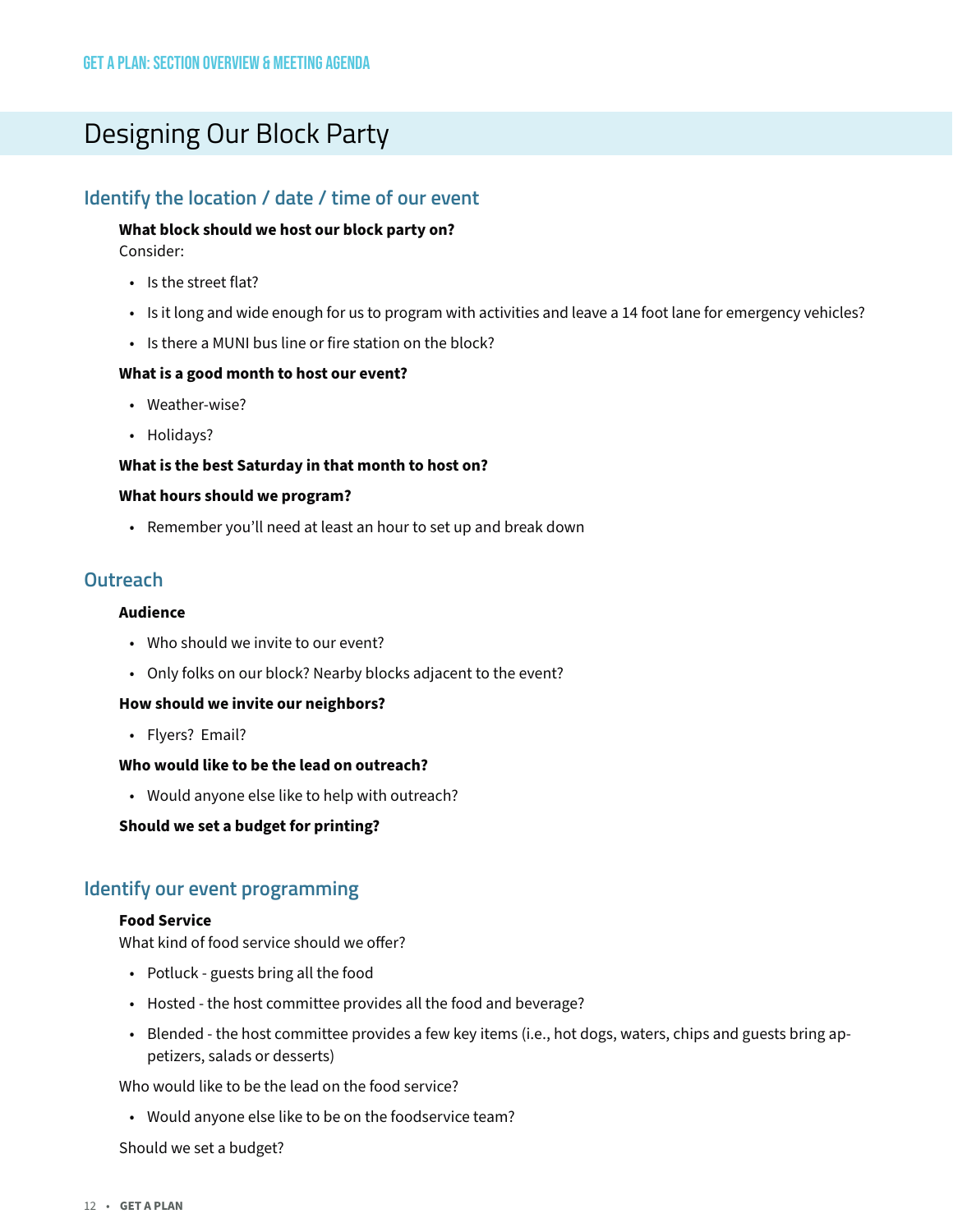## Designing Our Block Party (Continued)

#### **Activities**

What kind of activities do we want to provide?

- Activities for children: Jumpy House? Face Painting?
- Activities for adults: Music?

Who would like to be the activities Lead?

• Would anyone else like to be on the activities team?

Should we set a budget?

#### **Registration / Readiness Table**

We also need to staff a registration / readiness table. The goals of the table are:

- Welcome folks and thank them for attending
- Inform them about event activities
- Have them complete the Neighborfest guest registration form and provide them with a "Door Prize" ticket if appropriate
- When appropriate draw the winning "Door Prize" ticket(s)
- Have a basic first aid kit on hand just in case

Who would like to be the lead on the registration / readiness table?

• Would anyone else like to be on the registration /readiness table team?

Should we set a budget?

#### **Event Production Team**

We need an "day of" event production team to manage activities such as:

- Coordinating the setup of the event in accordance with our site map
- Setting up and breaking down barricades, tables, and chairs
- Makings sure there is adequate trash, recycling, and composting receptacles

Who would like to be the lead on event production?

• Who would like to be on the event production team?

Should we set a budget?

#### **Let's review our team assignments**

Review the list of team leads and their team members

Hand out the guidance for each team from the Neighborfest Playbook

Ask each team lead to outline their next steps

Are there any teams that don't have a lead or need members?

Does anyone know of anyone who might be a good fit?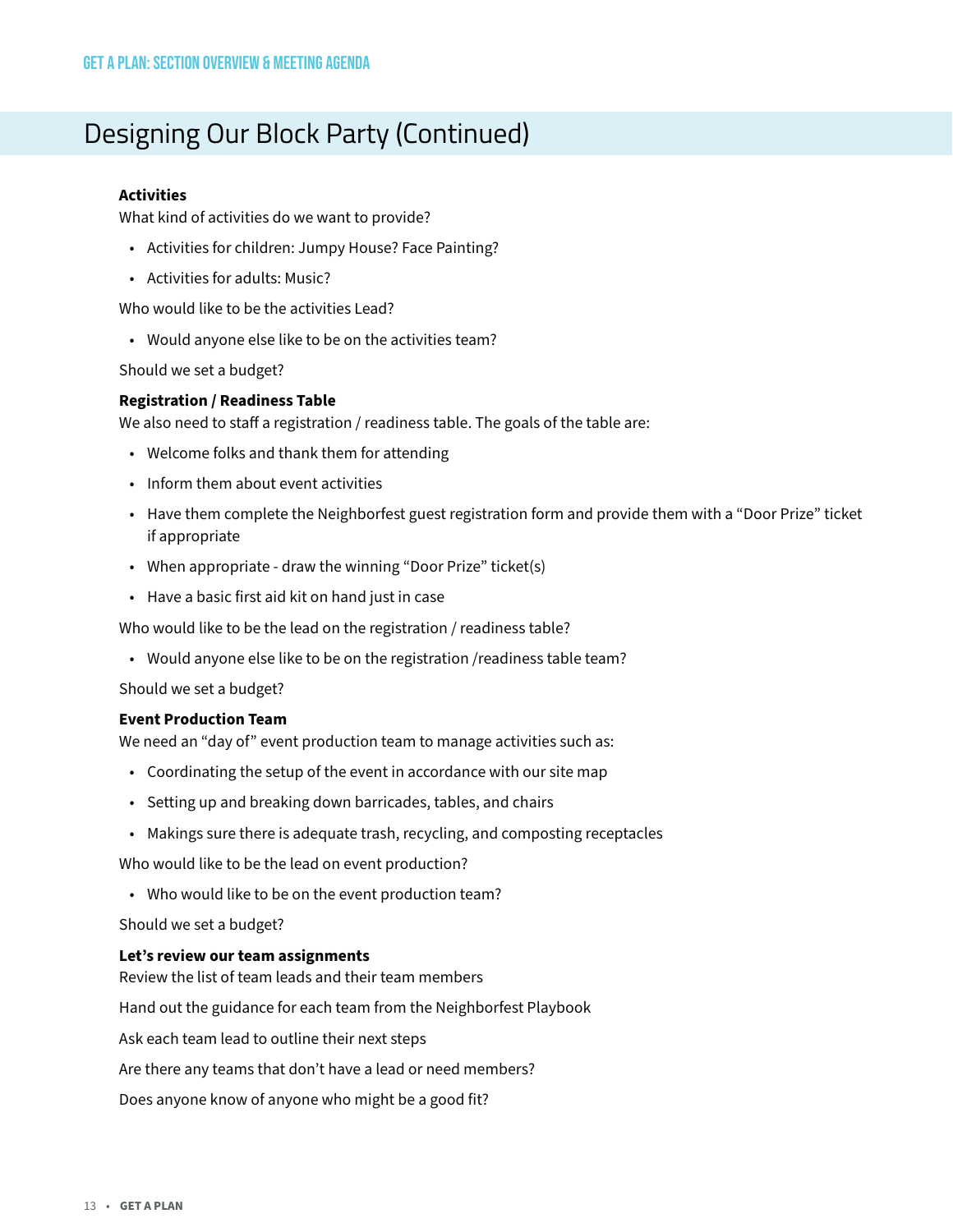## Designing Our Block Party (Continued)

#### **Final Event Details**

#### **Create a site map of the event**

Let's create a map of our event using the worksheet in the playbook.

#### **How should we establish and manage a budget?**

The Chair and Co-Chair are charged with managing the budget

Let's take a moment and capture where we may need to pay for or get items donated for event components:

- Outreach i.e. Printing?
- Foodservice i.e. Food? Beverages? Condiments?
- Entertainment & Activities i.e. Water Balloons? Cornhole Toss?
- Registration i.e. Door Prizes? Door Prize Tickets
- "Day of" Production needs i.e. Barricades? Signage?

#### Next Steps:

• Should each team bring to the next meeting a list of items that they'll need funding for with a cost estimate?

#### **Let's establish a timeline for our planning activities**

Finalize the Date / Time / Location of the event and submit an application

*Option A: If you are participating in a program that offers free block party permits, the application goes to that organization.*

*Option B: If you are hosting the Neighborfest independently, then you may need to apply directly for any street closure permits. In SF, you'll need to go to the SFMTA website.*

Finalize Food Service Strategy

Finalize Activities Strategy

Launch Outreach Strategy

Other items we need to track?

#### **How will our host committee work together?**

- Should we create an online group?
- How should we meet? In person? Online (i.e., Zoom)?
- Should we create a shared drive to post meeting notes, etc.?

#### **How often should we meet?**

• Based on the date we have selected for the Block Party, when should we meet next, and how often?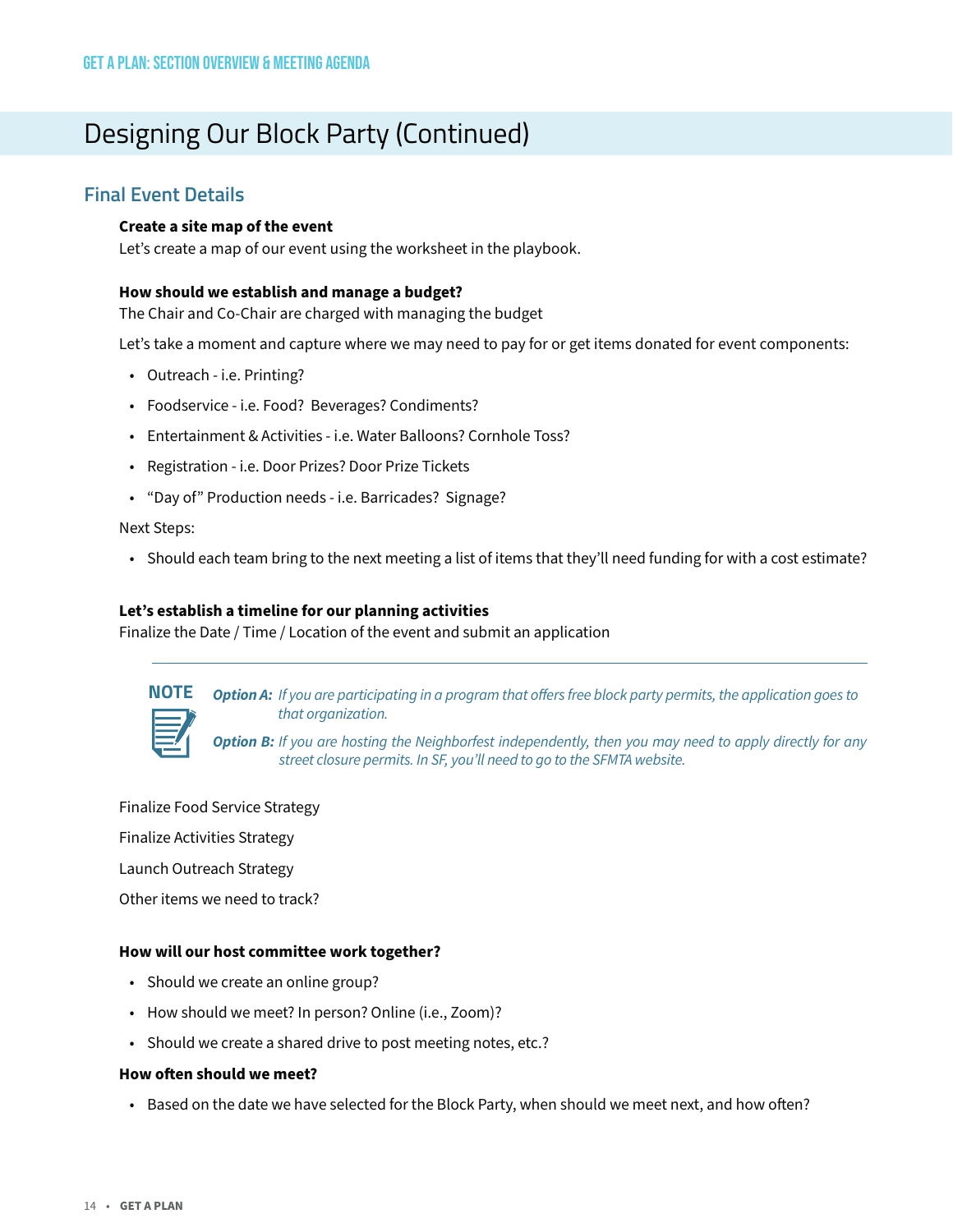## Designing Our Block Party (Continued)

#### **Conclude the meeting**

#### **Thank everyone for attending**

#### **Review relevant next steps. For example:**

- Create a master list of everyone who has volunteered to work on this event.
- Set up the Team Coordination systems we picked.
- Send out meeting notes.
- Schedule and send out future meeting invitations.

#### **Post meeting Activities**

- **• Complete** the Neighborfest Design Worksheet
- **• Implement** the team coordination systems that were selected.
- **• Create** a master contact list and capture roles and responsibilities.
- **• Send out** a meeting summary email with appropriate links and remind everyone about the next Host Committee meeting date, time, and location.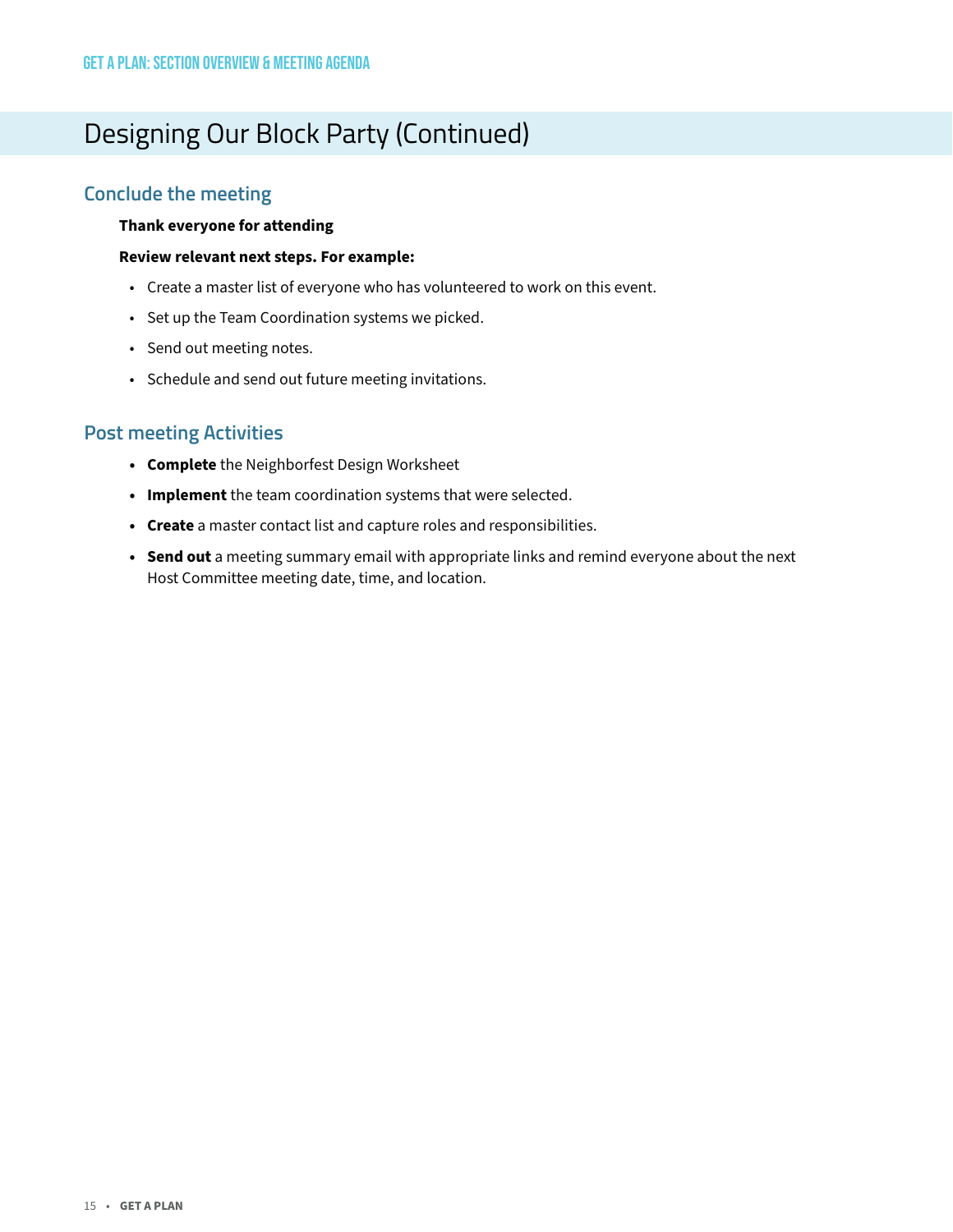**—**

**This worksheet is designed to capture the outcomes generated at the first host committee planning meeting.** 

**Be sure to refer to the Playbook's Event Teams Guidance for more details regarding the individual team's roles and responsibilities.**

**BLOCK PARTY LOCATION Is the street flat? Wide enough? No MUNI traffic?**

**OPTION A**

**OPTION B**

**OPTION C**

**BLOCK PARTY DATE Consider The Weather And Overlapping Holidays**

**OPTION A**

**OPTION B**

**OPTION C**

**OFFICIAL BLOCK PARTY HOURS (add at least an hour on each end for setup and break down)**

**AUDIENCE Only Folks on the Block? Adjacent Blocks? Neighborhood?**

**IDENTIFY OUTREACH TEAM Who will manage the invitation design and outreach process?\***

**LEAD** (Name)

**TEAM MEMBERS** (Name)

#### **TEAM MEMBERS** (Name)

*\* For more details on this Team's role, please review the Playbook's Outreach Team Guidance.*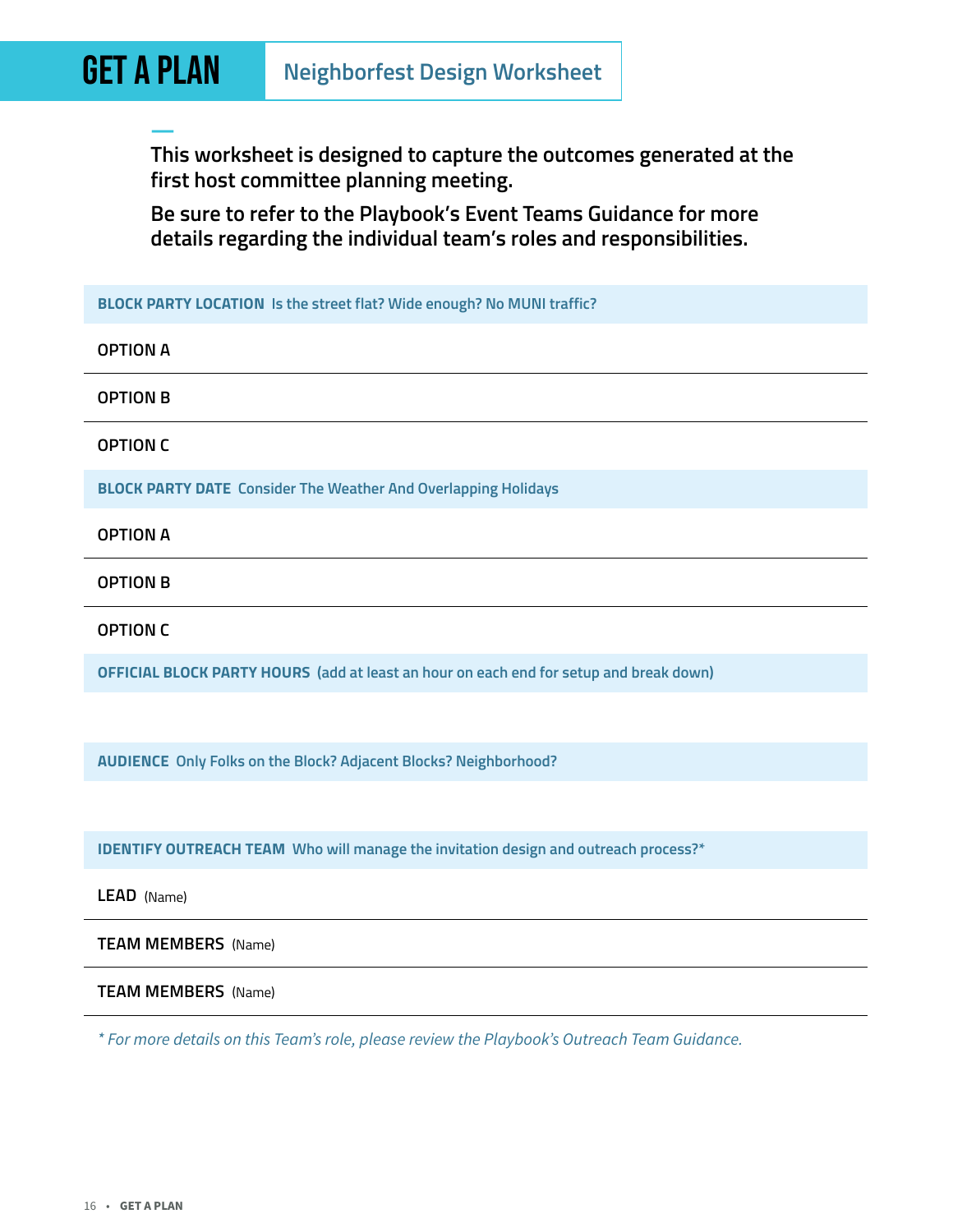| TYPE OF FOOD SERVICE Hosted? Potluck? A little of both?                                                          |                                                                                            |                            |  |
|------------------------------------------------------------------------------------------------------------------|--------------------------------------------------------------------------------------------|----------------------------|--|
|                                                                                                                  | <b>Hosts will provide</b>                                                                  | <b>Guests will provide</b> |  |
| <b>FOOD</b>                                                                                                      |                                                                                            |                            |  |
| <b>BEVERAGE</b>                                                                                                  |                                                                                            |                            |  |
| <b>SUPPLIES</b><br>(i.e., silverware/plates)                                                                     |                                                                                            |                            |  |
|                                                                                                                  | <b>IDENTIFY FOOD SERVICE TEAM</b> Who will organize and manage the food service strategy?* |                            |  |
| <b>LEAD</b> (Name)                                                                                               |                                                                                            |                            |  |
| <b>TEAM MEMBERS (Name)</b>                                                                                       |                                                                                            |                            |  |
| <b>TEAM MEMBERS (Name)</b>                                                                                       |                                                                                            |                            |  |
| * For more details on this Team's role, please review the Playbook's Food Service Team Guidance.                 |                                                                                            |                            |  |
| <b>TYPES OF ACTIVITIES Games? Music?</b>                                                                         |                                                                                            |                            |  |
|                                                                                                                  |                                                                                            |                            |  |
| <b>IDENTIFY THE ENTERTAINMENT &amp; ACTIVITIES TEAM</b> Who will secure equipment and volunteers?*               |                                                                                            |                            |  |
| <b>LEAD Name</b>                                                                                                 |                                                                                            |                            |  |
| <b>TEAM MEMBERS Name</b>                                                                                         |                                                                                            |                            |  |
| <b>TEAM MEMBERS Name</b>                                                                                         |                                                                                            |                            |  |
| * For more details on this Team's role, please review the Playbook's Entertainment and Activities Team Guidance. |                                                                                            |                            |  |
| <b>IDENTIFY REGISTRATION &amp; READINESS TABLE TEAM</b> Who will sign in guests and manage any door prizes*      |                                                                                            |                            |  |
| LEAD (Name)                                                                                                      |                                                                                            |                            |  |
| <b>TEAM MEMBERS (Name)</b>                                                                                       |                                                                                            |                            |  |

**TEAM MEMBERS** (Name)

*\* For more details on this Team's role, please review the Playbook's Registration and Readiness Team Guidance.*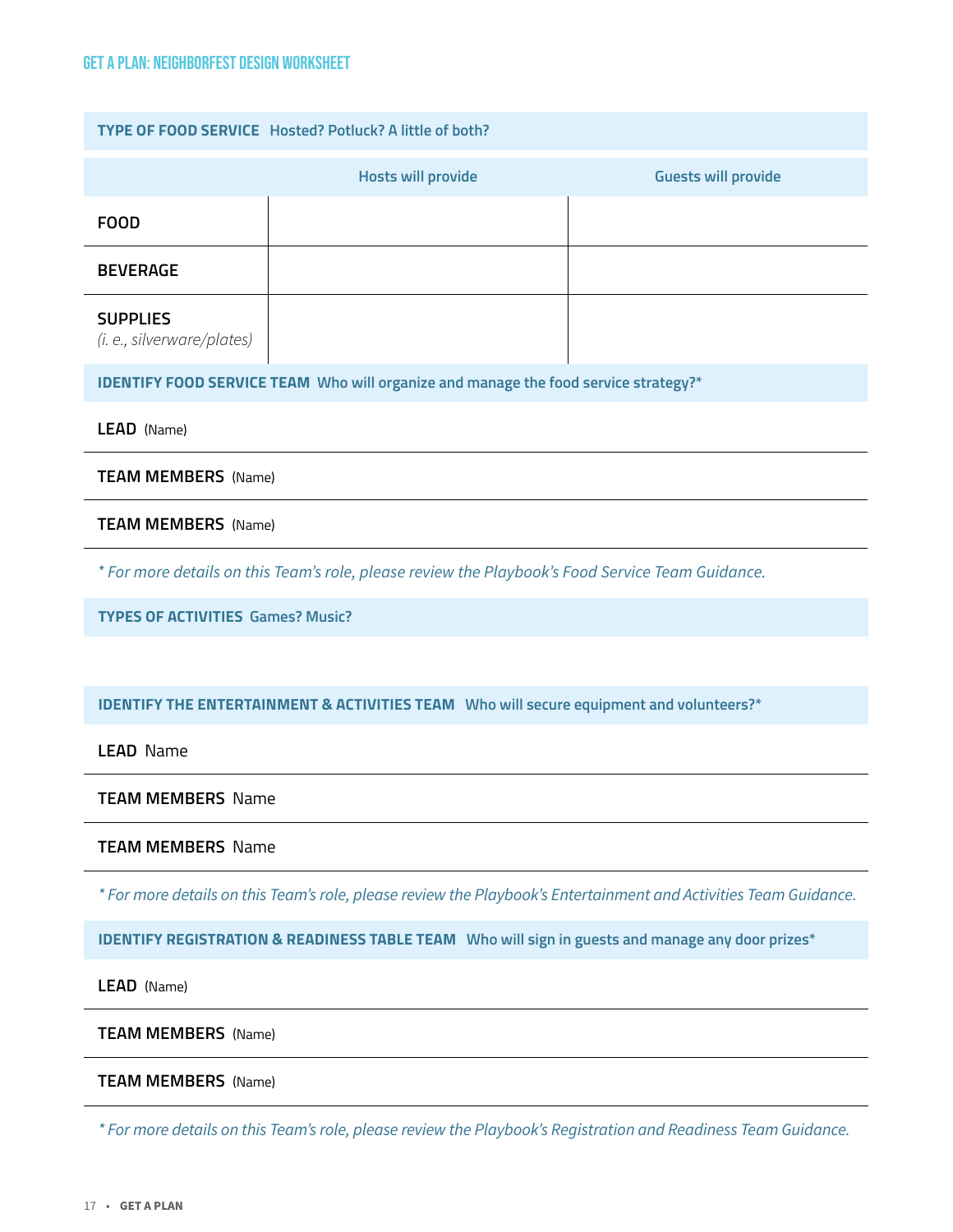#### **IDENTIFY "DAY OF" PRODUCTION TEAM**

**Who will set up and break down the block party?\* (i.e., barricades / waste cans / signage etc.)**

**LEAD** (Name)

**TEAM MEMBERS** (Name)

#### **TEAM MEMBERS** (Name)

*\* For more details on this Team's role, please review the Playbook's "Day Of" Production Team Guidance.* 

**CREATE A SITE MAP Use the Neighborfest Layout Worksheet provided in the appendix.**

**BUDGET Identify early topline budgeting needs and goals.**

**NEIGHBORFEST COMPONENT Foodservice**

Items that may need funding / donation

Projected Budget

Notes

**NEIGHBORFEST COMPONENT Activities (i.e., Jumpy House)**

Items that may need funding / donation

Projected Budget

Notes

**NEIGHBORFEST COMPONENT "Day Of" Production (i.e., barricades)**

Items that may need funding / donation

Projected Budget

Notes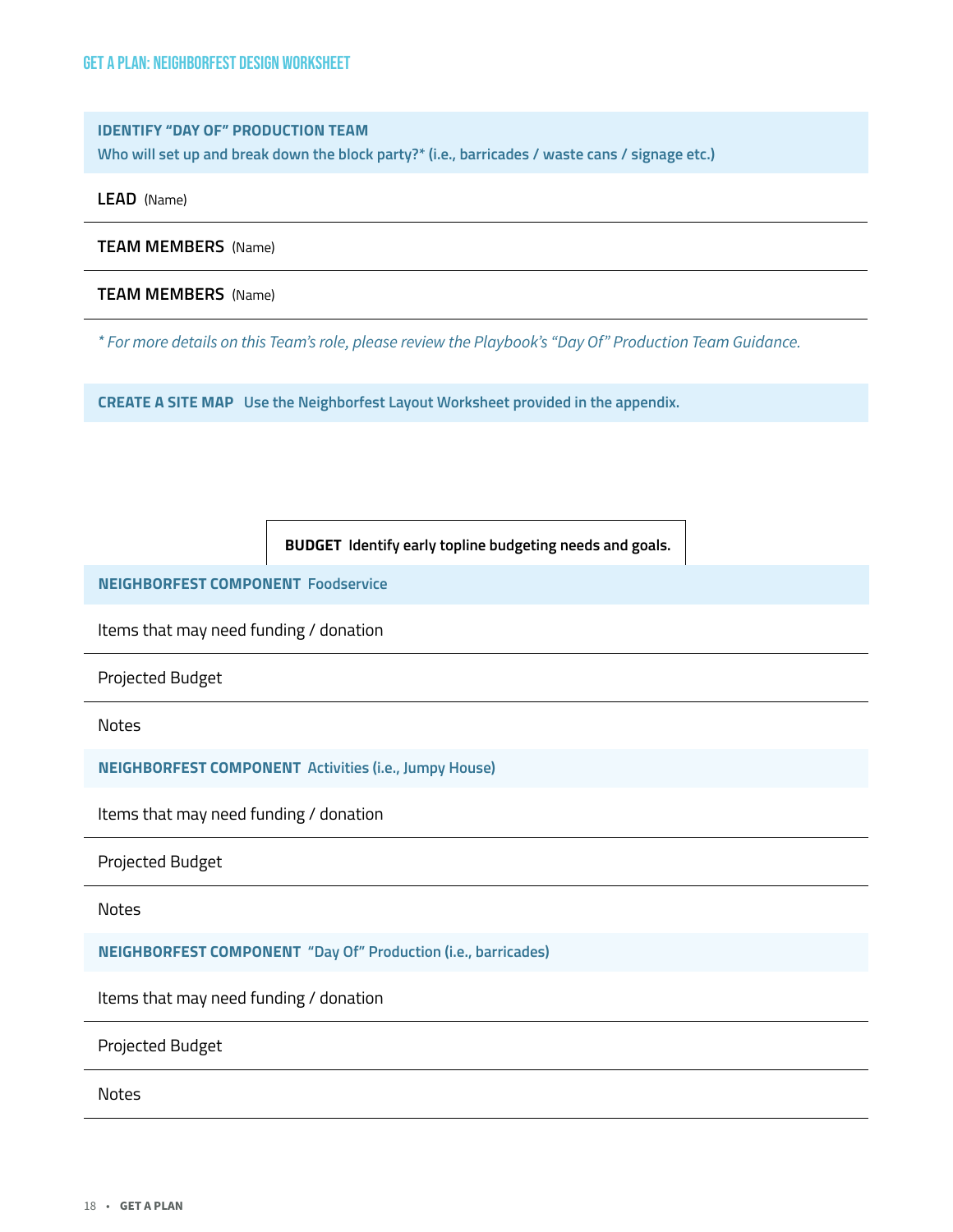**NEIGHBORFEST COMPONENT Registration (i.e., barricades)**

Items that may need funding / donation

Projected Budget

Notes

**NEIGHBORFEST COMPONENT Outreach (i.e., printing flyers)**

Items that may need funding / donation

Projected Budget

Notes

| EVENT DEVELOPMENT TIMELINE What needs to happen, and by when? |
|---------------------------------------------------------------|
|---------------------------------------------------------------|

**ACTION ITEM Finalize Date / Time / Location of event & submit application / permits**

| Date                                            | <b>Notes</b>                                      |  |
|-------------------------------------------------|---------------------------------------------------|--|
|                                                 | <b>ACTION ITEM Finalize Food Service Strategy</b> |  |
| Date                                            | <b>Notes</b>                                      |  |
| <b>ACTION ITEM Finalize Activities Strategy</b> |                                                   |  |
| Date                                            | <b>Notes</b>                                      |  |
| <b>ACTION ITEM Launch Outreach Strategy</b>     |                                                   |  |
| Date                                            | Notes                                             |  |
| <b>OTHER</b>                                    |                                                   |  |
| Date                                            | <b>Notes</b>                                      |  |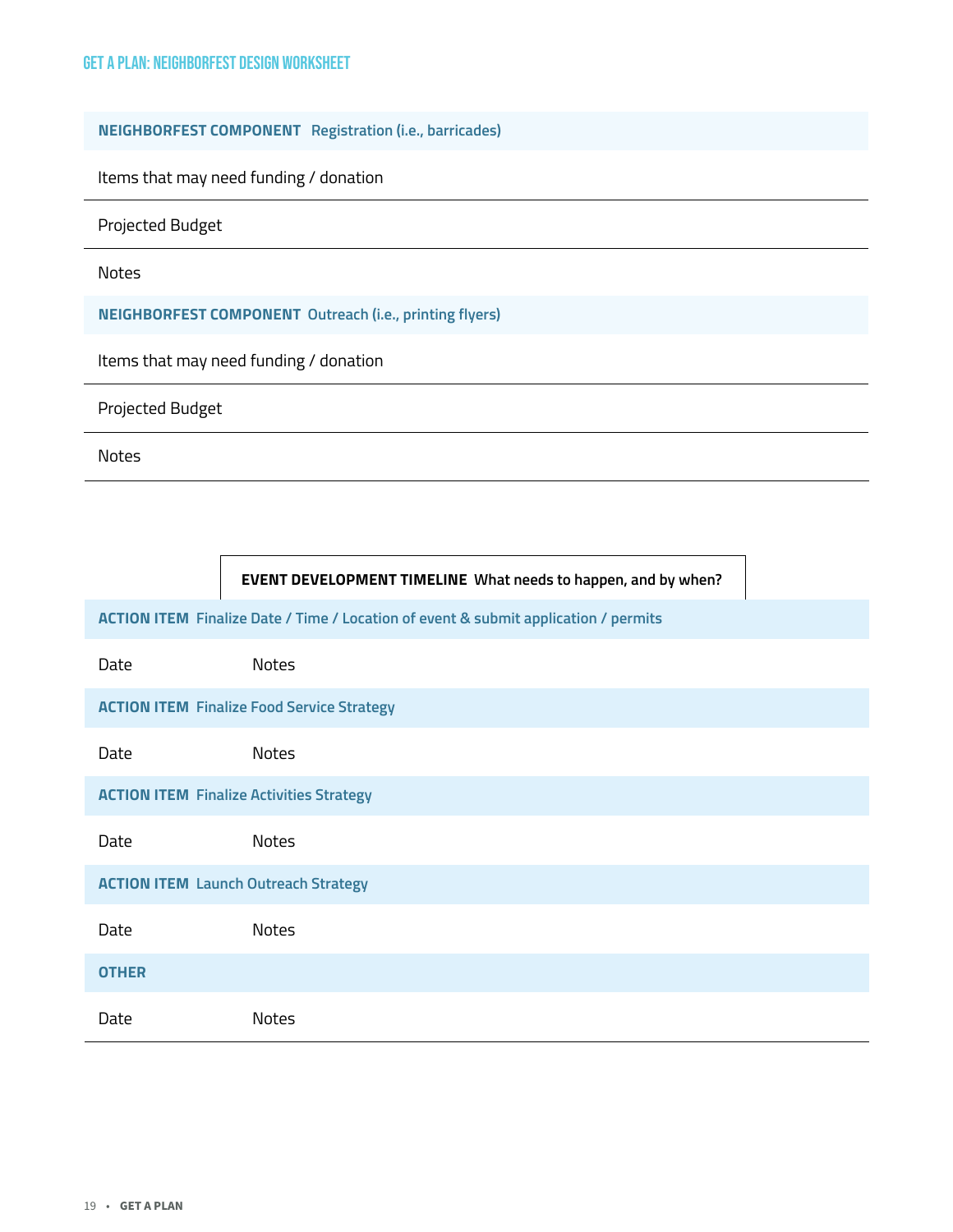**TEAM COORDINATION Identify any methods to coordinate team planning activities**

#### **COMMUNICATING**

(i.e., email / Google groups)

**MEETING PLATFORM**

(i.e., in person / Zoom)

**DATA SHARING**

(i.e., shared online drives)



#### **NOTES**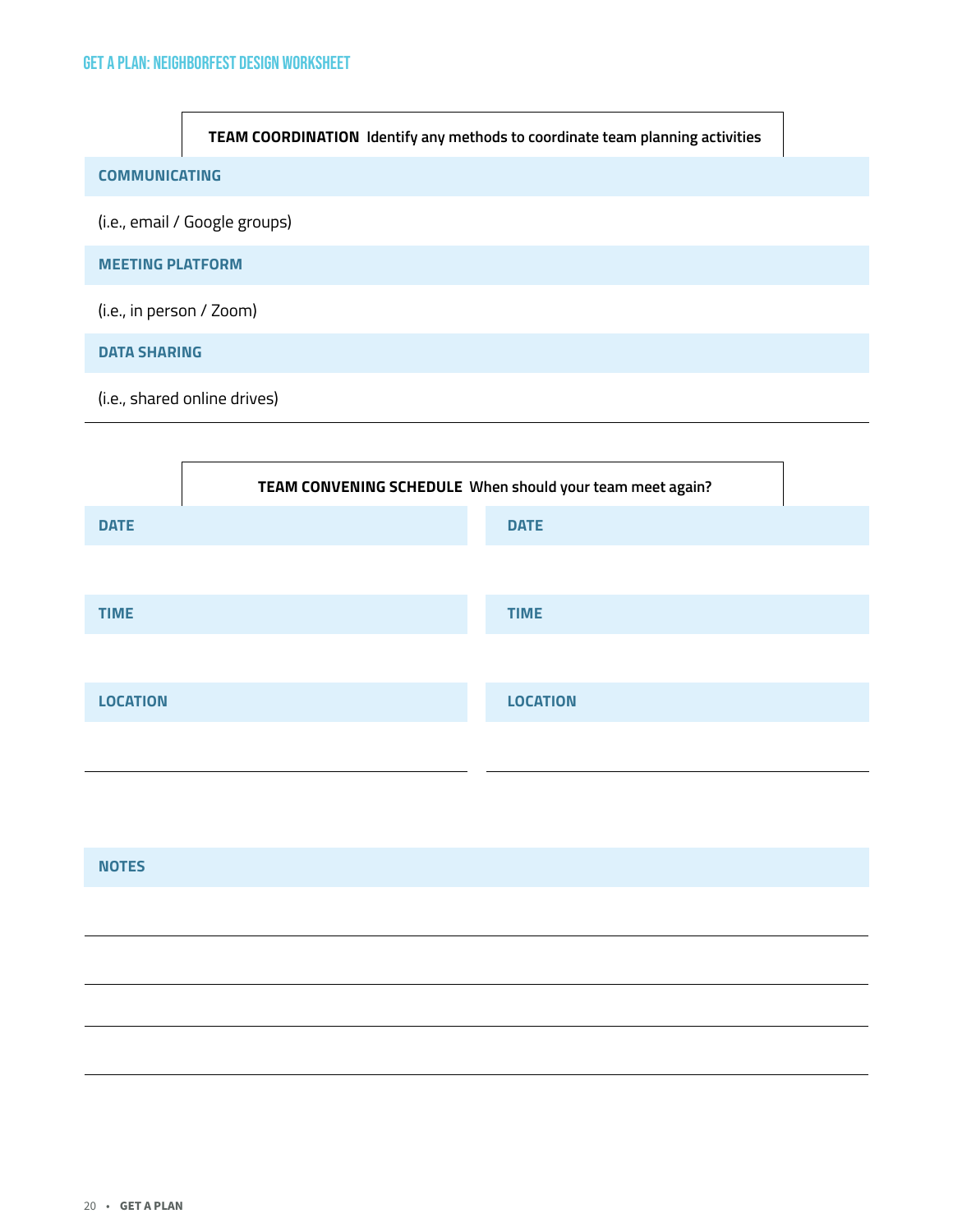## GET A PLAN **Neighborfest Layout Design Worksheet**

**The layout of the event has a huge impact on its success.** 

**Make a physical map of the site and design the layout so that it includes the location of tables for the food, chairs, decorations, activity areas, etc.**

**On the morning of the Neighborfest, make sure there is one person assigned to coordinating the set-up of the site based on the sitemap created in advance of the event.**

## **AVENUE B AVENUE A Barricade** Check-In Station Disaster Preparedness Station Food Station **Entertainment**

## Example Block Party Layout

**—**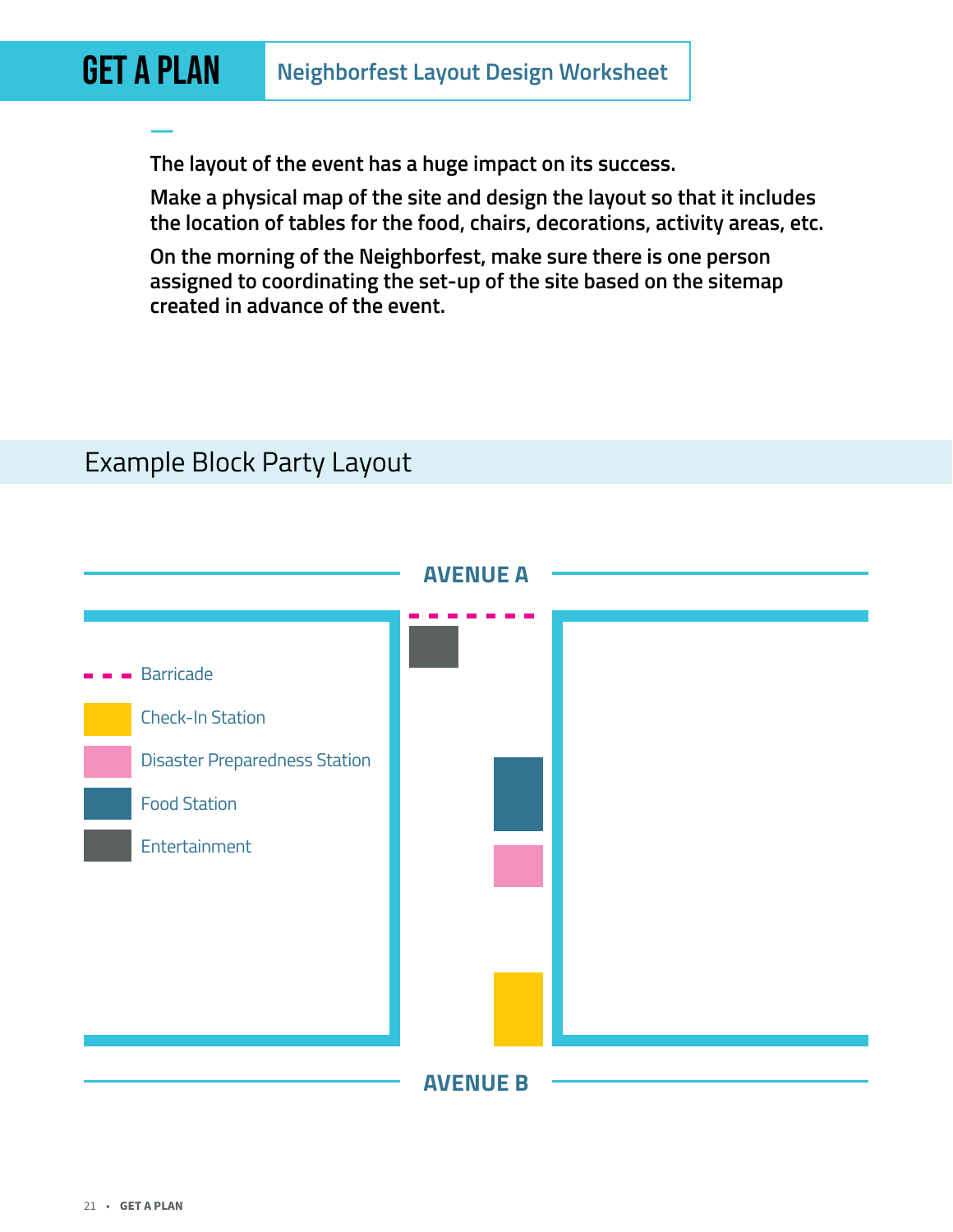## Your Neighborfest Layout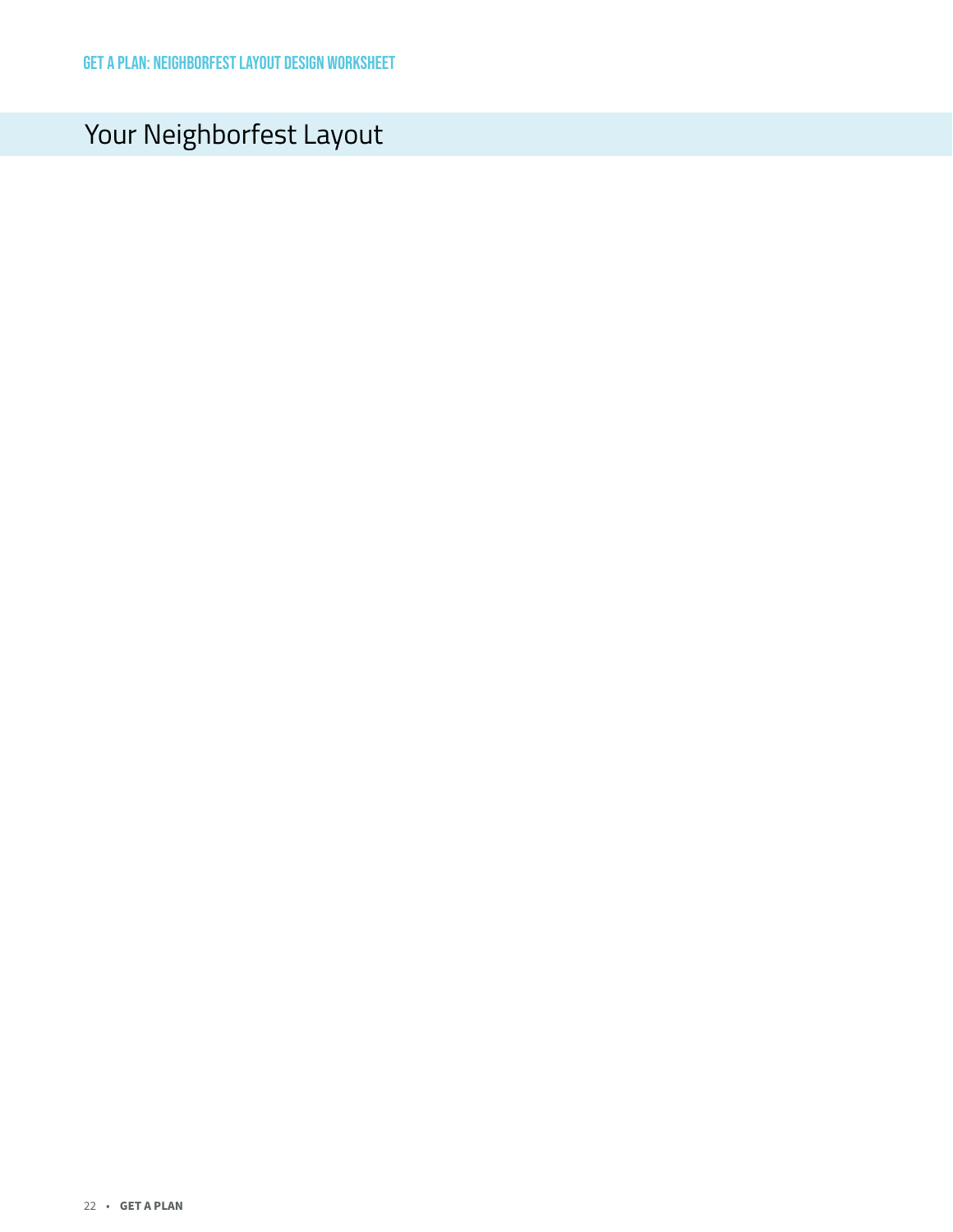**— Now that you have established your Neighborfest Event Teams, it's time to get to work. This section of the playbook offers overall guidance for leading an Event Team and using the planning / management tools.**

#### **OBJECTIVES — Event teams create & implement work plans RESOURCES — Event Team Leadership Guidance**  Here are a few tips to ensure your team's success: **• Convene your team • Create goals and objectives • Use the Playbook's tools and resources • Assign roles and responsibilities and track them • Stay connected via meetings and online platforms Event Team Resources in this Section • Outreach Team Guidance • Food Service Team Guidance • Entertainment and Activities Team Guidance • Registration and Readiness Team Guidance**

#### **• "Day Of" Event Production Team Guidance**

#### **Successful Event Team Management**

Organizing the Host Committee into Event Teams is a crucial step in ensuring a successful Neighborfest. Once an Event Team has been formed, they should meet and generate work plans that capture the Team's goals and objectives and offer a roadmap for achieving them. The playbook offers custom guidance and resources in order to make the planning experience easier and results-oriented.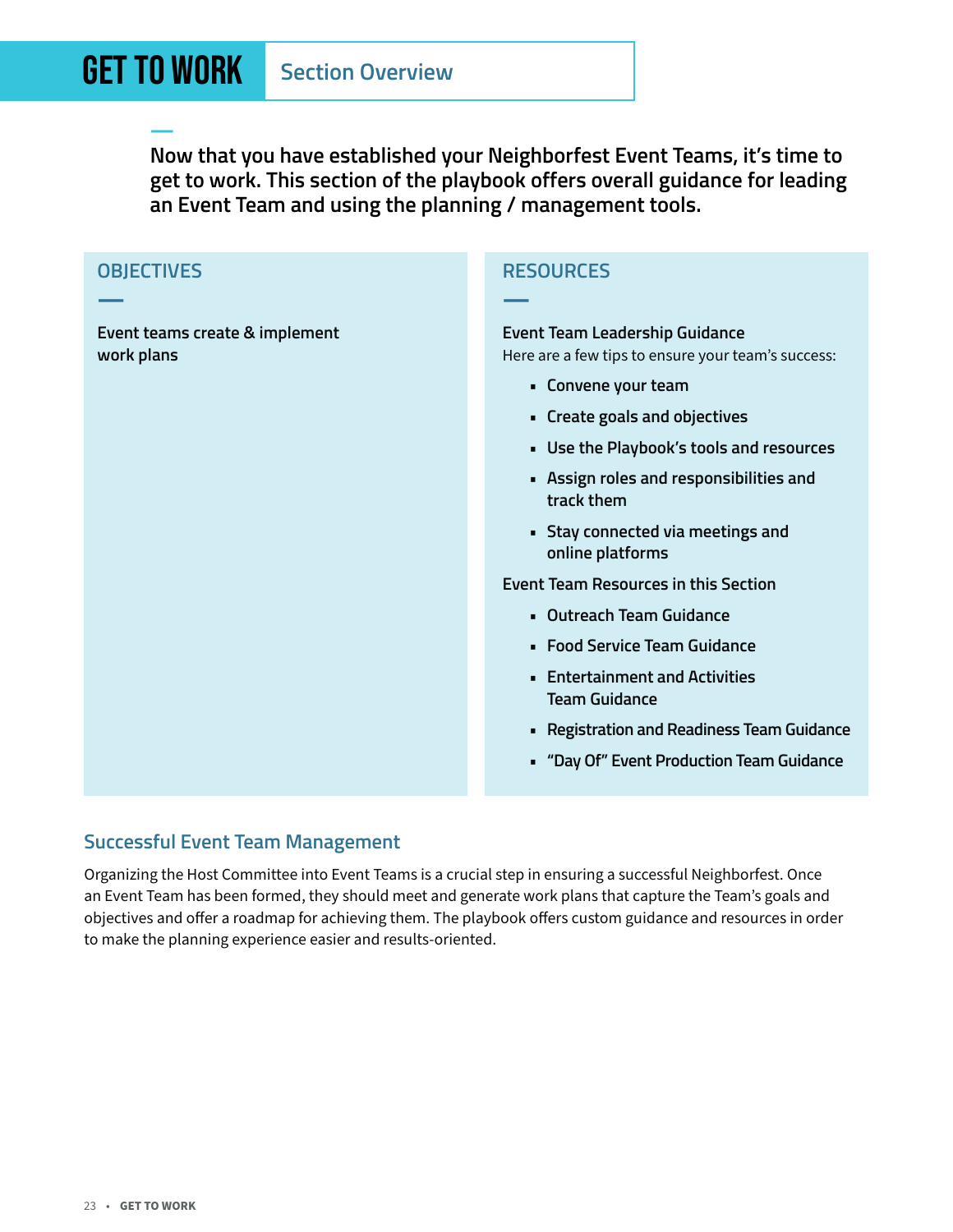**Whether it is a burger hot off the grill or someone's family recipe for the world's best potato salad, the mission of the food service team is to make sure people get enough food and stay healthy.**

#### **TEAM RESPONSIBILITIES**

**—**

**—**

- **1. Assemble a team**
- **2. Create a food & beverage strategy**
- **3. Identify & secure equipment, gear and supplies**
- **4. Food safety**
- **5. Manage the "Day of" food service activities**

#### **Team Leadership Guidance**

Here are a few tips to ensure your team's success:

- 
- 
- Create goals and objectives  **In the Playbook's tools and resources**
- Assign roles and responsibilities and track them Stay connected via meetings and online platforms

#### **Team Objectives**

#### **1. Assemble a team**

Organizing and running a fun and safe food service at a Block Party can be a lot of work. Try to recruit enough folks from the block to handle all of the tasks. Ideally, the food service team will be composed of people who have some food service experience.

| <b>NAME:</b>      | <b>NAME:</b>      |
|-------------------|-------------------|
| <b>EMAIL:</b>     | <b>EMAIL:</b>     |
| <b>PHONE:</b>     | <b>PHONE:</b>     |
| <b>SKILLS:</b>    | <b>SKILLS:</b>    |
|                   |                   |
| <b>EQUIPMENT:</b> | <b>EQUIPMENT:</b> |
|                   |                   |
|                   |                   |
|                   |                   |
|                   |                   |

#### **RESOURCES**

#### **IN APPENDIX**

**—**

- **• Food & Beverage Menu Worksheet**
- **• Food Service Equipment & Supplies List**
- **• "Day of" Tasks & Timeline Worksheet**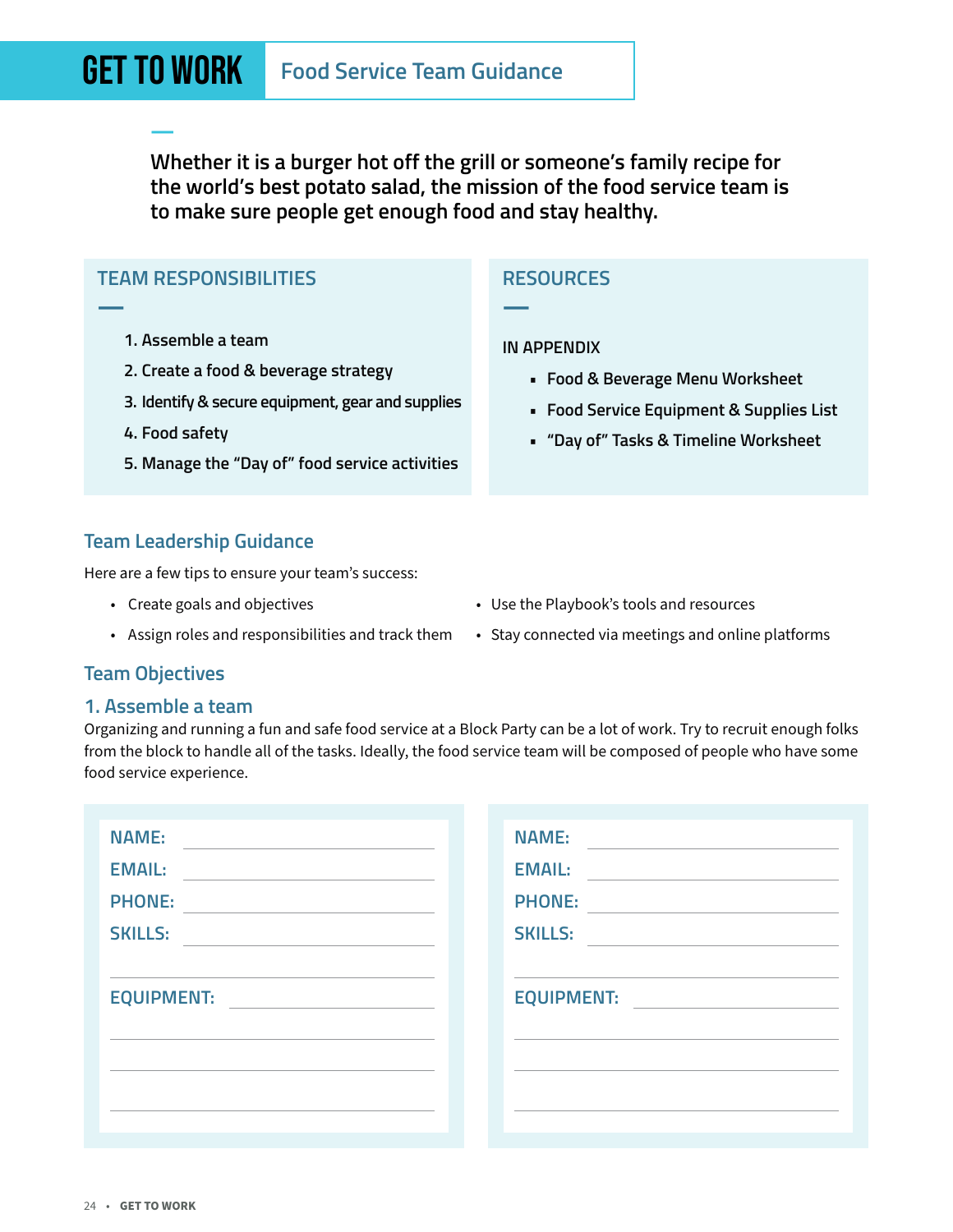#### **2. Create A Food & Beverage Service Strategy**

#### **Food**

There are three ways to feed people at a Block Party.

- **• POTLUCK** \* Guests bring all the food
- **• HOSTED** The host committee provides all the food and beverages
- **• BLENDED** The host committee provides a few key items (i.e., hot dogs, waters, chips) and guests bring appetizers, salads, or desserts.



*If you decide to go with a potluck, consider assigning items by the first letter of the person's last name (i.e., A-G*  \* **TIP***brings salads, H-L brings entrees, L-Q brings beverages, etc.)*

#### **Beverages**

The food service team can provide some/all of the beverages, or you can make it "bring your own beverage."

#### **Menu Ideas Worksheet:**

Below is a quick planning table to capture your team's early ideas. Consider using the "Food & Beverage Menu Worksheet" in the appendix for planning.

#### **3. Identify & Secure Equipment, Gear And Supplies**

A smooth and satisfying food service requires making sure the team has the right equipment, gear and supplies. Consider using the "Food Service Equipment & Supplies Checklist" in the appendix.

#### **4. Food Safety**

Setting up and running a safe and functional food service area on a public street can be challenging. Here are a few things to consider:

#### **Food Production Safety**

- Prep all of the ingredients for dishes at home in a safe and sanitary environment. Be sure to keep your ingredients refrigerated until the last minute to avoid food-bourne illness.
- Pack all of your food, especially raw meats, in a cooler and keep chilled until service.
- If you are going to use a barbecue grill, consider the following:
	- 1. Locate the grill off the street and away from foot traffic so that people won't get burned.
	- 2. Place the grill downwind of the event so that smoke won't interfere with guests' fun.
	- 3. Be sure to carefully dispose of any charcoal. Do NOT leave them in the street.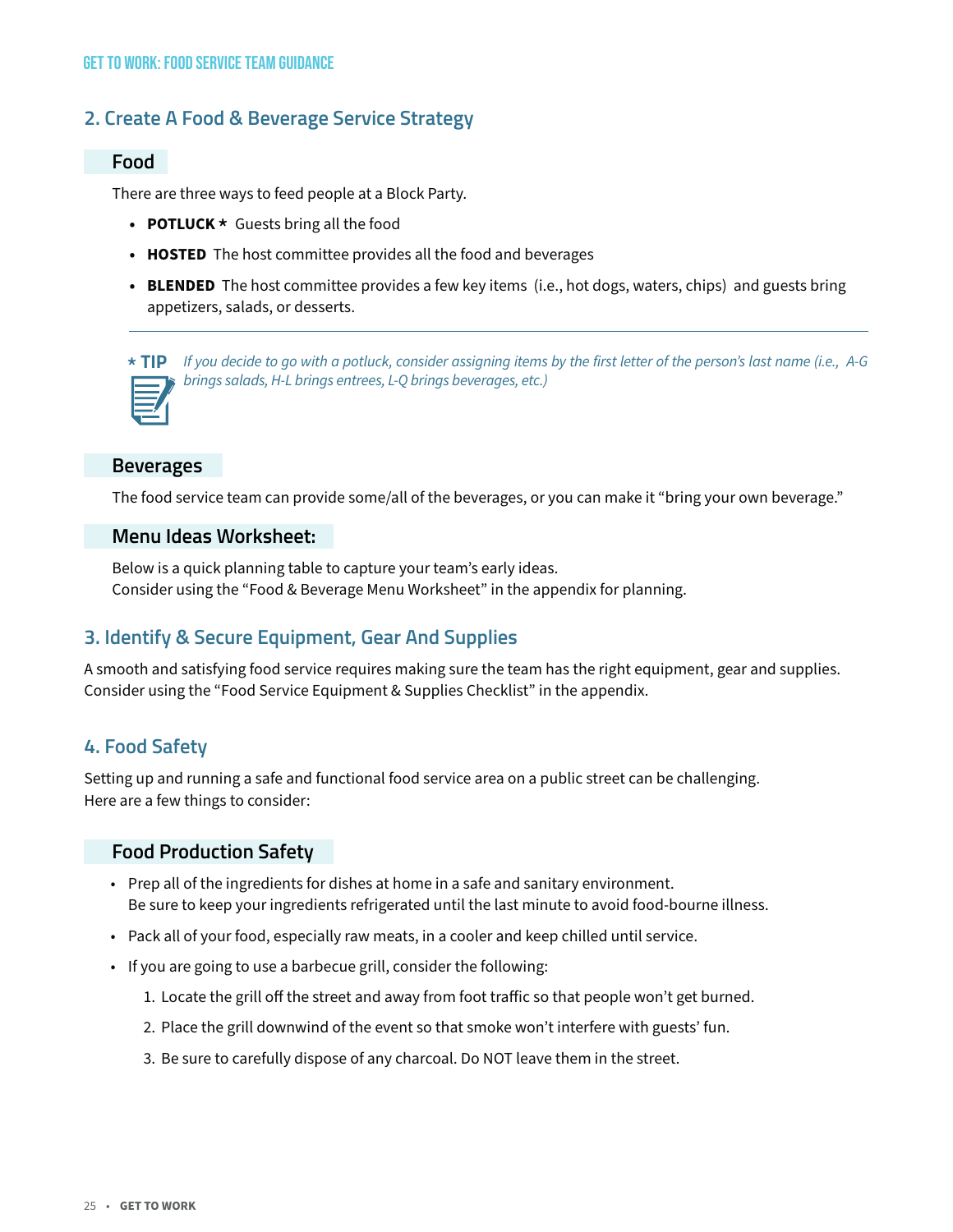- Set up your station with the following:
	- 1. At least one table that has a surface that is easy to clean.
	- 2. Separate cutting boards for raw and cooked food.
	- 3. A gallon bucket of water with a tablespoon of bleach for sanitizing.
	- 4. A cooler for holding ingredients.
- Keep prepared food safe:

Avoid letting food sit at room temperature too long after being cooked–try and cook the food at the same rate it is being consumed.

#### **Serving Food Safely**

- Set up a prepared-food station
	- 1. Have lots of tables there is always more food than you expect.
	- 2. Organize foods by type (i.e., appetizers / desserts / salads).
	- 3. Encourage folks to bring small table cards that label the type of dish it is and if it has any peanuts (or other allergens) in it in case guests have nut allergies.
	- 4. Keep foods covered as much as possible to reduce exposure to insects, etc.
- Set up a condiments / silverware / plates station.
- Set up a beverage station be sure to separate kids beverages into a unique cooler.
- Have waste cans / bins nearby for people to use.

#### **5. Manage "Day Of" Activities:**

The well-coordinated set-up of the foodservice station will make the production, and quality, of food better and more fun for the Team. Use the "Day of" Tasks & Timeline Worksheet" tracking document found in the appendix to make sure that everyone is on the same page.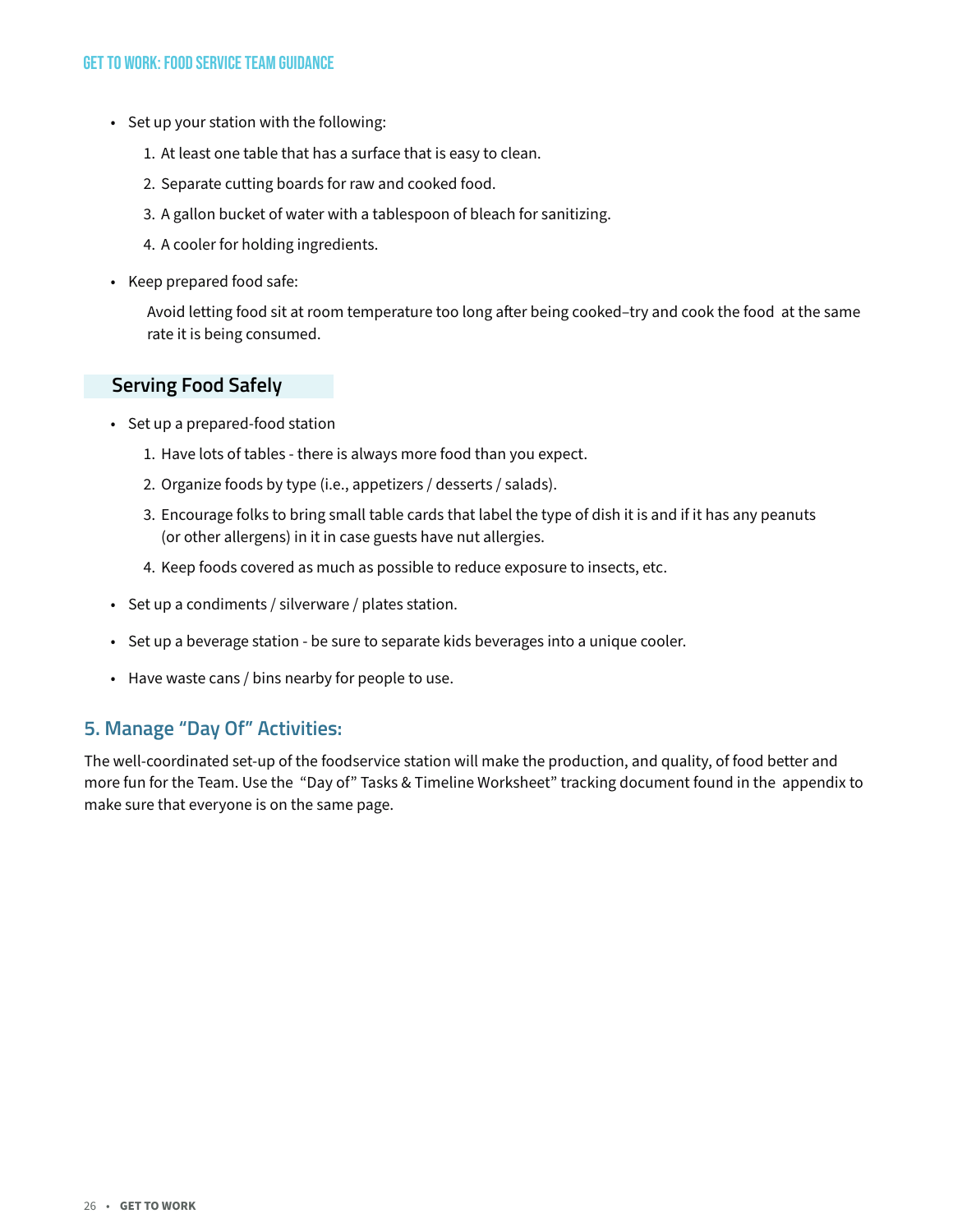**From music to games, the Entertainment and Activities Team is charged with making sure that everyone has a fun and safe experience.**

#### **TEAM RESPONSIBILITIES**

**—**

**—**

- **• Identify entertainment and activities for the event**
- **• Secure equipment, games and supplies**
- **• Recruit & coordinate volunteers**
- **• Organize and manage "day of" activities**

#### **RESOURCES**

**—** 

#### **IN THIS SECTION:**

**• Entertainment and Activities Design Worksheet** 

#### **IN APPENDIX:**

**• "Day of" Tasks & Timeline Worksheet**

#### **Team Leadership Guidance**

Here are a few tips to ensure your team's success:

- 
- 
- Create goals and objectives Use the Playbook's tools and resources
- Assign roles and responsibilities and track them Stay connected via meetings and online platforms

#### **Team Objectives**

#### **• Identify Entertainment And Activities**

The entertainment and activities options for a block party are unlimited. A good approach to creating your strategy is to organize your ideas by audience, type, or both. Use the table below to capture your thoughts.

| Audience (i.e. Children, Adults)                                 |  |
|------------------------------------------------------------------|--|
| Kind Of Entertainment / Activity (i.e. Jumpy<br>House, Egg Toss) |  |
| <b>Source</b> (where will you secure the equipment /supplies)    |  |
| Notes:                                                           |  |
|                                                                  |  |
|                                                                  |  |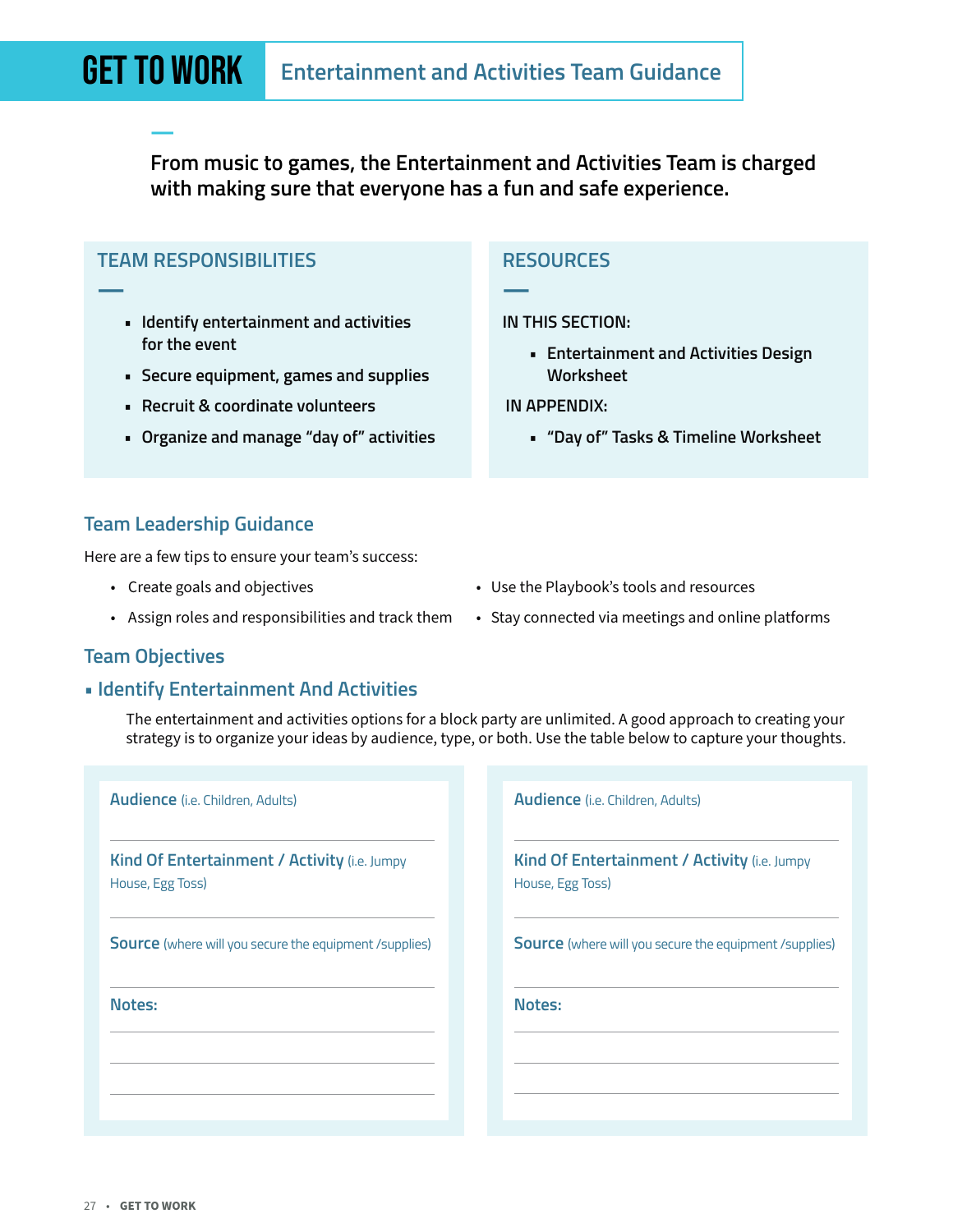#### **• Recruit Volunteers**

While offering a great selection of activities is a good start, having a strong volunteer team in place to ensure that everyone is having fun AND being safe is essential to a successful event.

Use the table below to identify folks on your block that you know will make the day a memorable one for all. Try to find folks that are bilingual to ensure the safety of everyone who attends.

| <b>NAME:</b>     | <b>NAME:</b>     |
|------------------|------------------|
| <b>EMAIL:</b>    | <b>EMAIL:</b>    |
| <b>PHONE:</b>    | <b>PHONE:</b>    |
| <b>ACTIVITY:</b> | <b>ACTIVITY:</b> |
|                  |                  |
|                  |                  |
|                  |                  |
| <b>NAME:</b>     | <b>NAME:</b>     |
| <b>EMAIL:</b>    | <b>EMAIL:</b>    |
| <b>PHONE:</b>    | <b>PHONE:</b>    |
| <b>ACTIVITY:</b> | <b>ACTIVITY:</b> |
|                  |                  |
|                  |                  |

#### **• Create A "Day Of" Schedule Of Tasks And Responsibilities**

Use the "Day of" Tasks & Timeline Worksheet (in appendix) to document:

- What Needs To Be Done
- When It Needs To Be Done
- By Whom
- What Resources They May Need And Where To Find Them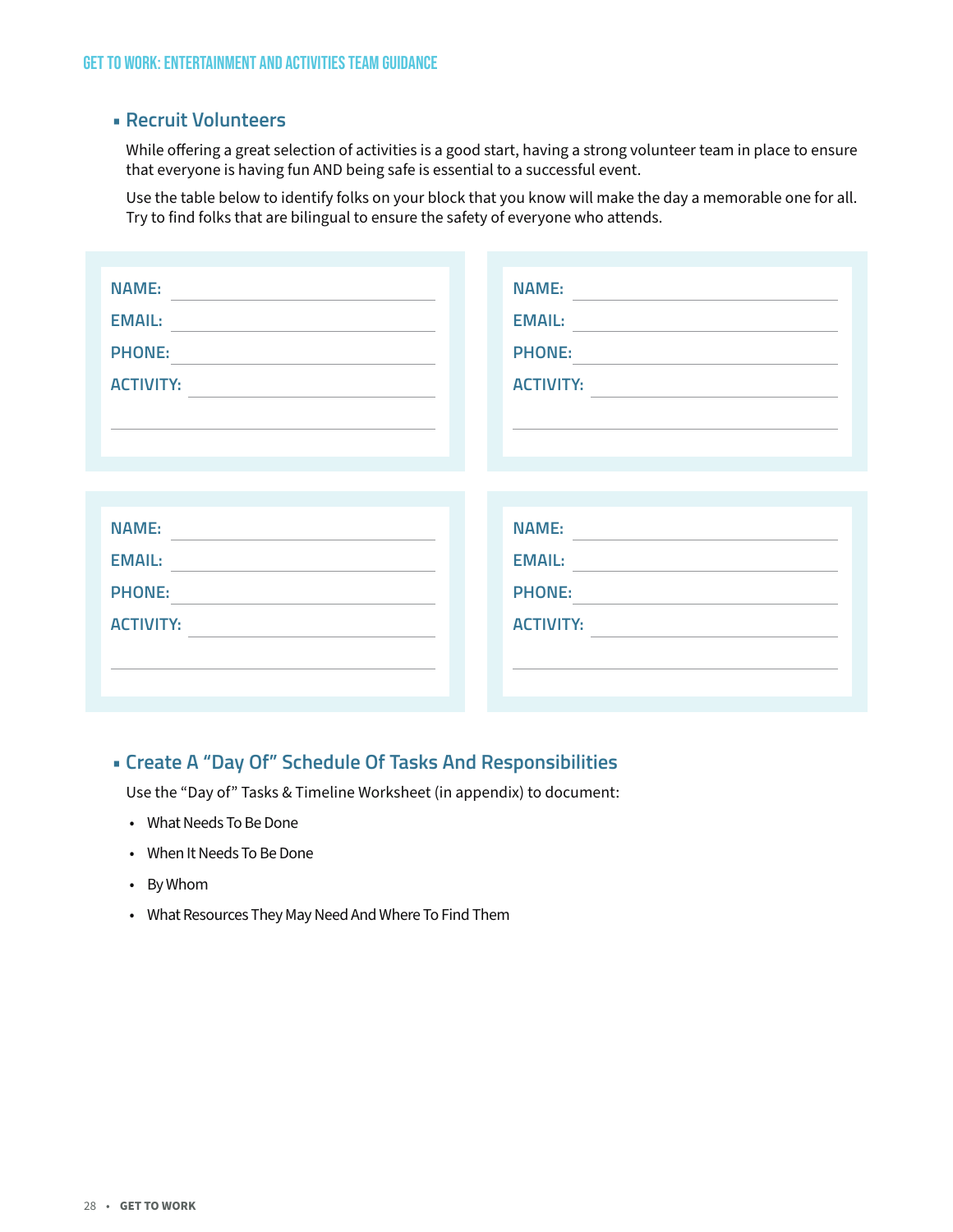**Getting the word out about your event ensures all of your hard work will be rewarded.**

#### **TEAM RESPONSIBILITIES**

**—**

**—**

- **• Identify guests and design an outreach plan for reaching them**
- **• Create invite / flyer**
- **• Recruit multilingual volunteers for outreach tasks**
- **• Coordinate distribution of flyer and any digital outreach**
- **• Post three-day notice on neighbors' cars**

#### **RESOURCES**

#### **IN APPENDIX:**

**—**

**• Neighborfest Flyer** (can be used as a notice for neighbors to move cars on the day of the Block Party)

#### **Team Leadership Guidance**

Here are a few tips to ensure your team's success:

- 
- 
- Create goals and objectives Use the Playbook's tools and resources
- Assign roles and responsibilities and track them Stay connected via meetings and online platforms

#### **Team Objectives**

#### **Identify Your Audience**

Neighborfest parties are only a success if your neighbors come out and join the fun. Getting the word out early and often is important and be sure to use multiple techniques and languages to reach people.

| How many people are we inviting and where do they live? (i.e., 30 people just on our block) |  |  |
|---------------------------------------------------------------------------------------------|--|--|
|                                                                                             |  |  |
| <b>What tools are we going to use?</b> (i.e., Flyers / Emails)                              |  |  |
|                                                                                             |  |  |
| What languages do our audience speak aside from English?                                    |  |  |
|                                                                                             |  |  |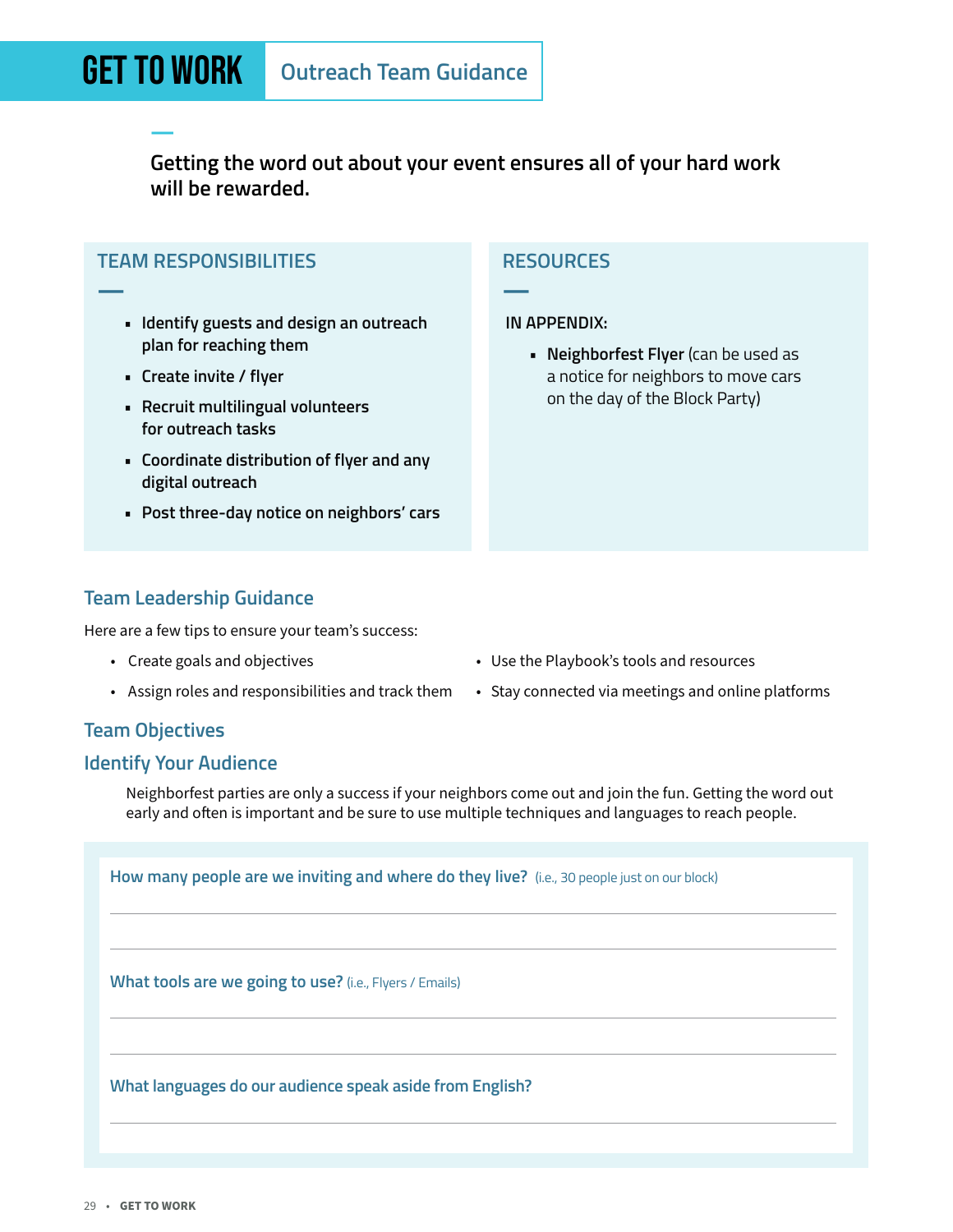#### **Be Inclusive**

Building community is crucial, especially in a diverse world. Determine what languages members of your community might speak and recruit team members to reach out to them.

| <b>NAME:</b>                                                                                                                                                                                                                  | <b>NAME:</b>                                                                                                                                                                                                                  |
|-------------------------------------------------------------------------------------------------------------------------------------------------------------------------------------------------------------------------------|-------------------------------------------------------------------------------------------------------------------------------------------------------------------------------------------------------------------------------|
| <b>EMAIL:</b>                                                                                                                                                                                                                 | <b>EMAIL:</b><br><u> 1980 - John Stein, amerikansk politiker (</u>                                                                                                                                                            |
| <b>PHONE:</b>                                                                                                                                                                                                                 | <b>PHONE:</b>                                                                                                                                                                                                                 |
| LANGUAGE(S): <b>www.community.community.community.</b>                                                                                                                                                                        | LANGUAGE(S):                                                                                                                                                                                                                  |
|                                                                                                                                                                                                                               |                                                                                                                                                                                                                               |
|                                                                                                                                                                                                                               |                                                                                                                                                                                                                               |
|                                                                                                                                                                                                                               |                                                                                                                                                                                                                               |
|                                                                                                                                                                                                                               |                                                                                                                                                                                                                               |
| <b>NAME:</b>                                                                                                                                                                                                                  | <b>NAME:</b>                                                                                                                                                                                                                  |
| <b>EMAIL:</b>                                                                                                                                                                                                                 | <b>EMAIL:</b>                                                                                                                                                                                                                 |
| <b>PHONE:</b>                                                                                                                                                                                                                 | PHONE:                                                                                                                                                                                                                        |
| LANGUAGE(S):                                                                                                                                                                                                                  | LANGUAGE(S):<br><u> 1989 - Andrea State Barbara, politik e</u>                                                                                                                                                                |
|                                                                                                                                                                                                                               |                                                                                                                                                                                                                               |
|                                                                                                                                                                                                                               |                                                                                                                                                                                                                               |
|                                                                                                                                                                                                                               |                                                                                                                                                                                                                               |
| <b>NAME:</b>                                                                                                                                                                                                                  | <b>NAME:</b>                                                                                                                                                                                                                  |
|                                                                                                                                                                                                                               |                                                                                                                                                                                                                               |
| <b>EMAIL:</b>                                                                                                                                                                                                                 | EMAIL:                                                                                                                                                                                                                        |
| <b>PHONE:</b><br><u> 1989 - Johann Stein, fransk politik (</u>                                                                                                                                                                | <b>PHONE:</b><br><u> 1989 - Andrea State Barbara, pre</u>                                                                                                                                                                     |
| LANGUAGE(S): And the contract of the contract of the contract of the contract of the contract of the contract of the contract of the contract of the contract of the contract of the contract of the contract of the contract | LANGUAGE(S): And the contract of the contract of the contract of the contract of the contract of the contract of the contract of the contract of the contract of the contract of the contract of the contract of the contract |
|                                                                                                                                                                                                                               |                                                                                                                                                                                                                               |
|                                                                                                                                                                                                                               |                                                                                                                                                                                                                               |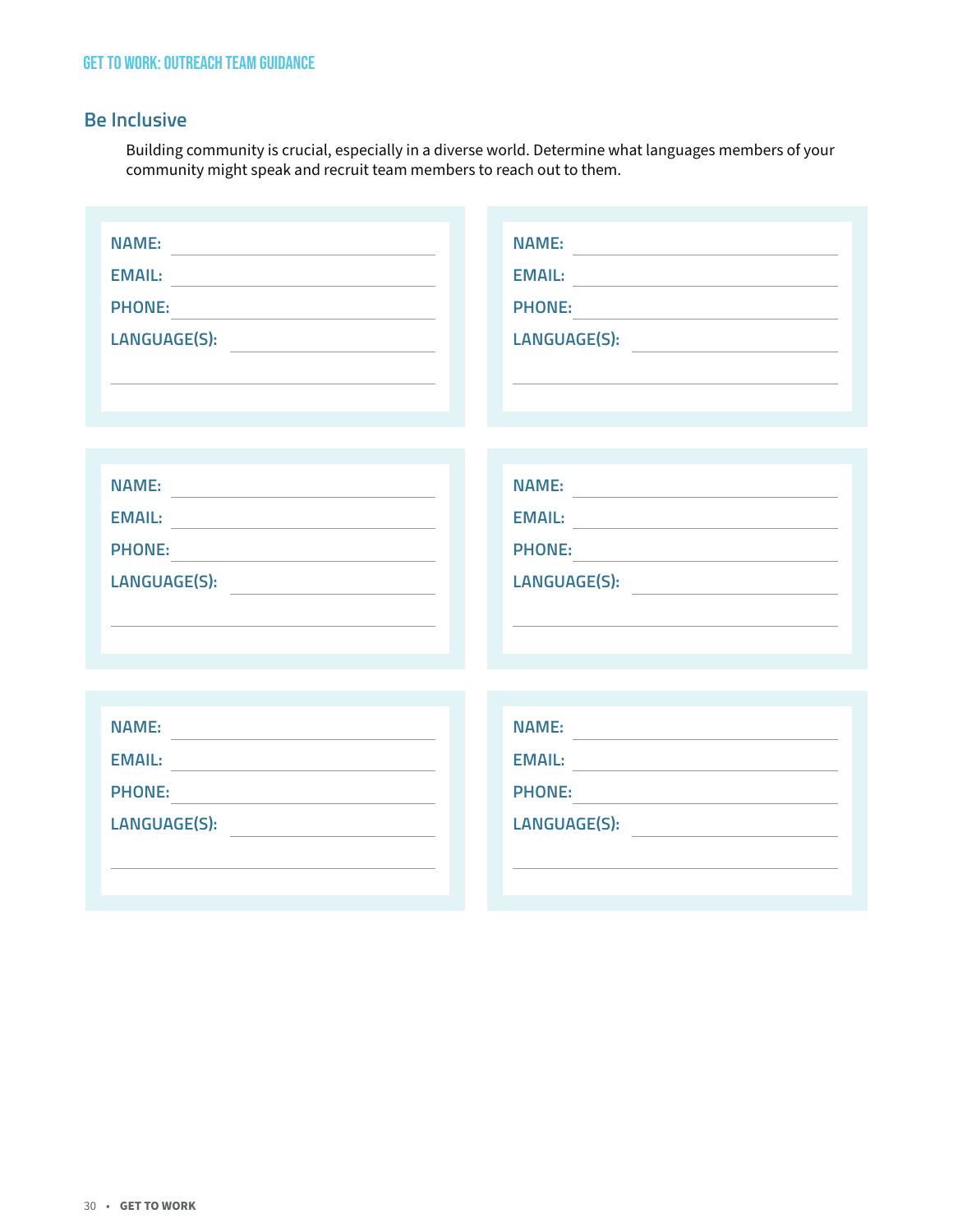#### **Printed Flyer Campaign:**

Building community is crucial, especially in a diverse world. Determine what languages members of your community might speak and recruit team members to reach out to them.

#### **Create a Flyer**

Use the Neighborfest flyer template (found in the Appendix) or create your own flyer. Either way, be sure to include:

**• DATE / TIME** • **LOCATION** • **WHO** to contact for more information

#### **Distribute a Flyer**

- Leave flyers at homes and/or apartment lobbies on your block
- Post flyers on light poles in the neighborhood by wrapping them in plastic wrap. Avoid using any adhesive at all — it's really hard to remove!

#### **Online Invitation Campaign:**

#### **Identify the Right Platform**

Depending on the size of audience you are inviting, there are a myriad of online platforms you can use. Consider using NextDoor, Facebook Groups, Google Groups, etc.

#### **Create a Great Invite**

When creating an invite to a community event, try and keep the tone fun and informal. Be sure to include essential information including:

*If you plan on only hosting people on your block, consider not posting your event on a platform with an audience larger than your intended invitees.*

- **• DATE / TIME**
- **• LOCATION**
- **• WHAT TO BRING**
- **• WHAT TO CONTRIBUTE** If its a potluck, provide guidance as to what to bring (i.e. if your last name starts with A - L, bring a salad / appetizer for 8)

#### **Word Of Mouth Campaign**

When creating an invite to a community event, try and keep the tone fun and informal. Be sure to include essential information including:

#### **Three-Day Notice For Neighbors' Cars**

A key goal for the block party is to have the street free of any parked cars. As hosts, it's crucial you give your neighbors adequate notice not to park on the street on the day of the event. By placing the "Three Day Notice" on their car, not only are you being a good neighbor, it's also another opportunity to invite them to the party. You can use the Neighborfest Flyer that is in the Playbook's appendix.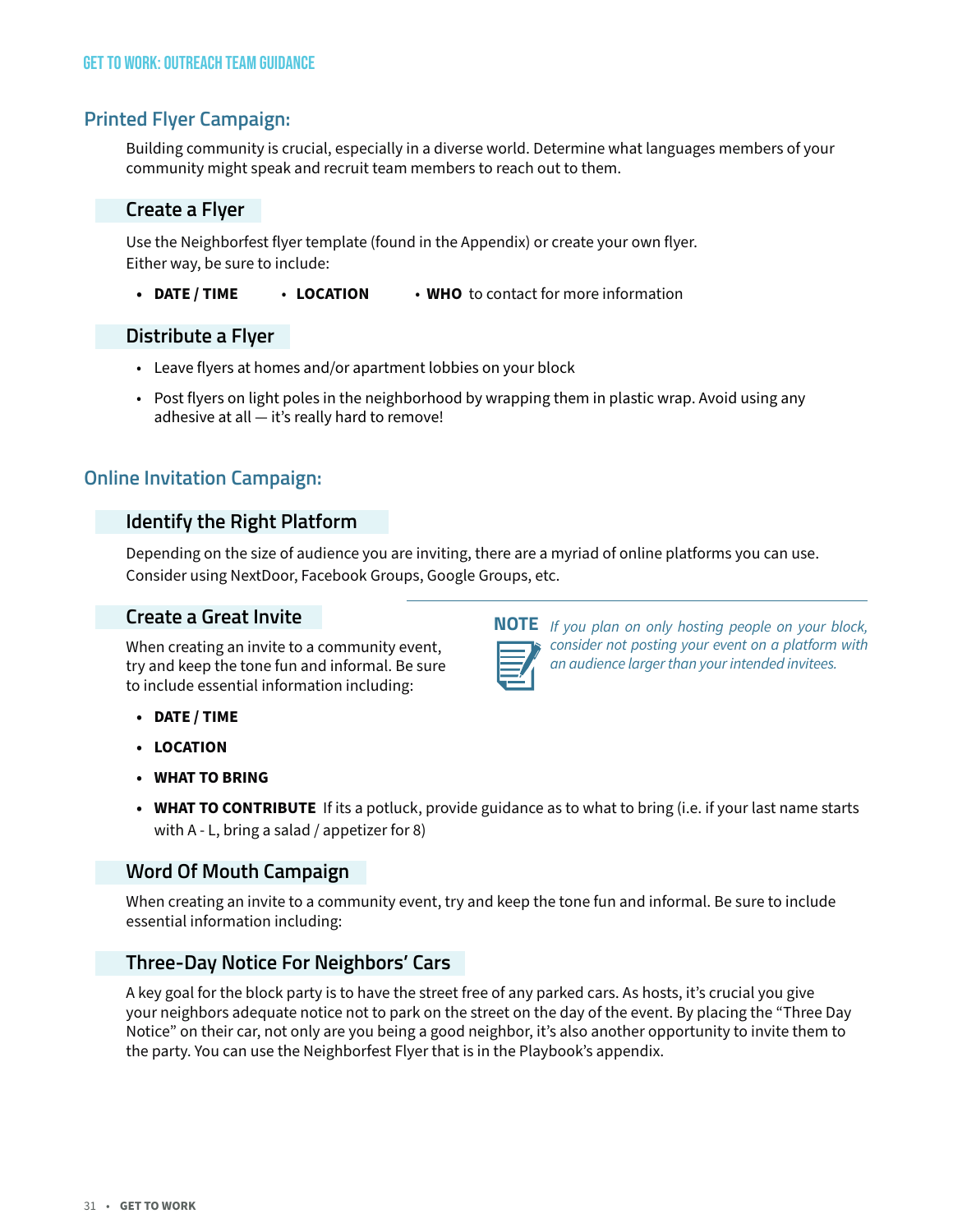**There are a lot of moving parts to a block party that need to come together on the day of the event to ensure that all of the Host Committee's hard work pays off. Having a team dedicated to managing essential activities and tasks is a great investment.**

#### **TEAM RESPONSIBILITIES**

**—**

**—**

- **• Identify tasks and activities for the production of the neighborfest**
- **• Establish a team of volunteers**
- **• Create day-of equipment & supply list, assignment sheet, & timeline**

#### **RESOURCES**

**—**

**IN THIS SECTION:**

**Pre-Event Task Worksheet:** Below

**IN GET A PLAN SECTION:**

**Neighborfest Layout Worksheet** (Tip: Use the one created during the Get a Plan Meeting)

#### **IN APPENDIX:**

**• "Day of" Tasks & Timeline Form**

#### **Team Leadership Guidance**

Here are a few tips to ensure your team's success:

- 
- 
- Create goals and objectives Use the Playbook's tools and resources
- Assign roles and responsibilities and track them Stay connected via meetings and online platforms

#### **Team Objectives**

#### **Identify Tasks And Activities For The Production Of The Neighborfest**

Create a list of tasks and activities that the Team will be charged with. Consider the following:

#### **PRE-EVENT:**

- Place flyers on neighbors cars three days before the event regarding parking.
- Create a waste management strategy for trash, recycling, and composting.
- Review the Neighborfest site map with the Host Committee and confirm the location of all activities in relation to the mandatory 14 ft wide safety lane.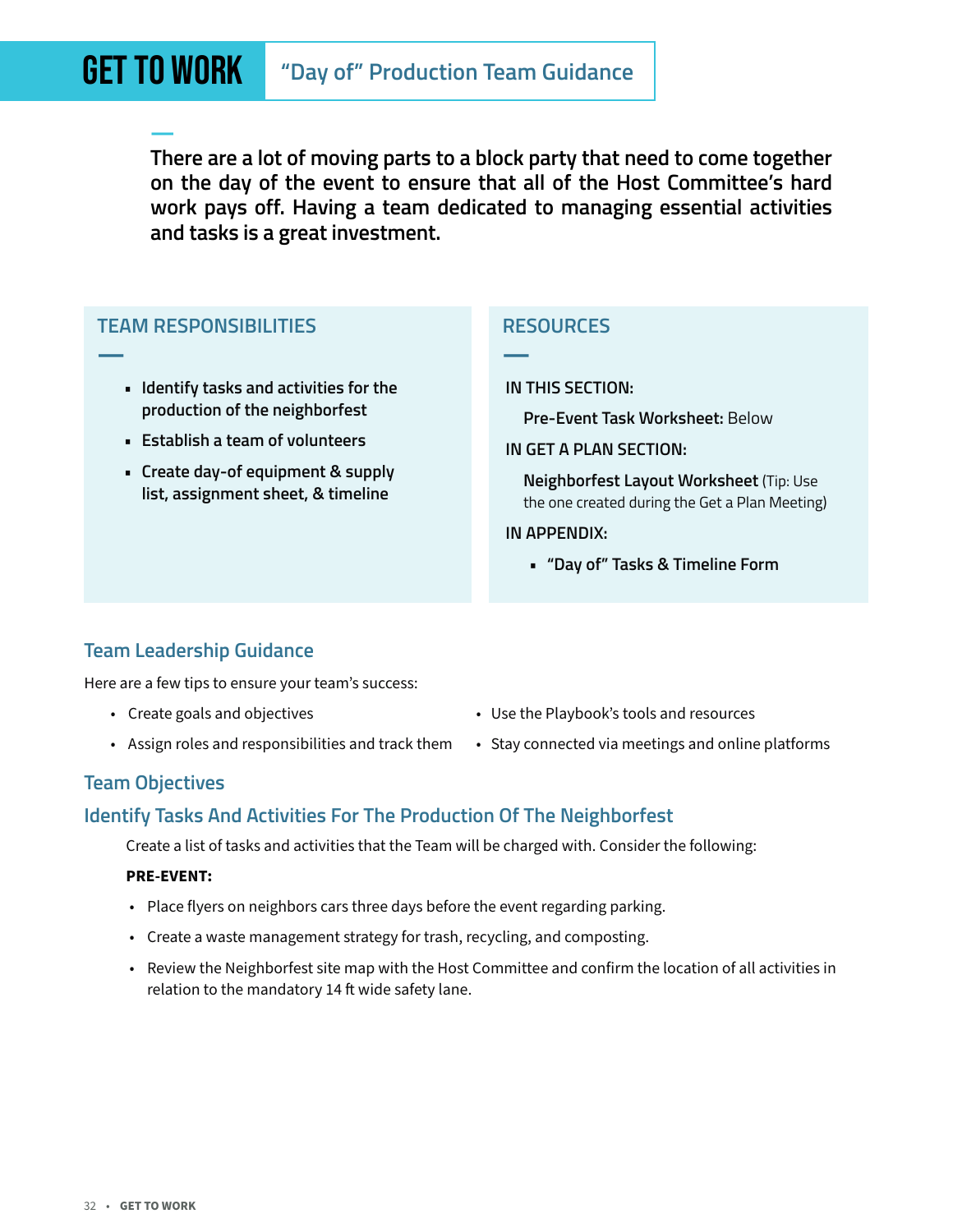| <b>TASK:</b>          | <b>TASK:</b>          |
|-----------------------|-----------------------|
| <b>TEAM LEAD:</b>     | <b>TEAM LEAD:</b>     |
| <b>DATE/TIME:</b>     | <b>DATE/TIME:</b>     |
| <b>SOURCE BUDGET:</b> | <b>SOURCE BUDGET:</b> |
|                       |                       |
|                       |                       |

#### **"DAY OF" ACTIVITIES - USE THE "DAY OF" TASKS & TIMELINE FORM:**

- Set up barricades, tables, chairs, and waste receptacles.
- Monitor the barricades during the event to be sure they aren't moved.
- Monitor the waste receptacles to ensure they aren't spilling over or being used incorrectly *(i.e., guests putting food scraps into the recycling bin).*
- Coordinate the breaking down of the event and ensure the street is clear, clean, and reopened to traffic in accordance with the permit.

#### **Establish A Team Of Volunteers**

Now that you have identified the tasks and activities for the Production Team, identify folks who would be great team members and invite them to come onboard. Use the table below to identify folks on your block that you know will make the day a memorable one for all. Try to find folks that are bilingual to ensure the safety of everyone who attends.

| <b>NAME:</b>  | <b>NAME:</b>  |
|---------------|---------------|
| <b>EMAIL:</b> | <b>EMAIL:</b> |
| <b>PHONE:</b> | <b>PHONE:</b> |
| LANGUAGE(S):  | LANGUAGE(S):  |
|               |               |
|               |               |

#### **Create "Day-Of" Equipment & Supply List, Assignment Sheet, & Timeline**

Use the "Day of" Tasks & Timeline Form to capture:

- What needs to be done
- When it needs to be done
- By whom
- What resources they may need and where to find them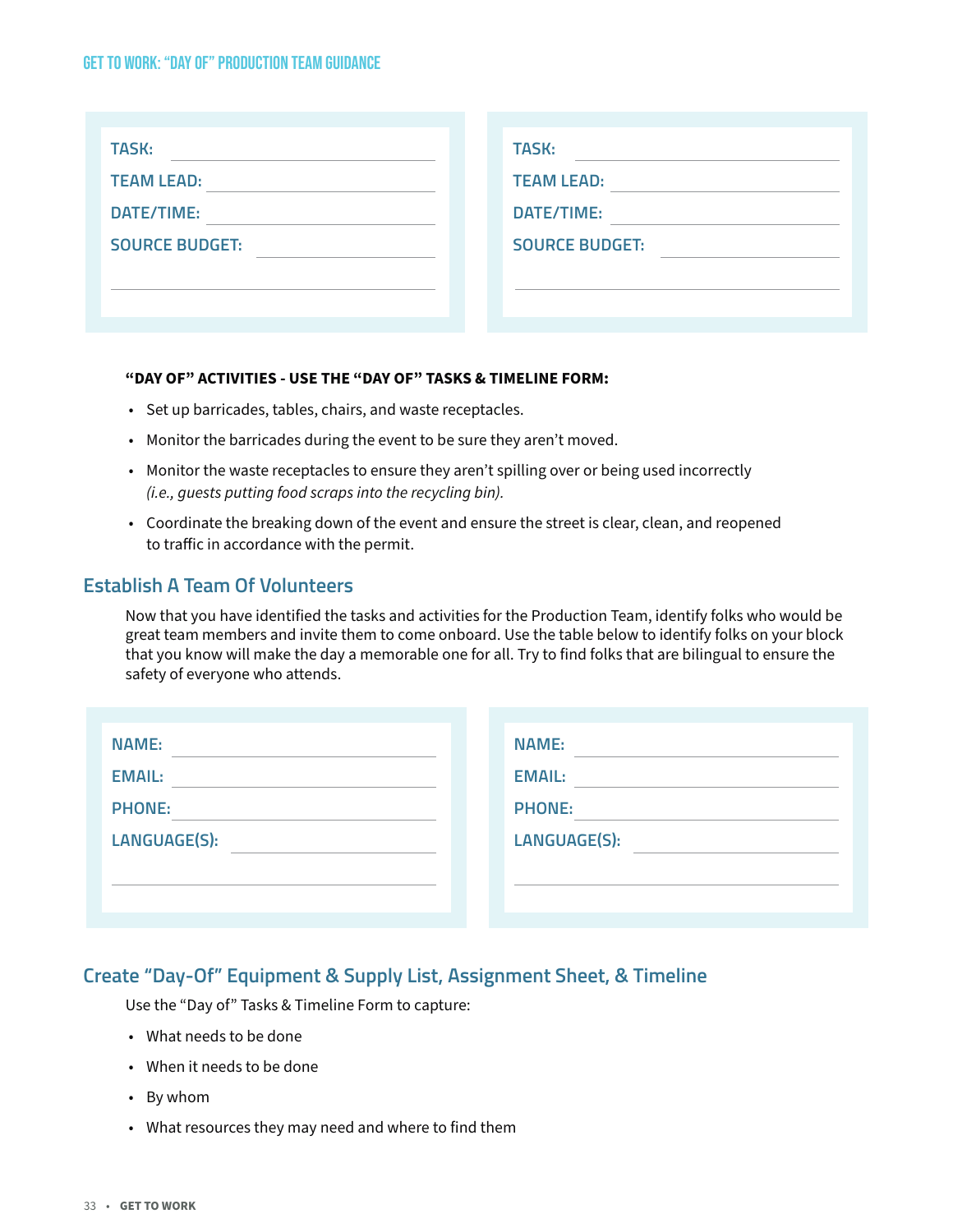**The registration table offers hosts an important opportunity to meet their neighbors and increase the level of trust and readiness of everyone on the block.**

#### **COMMITTEE RESPONSIBILITIES**

**—**

**—**

- **• Identify where the registration and readiness station will be located and who will staff it**
- **• Identify and recruit volunteers to staff the station**
- **• Set up the table and merchandise it with forms and any door prizes**
- **• Engage guests during the event and encourage them to sign-in and register for the door prize drawing (if applicable)**
- **• Draw the winning "Door Prize" ticket(s) (if applicable)**
- **• Have a basic first aid kit on hand just in case someone needs assistance**

#### **RESOURCES**

#### **IN APPENDIX:**

**—**

**Neighborfest Sign-In Form**

**SUGGESTED ITEMS TO BE SOURCED BY TEAM**

- **• Clipboard(s) with pen attached with string**
- **• Door Prizes**
- **• Tickets (if you do not have tickets, use the guest registration forms)**
- **• First aid kit**

#### **Team Leadership Guidance**

Here are a few tips to ensure your team's success:

- 
- 

#### **Team Objectives**

When people attend a Block Party, they want to get to the fun as quickly as possible. Managing the registration and readiness table efficiently will ensure as many people as possible sign in and help the block get ready.

- **• Identify the ideal station location**  Pick a spot with high visibility/foot traffic and try and set up away from any noise or smoke.
- **• Registering Guests** Rather than using the traditional sign in sheet for events, consider using the Neighborfest Guest Sign in Sheet which captures two kinds of information:
- **• The guest household's contact information.**
- **• Any skills and resources they may have that might be useful in a disaster.**



• Assign roles and responsibilities and track them • Stay connected via meetings and online platforms



*Be sure to communicate that the information*  **NOTE** *collected will not be shared and is confidential.*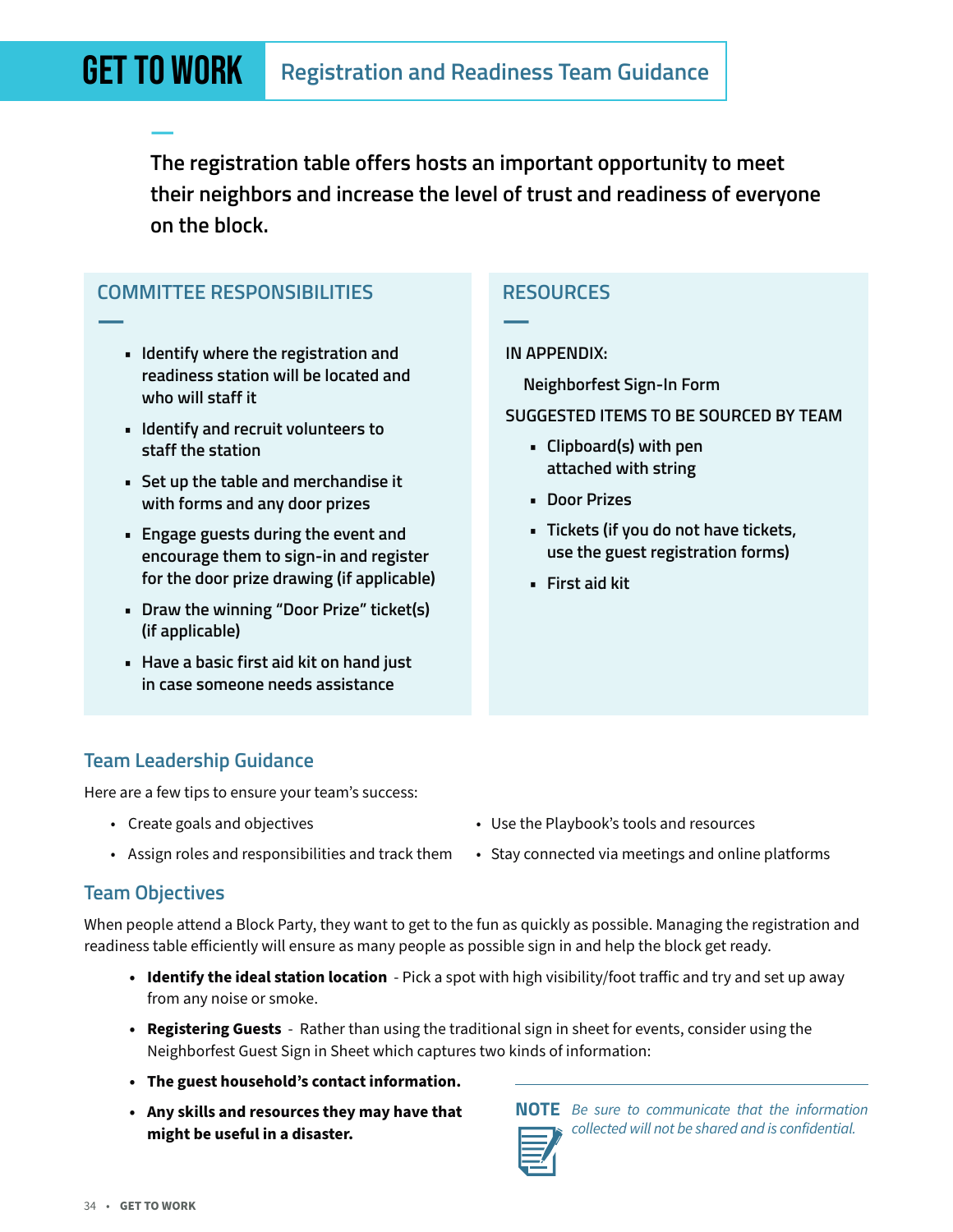#### **Ideas for increasing registration:**

#### **Offer Door Prizes**

- Consider offering a door prize that will incentivize people to register.
- Provide folks with a ticket once they register or simply select from the completed registration forms.
- Conduct the door prize drawing once a majority of folks have signed in.

#### **Go To Them**

• If people are not voluntarily coming over to the Registration and Readiness Station, then take the a few forms on clipboards and walk around and ask people to sign in - be sure to mention the door prizes.

#### **Identify And Recruit Volunteers To Staff The Station**

Visiting the Registration and Readiness Station is often the first stop for Neighborfest guests. Try and find a few volunteers who have great energy in order to make the experience of registering fun and efficient.

Use the table below to identify folks on your block that you know will make the day a memorable one for all. Try to find folks that are bilingual to ensure the safety of everyone who attends.

| <b>NAME:</b>  | <b>NAME:</b>  |
|---------------|---------------|
| <b>EMAIL:</b> | <b>EMAIL:</b> |
| <b>PHONE:</b> | <b>PHONE:</b> |
| <b>NOTES:</b> | <b>NOTES:</b> |
|               |               |
|               |               |
|               |               |
|               |               |
| <b>NAME:</b>  | <b>NAME:</b>  |
| <b>EMAIL:</b> | <b>EMAIL:</b> |
| <b>PHONE:</b> | <b>PHONE:</b> |
| <b>NOTES:</b> | <b>NOTES:</b> |
|               |               |
|               |               |
|               |               |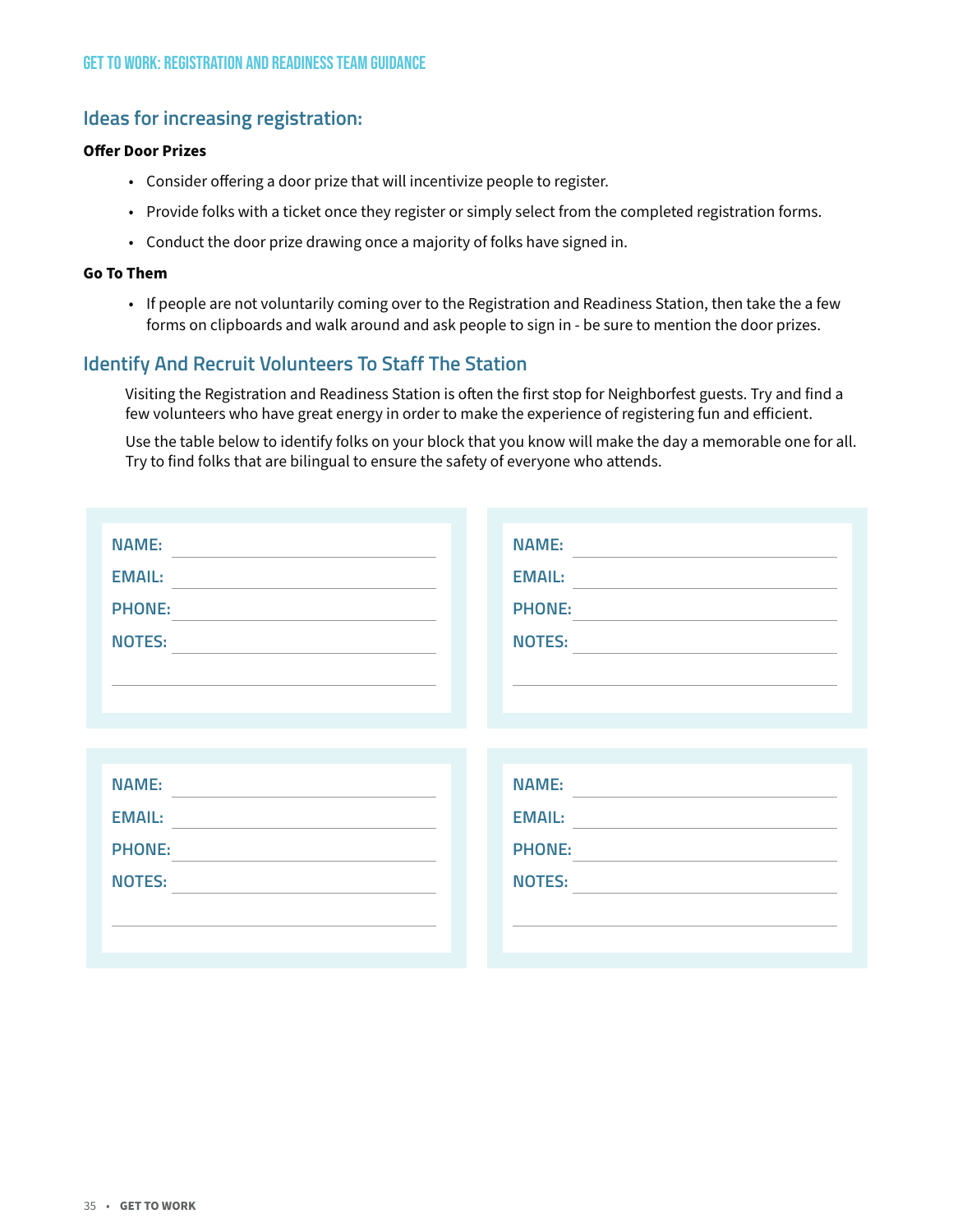**—**

**— After weeks of planning, this meeting will ensure all of your event teams are on the same page before the big event! Consider hosting 3 days before the event.**

#### **MEETING OBJECTIVES**

- **• Provide any topline updates about the event**
- **• Have Event Teams review their plans/ needs for the "Day of"**
- **• Verify the location of all activities and resources using the Neighborfest Layout Worksheet**
- **• Create a master timeline of activities for the day**
- **• Capture any last minute needs and/or budget related items**

#### **MEETING RESOURCES**

#### **AGENDA:** Below

**—**

**IN GET A PLAN SECTION:** 

**• Neighborfest Layout Worksheet**  Tip: Use the one created during the Get a Plan Meeting

### AGENDA

- **Introductions**
- **Review Meeting Objectives**
- Provide topline updates from the Chair / Co-Chairs
- Have each Event Team review their 'day of" plans and any outstanding needs
- Verify the location of all activities and resources using the Neighborfest Layout Worksheet
- Create a "Run of Show" or master timeline of activities for the day
- Capture any last minute needs and/or budget-related items
- **Provide topline updates from the Chair / Co-Chairs**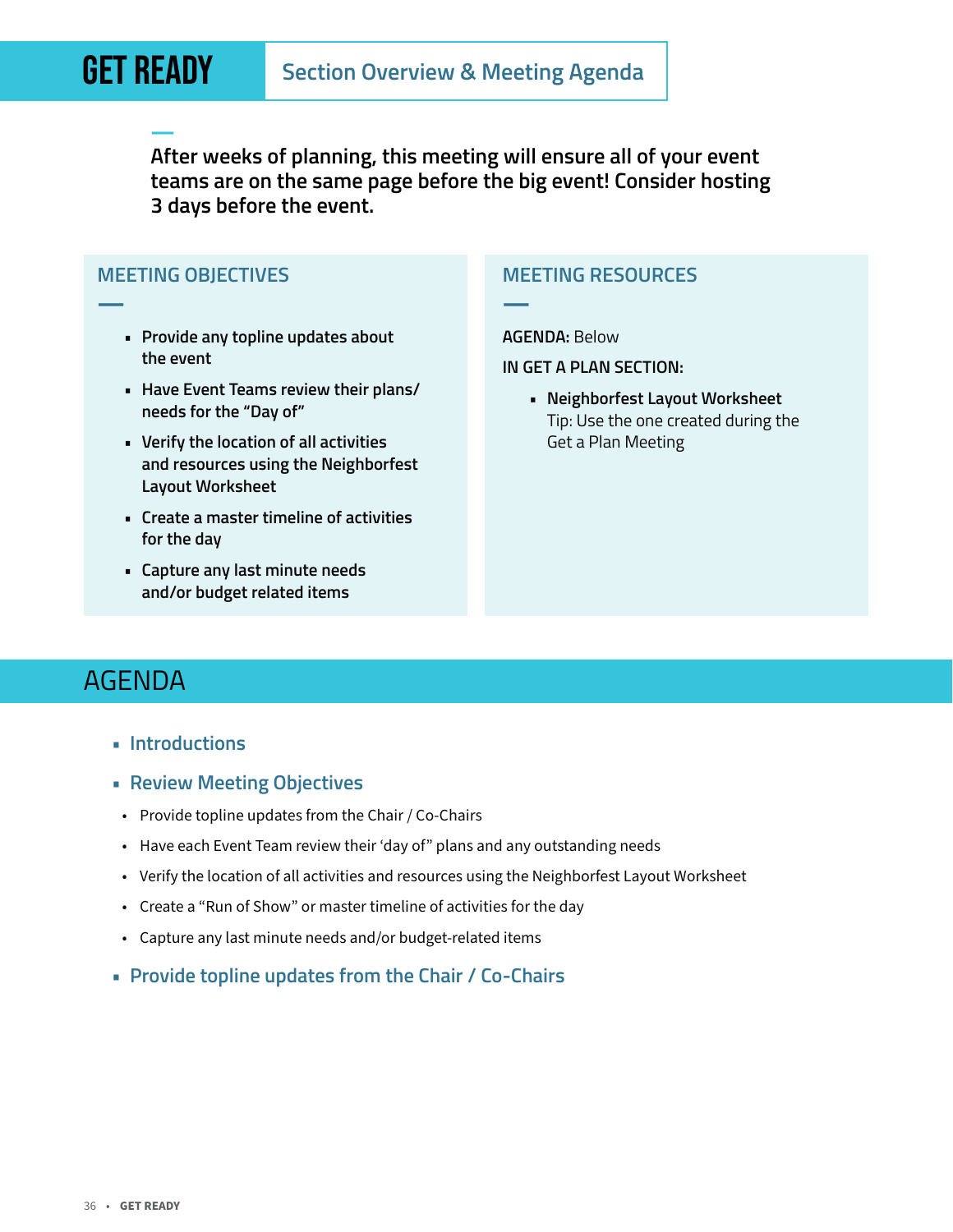### AGENDA (Continued)

**• Event Team update on their plans and any last minute needs for the "day of." Use the table below to capture any needs that Teams share:**

| <b>TEAM</b>                   | <b>NEED</b> | <b>SOLUTION</b> |
|-------------------------------|-------------|-----------------|
| Foodservice                   |             |                 |
| Entertainment<br>& Activities |             |                 |
| Registration                  |             |                 |
| "Day of" Production           |             |                 |
| Other                         |             |                 |

#### **• Review the Neighborfest Layout Worksheet to verify the location of all activities and resources.**

#### **Have the "Day of" Production team go first and review:**

- Where the barricades will be located.
- Where compost / recycling / trash receptacles will be located.
- Highlight the location of the emergency vehicle lane.
- Other event attributes that all Teams should be aware of.

#### **Have each team review where they will be setting up and running their activities.**

• Foodservice • Entertainment & Activities • Registration

#### **• Create a "Run of Show" master timeline of activities for the day.**

**Use the table below to capture the high level event activities for the day from each Team. Be sure to identify when you will host your Team "huddle" before opening.**

| <b>TIME PERIOD</b>                                  | <b>ACTIVITES</b> | <b>NOTES</b> |
|-----------------------------------------------------|------------------|--------------|
| Pre-opening time window<br>(i.e., 8:30am to 11am)   |                  |              |
| During the Event time window<br>(i.e., 11am to 3pm) |                  |              |
| Post Event time window<br>(i.e., After 3pm)         |                  |              |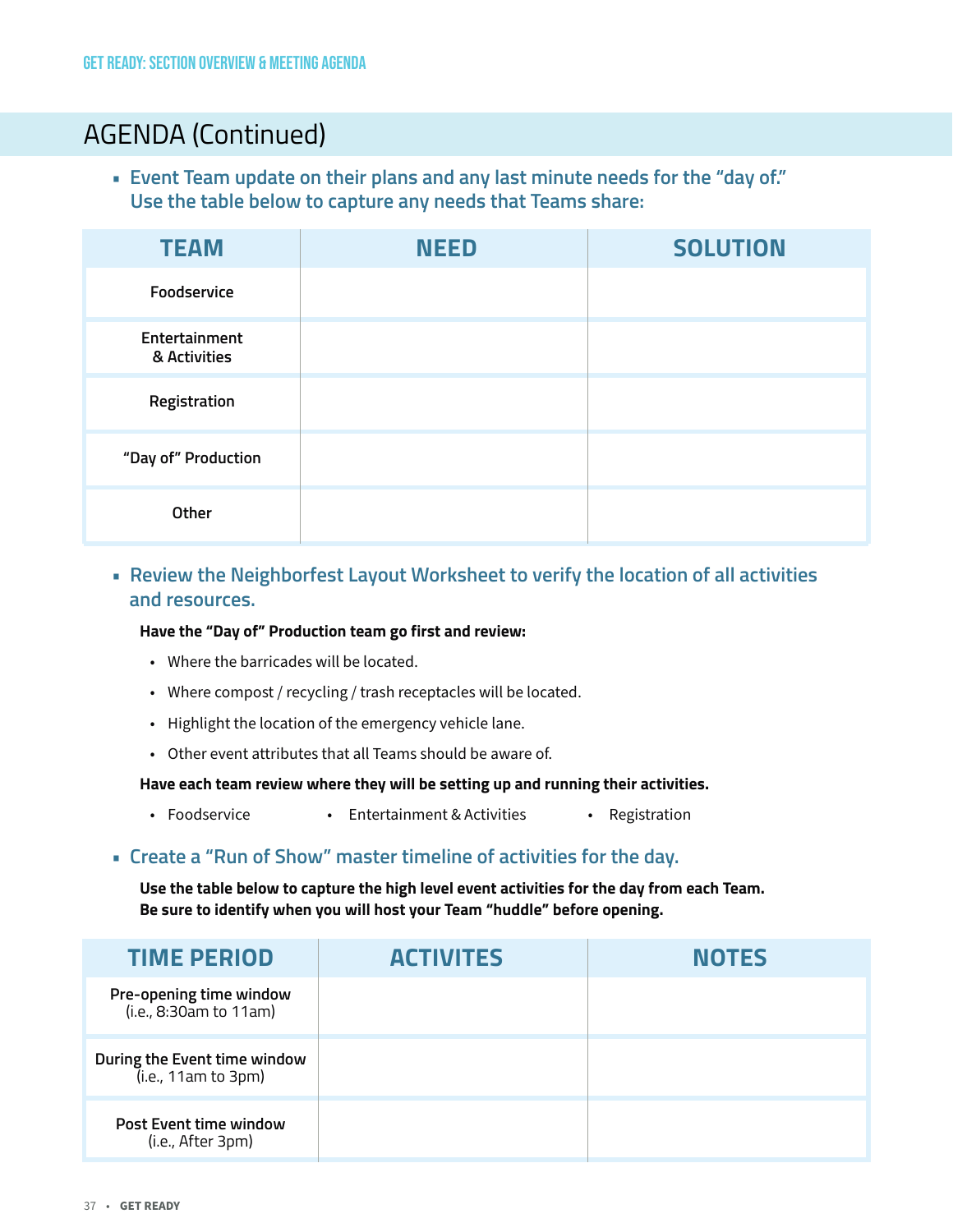## AGENDA (Continued)

**• Capture any last minute needs and/or budget related items.**

 **Use the table below to capture any last minute needs and/or budget-related items.**

| <b>ITEM</b> | <b>AMOUNT</b> | <b>SOLUTION</b> |
|-------------|---------------|-----------------|
|             |               |                 |
|             |               |                 |
|             |               |                 |
|             |               |                 |
|             |               |                 |

#### **• Conclude the meeting.**

- Thank everyone for coming.
- Remind the Team Leads what time the Team "huddle" will be the morning of the event.

#### **• Post-meeting Activities**

- Draft a follow-up email with the key outcomes of the meeting and send it to the Committee.
- Be sure to include the "Run of Show" timeline and any last minute budget guidance.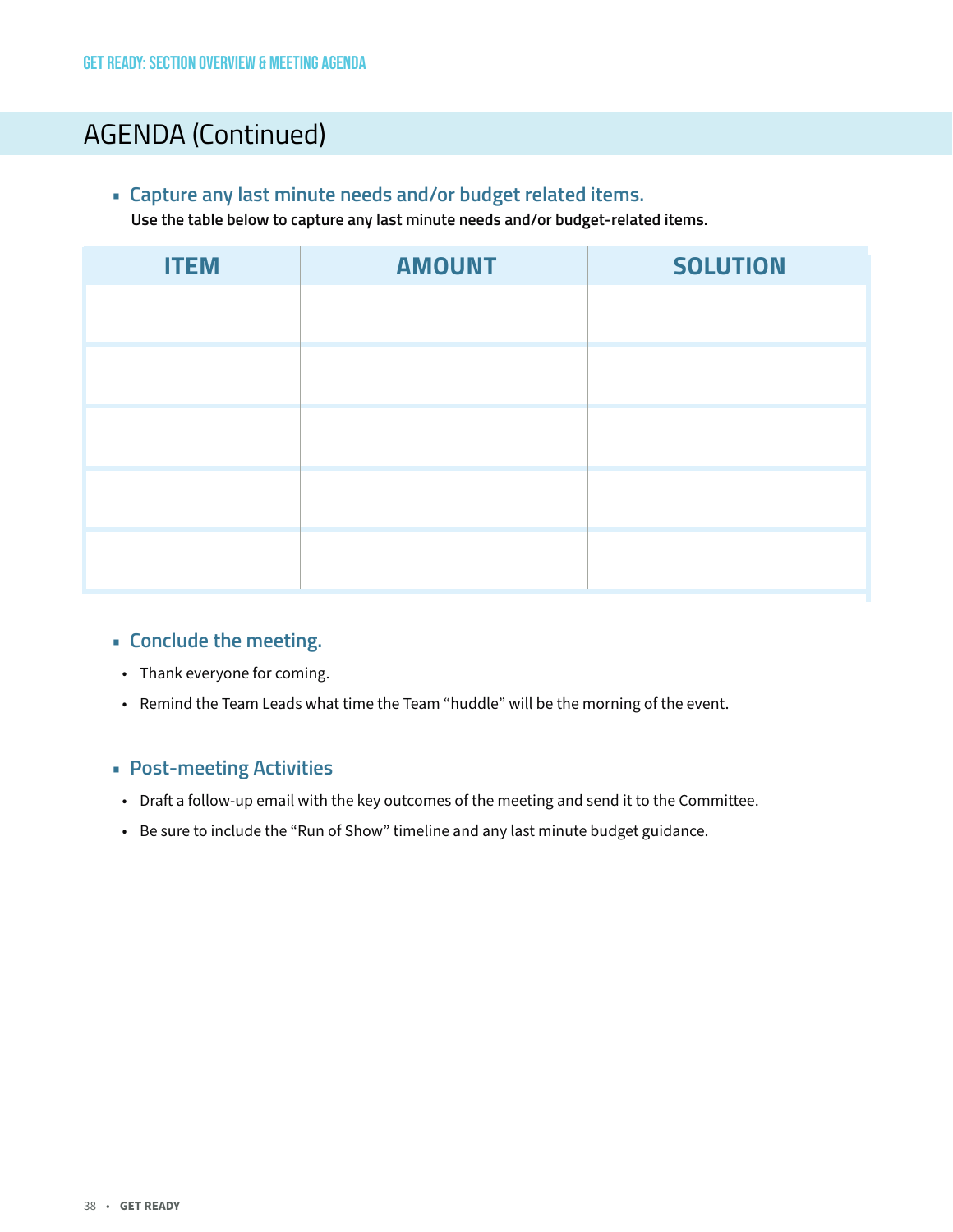## **GET THE PARTY STARTED** Overview & Meeting Agenda

## it's the big day

**Get your teams—and their volunteers—fired up and ready to have fun.**

#### **OBJECTIVES**

**—**

- **• Host a "day of" pre-event team lead huddle**
- **• Make sure that all of the team's are able to implement their day of plans**
- **• Onboard all last minute volunteers onto the event team**
- **• Be safe and have fun!**

#### **RESOURCES**

**—**

#### **MEETING LEAD**

**• "Day Of" Pre-Event Team Lead Huddle Agenda (below)**

#### **TEAM LEADS**

- **• "Day of" Tasks & Timeline Form**
- **• Equipment, Supplies & Budget Form**

#### **"Day Of" Pre-Event Team Huddle Agenda**

The "day of" pre-event team huddle occurs just before the Neighborfest is officially about to start.

#### **Meeting Objectives**

- Thank everyone for their hard work in producing the event.
- Onboard new volunteers to the team.
- Share any last minute changes, additions or critical information regarding the event.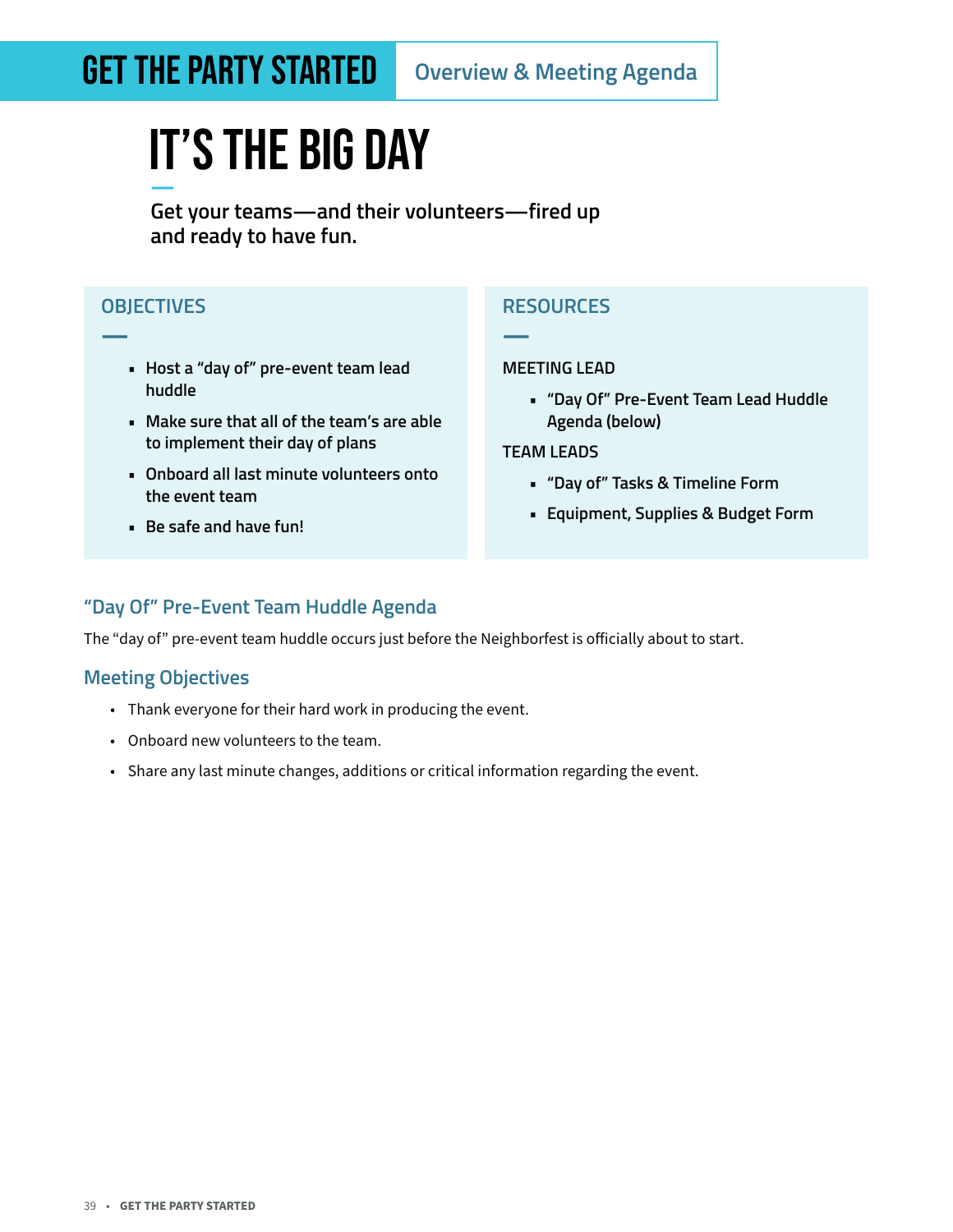## AGENDA

| <b>AGENDA ITEM</b>               | <b>WHO</b>                                                                                            | <b>WHAT TO COVER</b>                                                                                                                                                                                                                                                                                              |
|----------------------------------|-------------------------------------------------------------------------------------------------------|-------------------------------------------------------------------------------------------------------------------------------------------------------------------------------------------------------------------------------------------------------------------------------------------------------------------|
| <b>WELCOME</b>                   | Chair / Co-Chair                                                                                      | • Welcome & Thank You's<br>• Introductions<br>High level review of the day's activities and timeline<br>$\bullet$<br>Announcements<br>$\bullet$                                                                                                                                                                   |
| <b>NOTES</b>                     |                                                                                                       |                                                                                                                                                                                                                                                                                                                   |
|                                  |                                                                                                       |                                                                                                                                                                                                                                                                                                                   |
| <b>AGENDA ITEM</b>               | <b>WHO</b>                                                                                            | <b>WHAT TO COVER</b>                                                                                                                                                                                                                                                                                              |
| <b>TEAM</b><br><b>UPDATE</b>     | <b>Team leads</b><br><b>Event Production</b><br>• Food Service<br><b>Activities</b><br>• Registration | High level review of their team's activities<br>and timelines<br>• Updates / Announcements and needs                                                                                                                                                                                                              |
| <b>NOTES</b>                     |                                                                                                       |                                                                                                                                                                                                                                                                                                                   |
|                                  |                                                                                                       |                                                                                                                                                                                                                                                                                                                   |
| <b>AGENDA ITEM</b>               | <b>WHO</b>                                                                                            | <b>WHAT TO COVER</b>                                                                                                                                                                                                                                                                                              |
| <b>MEETING</b><br><b>SUMMARY</b> | Chair / Co-Chair                                                                                      | • Solicit any questions from attendees<br>Remind Team about:<br>$\bullet$<br>1. Safety goals<br>2. Budget needs (i.e. submit receipts)<br>• Upcoming meetings<br>1. That day after the event<br>2. A team briefing on a later date<br>Thank everyone again for their hard work<br>$\bullet$<br>• Conclude meeting |
| <b>NOTES</b>                     |                                                                                                       |                                                                                                                                                                                                                                                                                                                   |
|                                  |                                                                                                       |                                                                                                                                                                                                                                                                                                                   |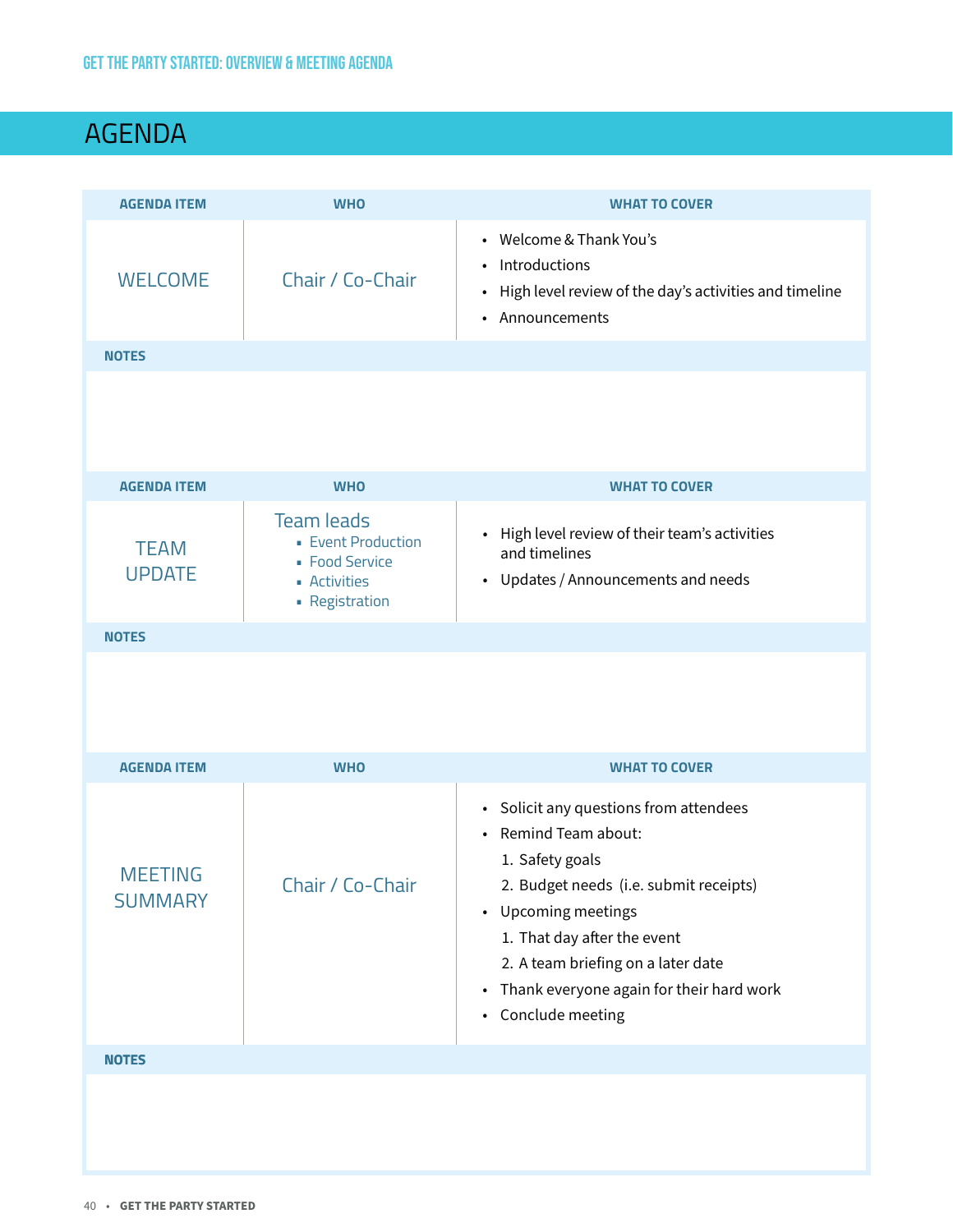**— Great events can always get better. Convene the host committee and capture what worked and any lessons learned for future events.** 

**Also take a moment to explore ways to leverage the work you've done to support your neighbors during times of stress.**

**—**

#### **MEETING OBJECTIVES**

- **• Capture what worked and what could have gone better with the production of the Neighborfest for future event planning.**
- **• Facilitate a conversation on how the host committee can leverage its work to provide support to their neighbors during times of stress.**

#### **MEETING RESOURCES**

- **• AGENDA: Below**
- **• Completed Guest Registration Forms**

### AGENDA

**—**

#### **Introductions**

- Chair and Co-Chair
- Meeting attendees

#### **Review Meeting Objectives**

- Conduct a lessons-learned exercise and capture what worked and what could have gone better with the production of the Neighborfest for future event planning.
- Explore ways that our host committee can leverage its work to provide support to our neighbors during times of stress.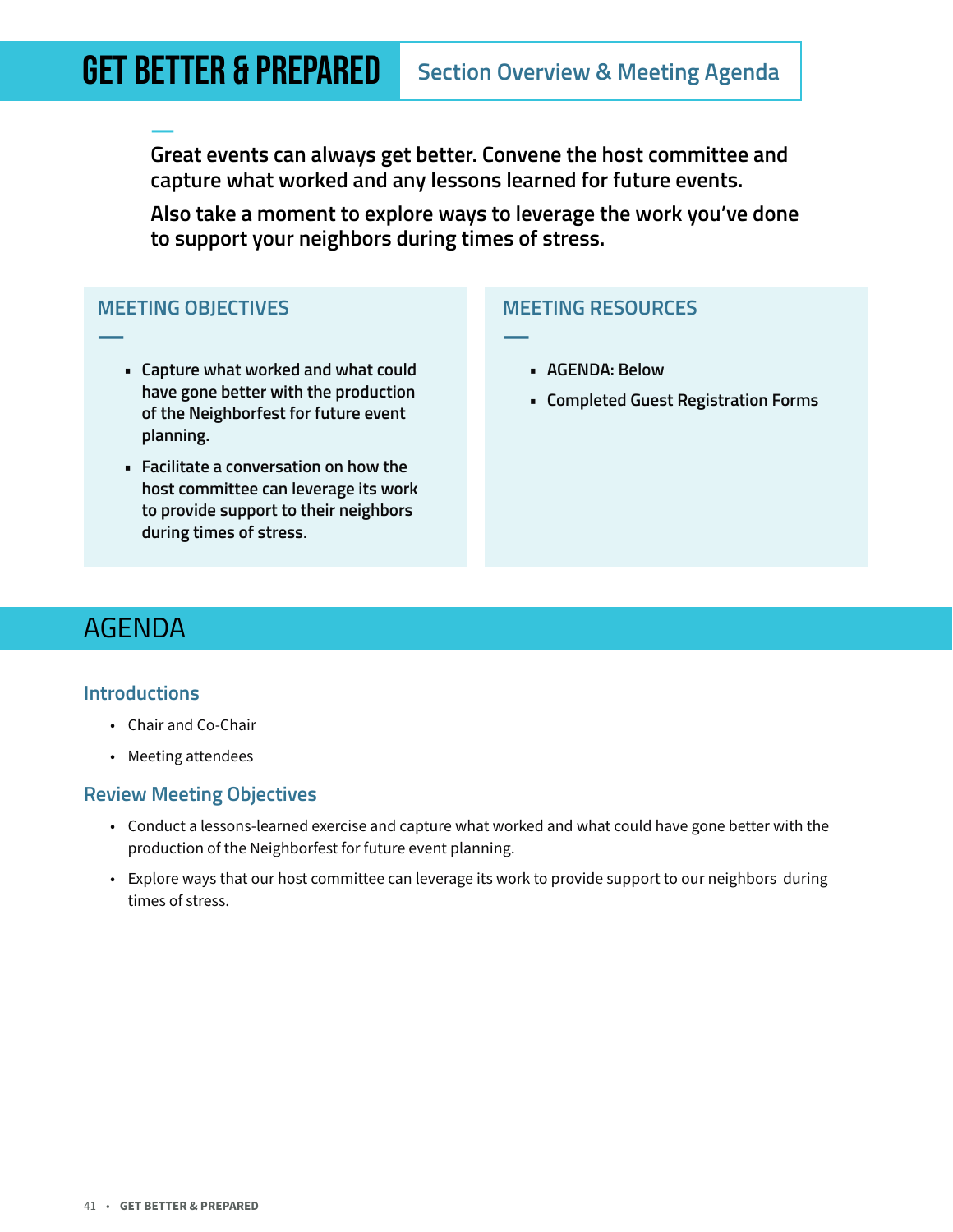#### **Lessons Learned Exercise**

**Facilitator Remarks** "The Neighborfest was a lot of fun; however, there are always ways to do a better job producing the next event. Let's take a moment and capture what worked and didn't work."

|                        | <b>EVENT PRODUCTION COMPONENT DATE / TIME / LOCATION</b>         |
|------------------------|------------------------------------------------------------------|
| <b>What worked</b>     |                                                                  |
|                        |                                                                  |
| What didn't work       |                                                                  |
|                        |                                                                  |
| <b>Lessons learned</b> |                                                                  |
|                        |                                                                  |
|                        | <b>EVENT PRODUCTION COMPONENT OUTREACH</b>                       |
| <b>What worked</b>     |                                                                  |
|                        |                                                                  |
| What didn't work       |                                                                  |
|                        |                                                                  |
| <b>Lessons learned</b> |                                                                  |
|                        |                                                                  |
|                        | <b>EVENT PRODUCTION COMPONENT FOOD SERVICE</b>                   |
| <b>What worked</b>     |                                                                  |
|                        |                                                                  |
| What didn't work       |                                                                  |
|                        |                                                                  |
| <b>Lessons learned</b> |                                                                  |
|                        |                                                                  |
| <b>What worked</b>     | <b>EVENT PRODUCTION COMPONENT ENTERTAINMENT &amp; ACTIVITIES</b> |
|                        |                                                                  |
| What didn't work       |                                                                  |
|                        |                                                                  |
| <b>Lessons learned</b> |                                                                  |
|                        |                                                                  |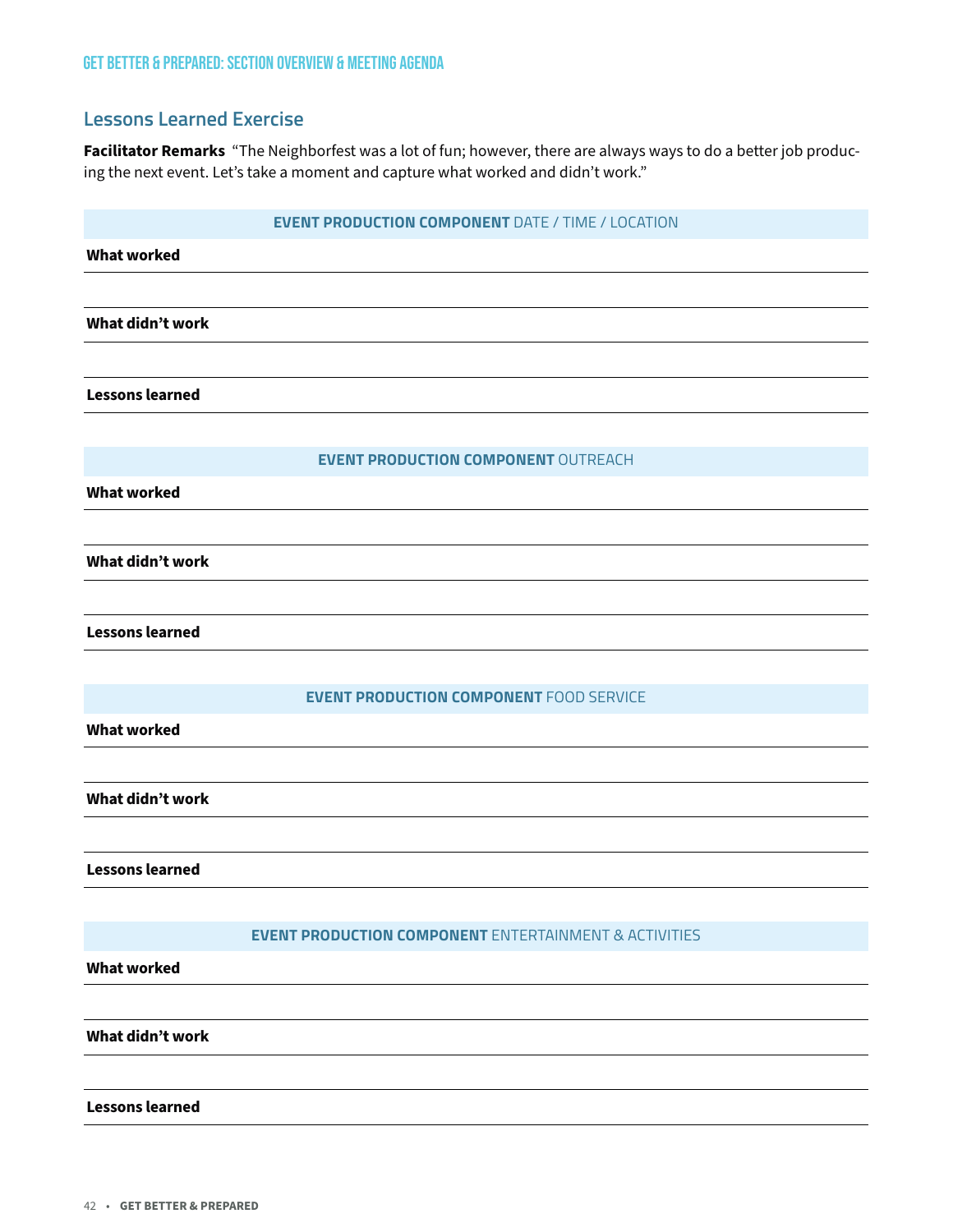#### **EVENT PRODUCTION COMPONENT** REGISTRATION & READINESS

#### **What worked**

**What didn't work**

**Lessons learned**

#### **EVENT PRODUCTION COMPONENT** OTHER

**What worked**

**What didn't work**

#### **Lessons learned**

• Once you've completed filling out the table above, summarize the lessons learned and verify you captured everything.

#### **Leveraging our work to help each other during times of stress.**

**Facilitator Remarks** "One of the reasons that I was excited to participate in the Neighborfest program is that it not only offers us guidance on how to host a great block party, but it is a proven way to build a safer, more connected community for times of stress."

#### **Review the guest registration forms and identify:**

- How many households have vulnerable members
- What resources people identified they had
- What skills people shared they had

#### **Types of challenges we could face**

**Facilitator Remarks** "What kind of public safety issues or disasters could happen on our block?"

#### **TYPES OF PUBLIC SAFETY ISSUES AND DISASTERS**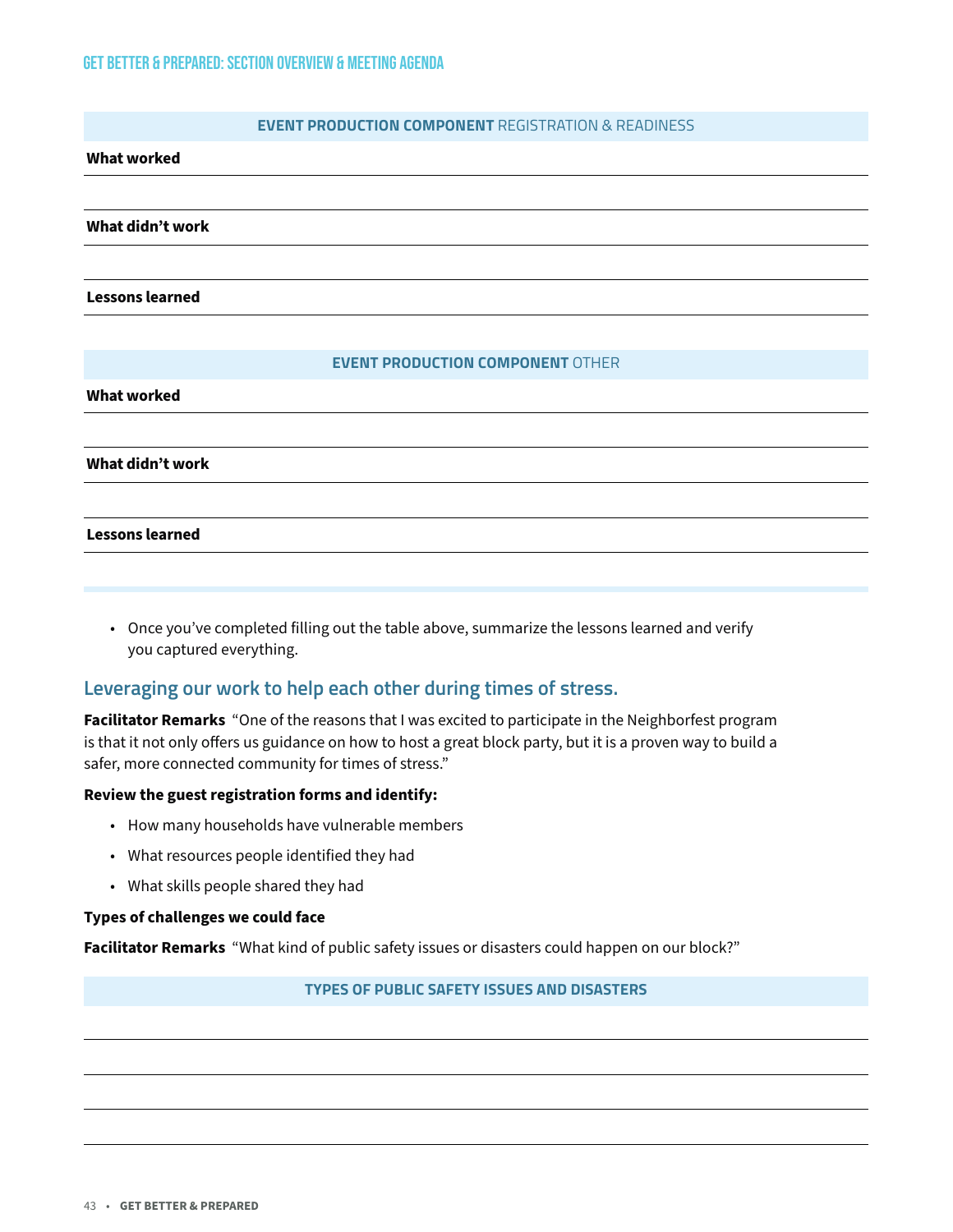#### GET better & prepared: Section Overview & Meeting Agenda

#### **Community needs during a disaster**

**• Facilitator Remarks** "If there was a big earthquake tomorrow and we lost electricity, natural gas, phone and internet service, and access to supermarkets, which of our neighbors would need help staying safe and healthy."

**TYPES OF NEIGHBORS (i.e., seniors, people who have disabilities, non-English speaking residents)** 

#### **How can our teams meet our community's needs**

**• Facilitator Remarks** "How could the teams we used to produce our event be repurposed to help our neighbors during a disaster."

| <b>TEAM</b>                          | Event Team's contribution to supporting their neighbors |
|--------------------------------------|---------------------------------------------------------|
| <b>FOODSERVICE</b>                   |                                                         |
| <b>ENTERTAINMENT</b><br>& ACTIVITIES |                                                         |
| <b>REGISTRATION</b>                  |                                                         |
| "DAY OF"<br><b>PRODUCTION</b>        |                                                         |
| <b>OTHER</b>                         |                                                         |

#### **How can our teams meet our community's needs**

**• Facilitator Remarks** "How can our team convene and work together to support our neighbors?"

**Ways our host committee can work together (i.e., meet in person, on zoom, email)**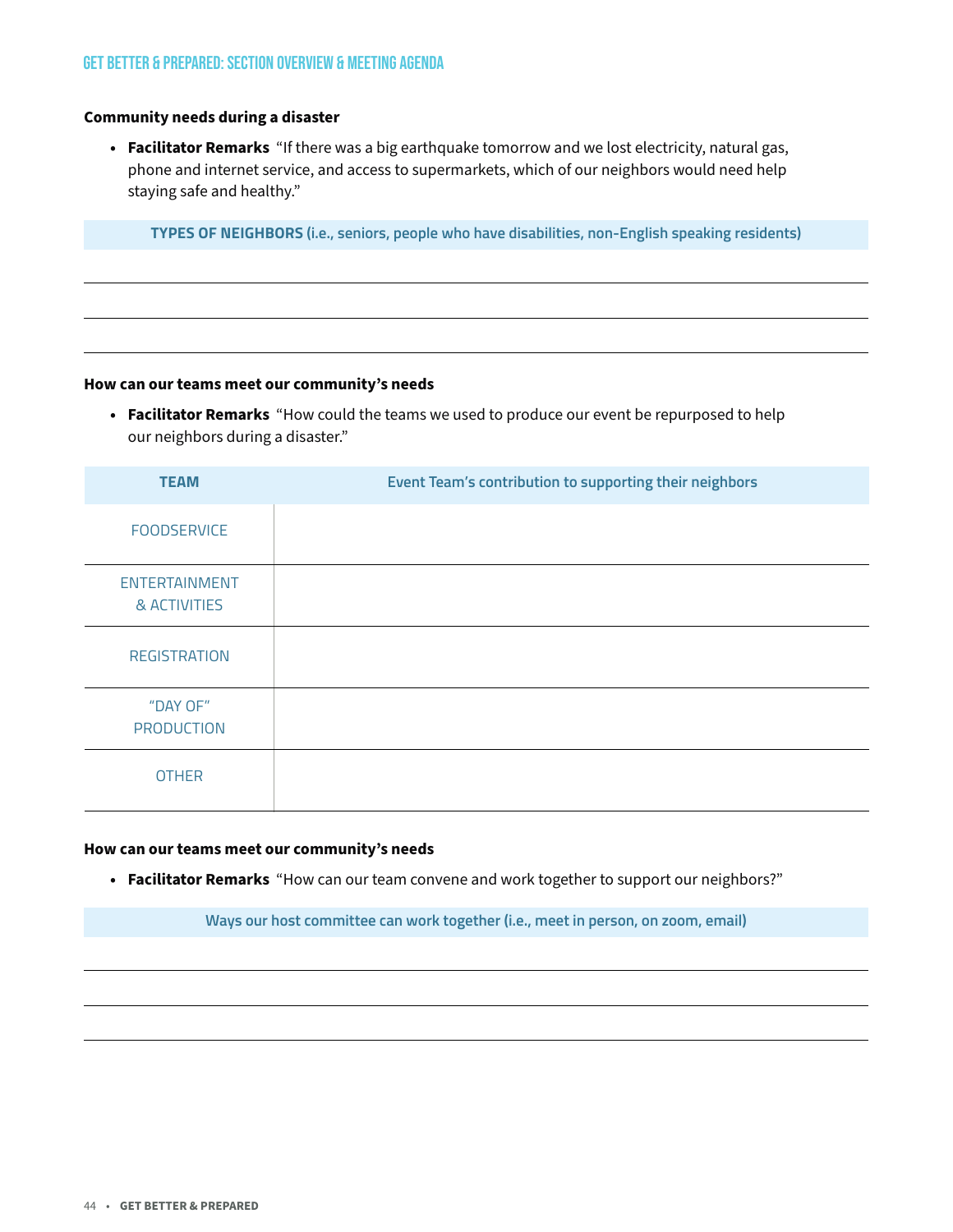#### **Following up with Neighborfest Guests**

**Facilitator Remarks** "We had a fantastic turnout for our event and we collected a lot of people's contact information. How should we follow up with them and thank them for coming and let them know how we want to support them moving forward with their safety needs."

#### **Follow-up tactics:**

- Send an email to everyone who attended.
- Drop off a note at their house.
- Both

#### **Follow-up messages to consider:**

- Thank you for attending, see you around the neighborhood.
- Safety and disaster preparedness are a top priority, here are some resources to consider for your household. - Sign up for AlertSF.
	- Links to, or attached, preparedness materials.
- If there is an incident that impacts our block, our host committee may reach out to see if your household is OK.

#### **Meeting Wrap-up**

**Facilitator Remarks** "Based on what we discussed today, it seems like our team is ready to leverage the connections, skills and resources that we collected hosting the Neighborfest to help our neighbors during times of stress.

"If there should be a need to come together on short notice and explore ways to work as a team to an incident, I will use the same systems we put in place for organizing our event to contact you.

"In the meantime, perhaps we should consider hosting another block party in the future. Do we want to try and produce one every year, or perhaps every two years?"

**Team's Responses**

"Thank you all again for doing such an amazing job this year and I look forward to working with you all again."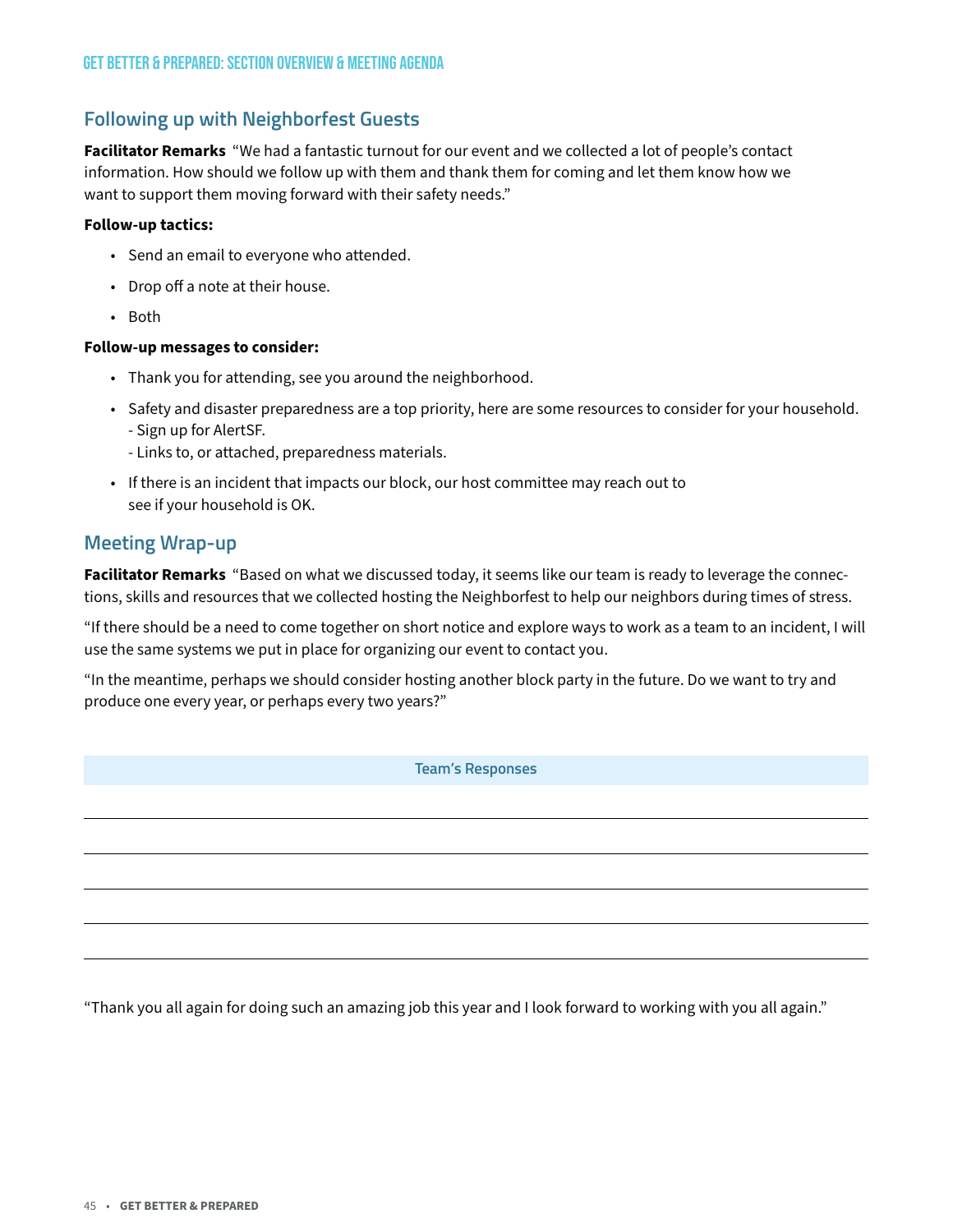## APPENDIX

- **Host Committee Tracking Doc**
- **Neighborfest Flyer/Three-Day Notice for Neighbors' Cars**
- **Food & Beverage Menu Worksheet**
- **Food Service Equipment & Supplies List**
- **Equipment, Supplies & Budget Form**
- **"Day of" Tasks & Timeline Worksheet**
- **Guest Sign in Sheet / Survey**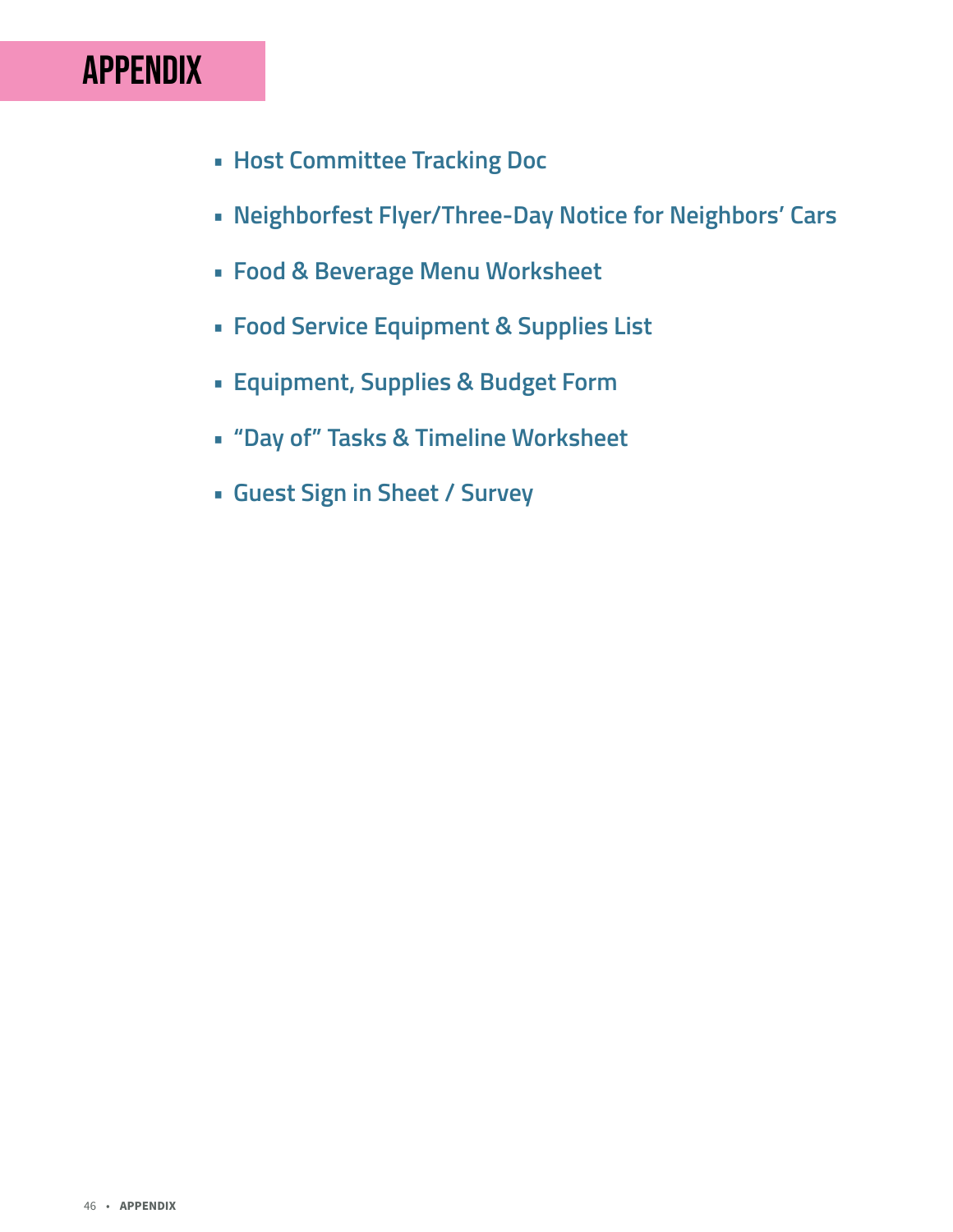## Host Committee Tracking Doc

Chair / Co-Chair Food service team Outreach team

| <b>NAME</b>                                                                                                                             | <b>NAME</b>                                                                                                                             |  |
|-----------------------------------------------------------------------------------------------------------------------------------------|-----------------------------------------------------------------------------------------------------------------------------------------|--|
| <b>EMAIL</b>                                                                                                                            | <b>EMAIL</b>                                                                                                                            |  |
| <b>PHONE</b>                                                                                                                            | <b>PHONE</b>                                                                                                                            |  |
| Chair / Co-Chair<br>Food service team<br>Outreach team<br>Activities team<br>Event production team<br>Registration team<br><b>NOTES</b> | Chair / Co-Chair<br>Food service team<br>Outreach team<br>Activities team<br>Event production team<br>Registration team<br><b>NOTES</b> |  |
| <b>NAME</b>                                                                                                                             | <b>NAME</b>                                                                                                                             |  |
| <b>EMAIL</b>                                                                                                                            | <b>EMAIL</b>                                                                                                                            |  |
| <b>PHONE</b>                                                                                                                            | <b>PHONE</b>                                                                                                                            |  |

| Activities team       | Activities team       |  |
|-----------------------|-----------------------|--|
| Event production team | Event production team |  |
| Registration team     | Registration team     |  |
| <b>NOTES</b>          | <b>NOTES</b>          |  |
|                       |                       |  |
| <b>NAME</b>           | <b>NAME</b>           |  |
| <b>EMAIL</b>          | <b>EMAIL</b>          |  |
| <b>PHONE</b>          | <b>PHONE</b>          |  |

Chair / Co-Chair Food service team Outreach team

| <b>PHONE</b>          |  |
|-----------------------|--|
| Chair / Co-Chair      |  |
| Food service team     |  |
| Outreach team         |  |
| Activities team       |  |
| Event production team |  |
| Registration team     |  |
| <b>NOTES</b>          |  |
|                       |  |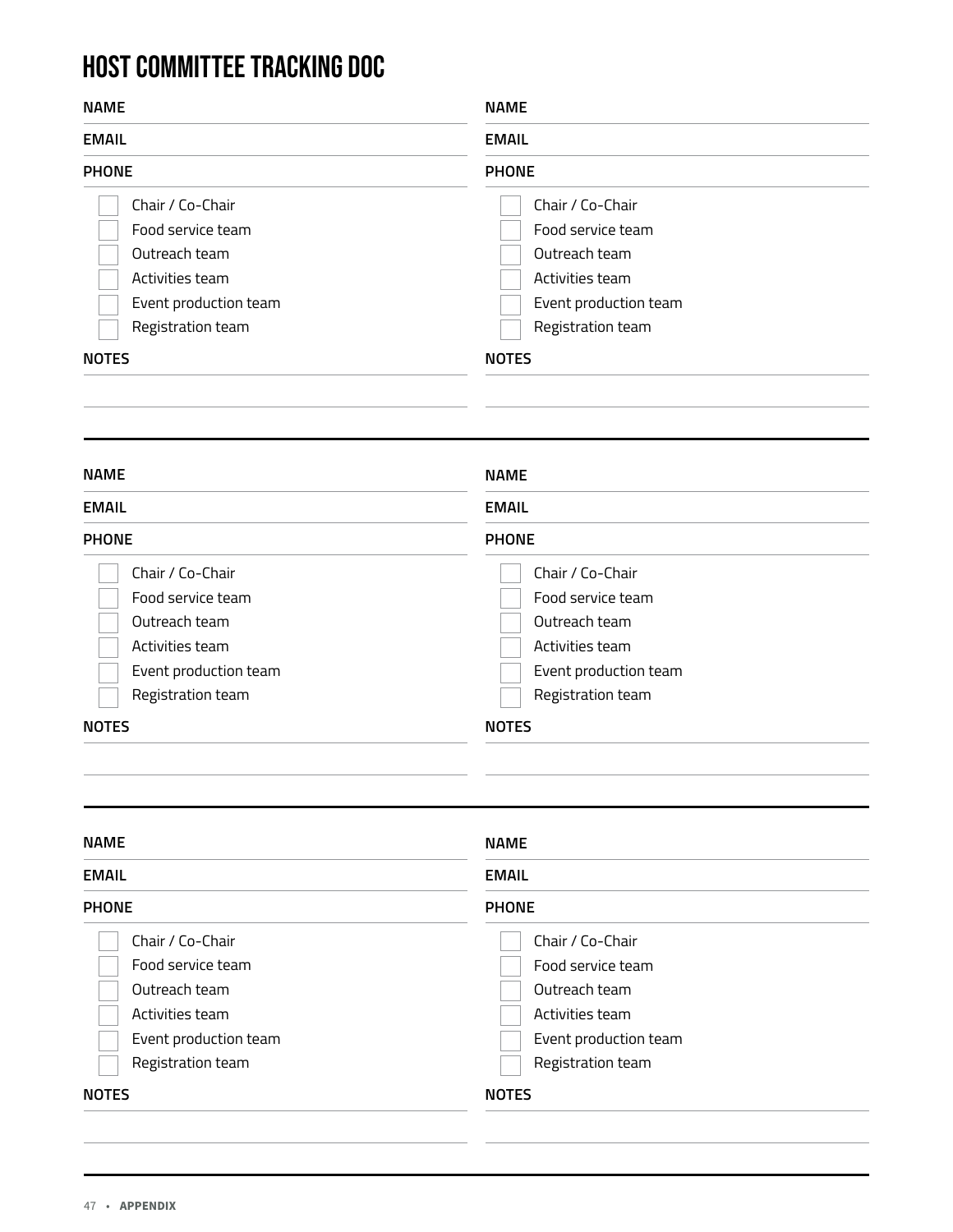# We Hope You'll Join Us For A BLOCK PARTY! NEIGHBORFEST

**When:**

**Where**

HELP THE COMMUNITY HAVE FUN! PLEASE MOVE YOUR CAR OFF THE STREET DURING the hours listed above.

For more information, contact: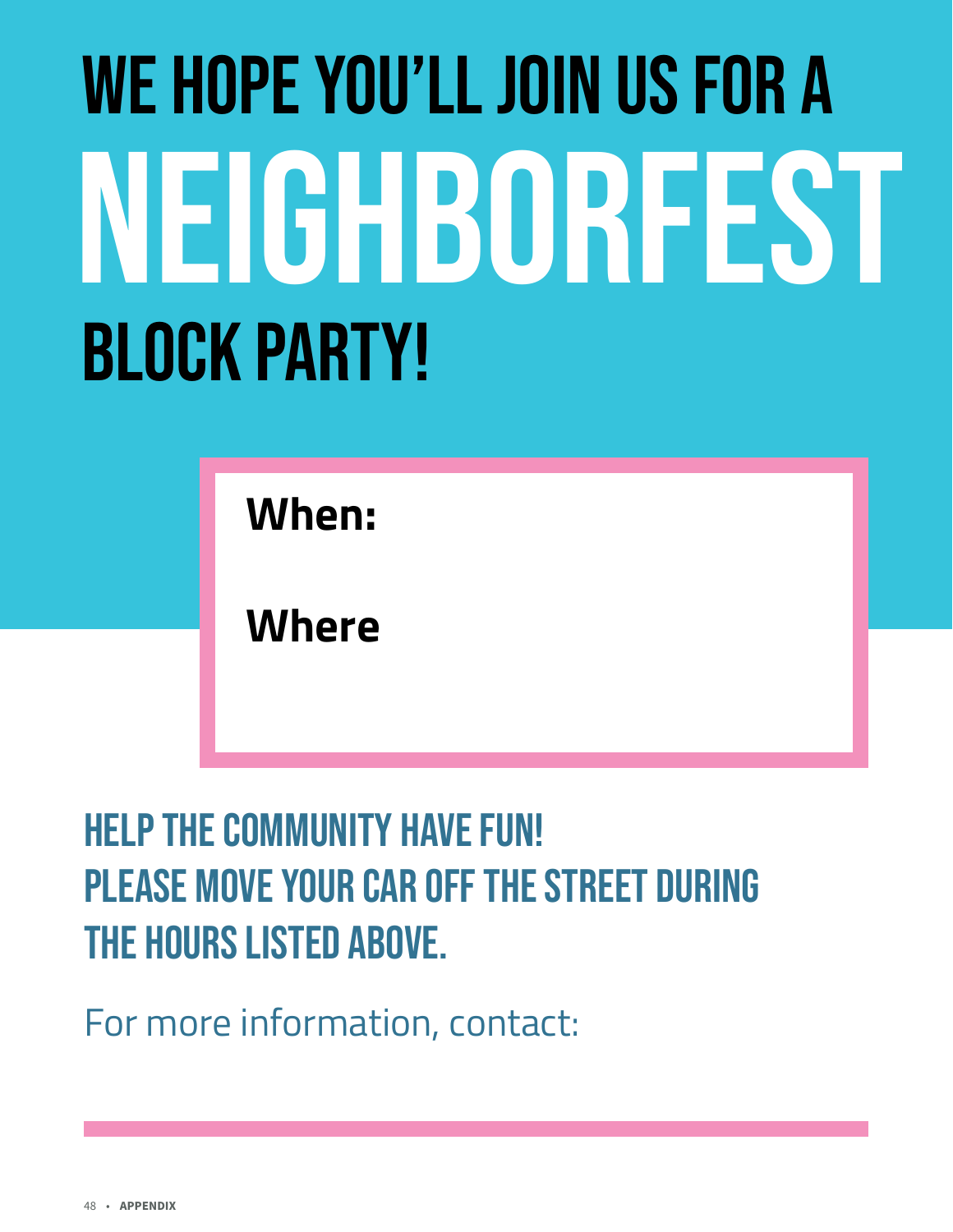## Food & Beverage Menu Worksheet

#### **Foodservice Food & Beverage Menu Form**

Food plays a huge role in the success of a Neighborfest. Some host committees decide to provide everything, some go with a potluck approach and others take a hybrid approach. Use the form below to track your Team's menu ideas.

| <b>APPETIZERS / SALADS: POTLUCK Y/N</b> |                                         |  |  |  |
|-----------------------------------------|-----------------------------------------|--|--|--|
| <b>ITEM</b>                             | <b>AMOUNT</b>                           |  |  |  |
| <b>TEAM LEAD</b>                        | <b>BUDGET COST</b>                      |  |  |  |
| <b>SOURCE</b>                           | <b>NOTES</b>                            |  |  |  |
|                                         | <b>APPETIZERS / SALADS: POTLUCK Y/N</b> |  |  |  |
| <b>ITEM</b>                             | <b>AMOUNT</b>                           |  |  |  |
| <b>TEAM LEAD</b>                        | <b>BUDGET COST</b>                      |  |  |  |
| <b>SOURCE</b>                           | <b>NOTES</b>                            |  |  |  |
|                                         | <b>APPETIZERS / SALADS: POTLUCK Y/N</b> |  |  |  |

| <b>ITEM</b>      | <b>AMOUNT</b>      |
|------------------|--------------------|
| <b>TEAM LEAD</b> | <b>BUDGET COST</b> |
| SOURCE           | <b>NOTES</b>       |

|                  | <b>MAIN ITEMS: POTLUCK Y/N</b> |
|------------------|--------------------------------|
| <b>ITEM</b>      | <b>AMOUNT</b>                  |
| <b>TEAM LEAD</b> | <b>BUDGET COST</b>             |
| <b>SOURCE</b>    | <b>NOTES</b>                   |
|                  |                                |
|                  | <b>MAIN ITEMS: POTLUCK Y/N</b> |

| <b>ITEM</b>      | <b>AMOUNT</b>      |  |
|------------------|--------------------|--|
| <b>TEAM LEAD</b> | <b>BUDGET COST</b> |  |
| <b>SOURCE</b>    | <b>NOTES</b>       |  |

|                  | <b>MAIN ITEMS: POTLUCK Y/N</b> |
|------------------|--------------------------------|
| <b>ITEM</b>      | <b>AMOUNT</b>                  |
| <b>TEAM LEAD</b> | <b>BUDGET COST</b>             |
| <b>SOURCE</b>    | <b>NOTES</b>                   |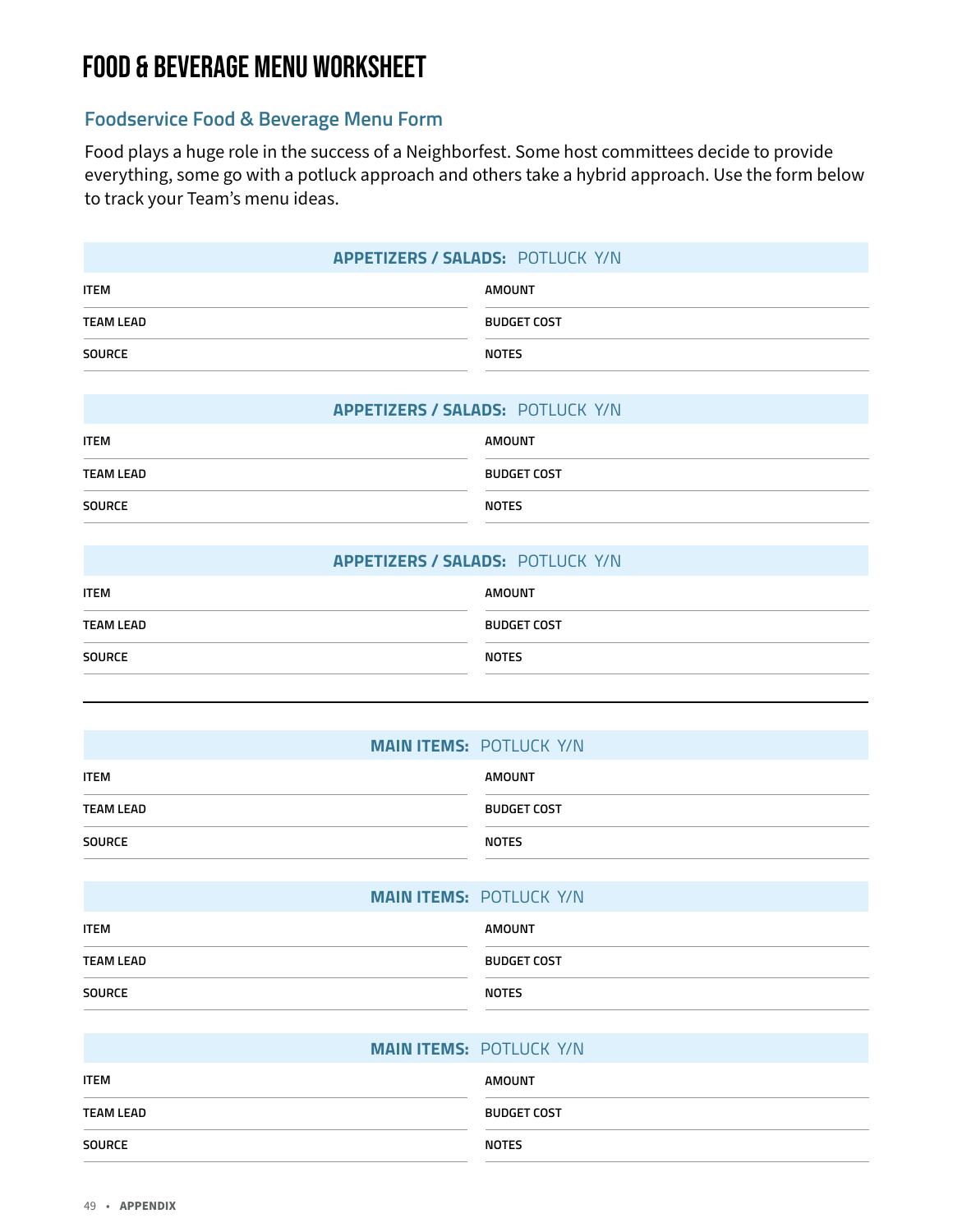## Food & Beverage Menu Worksheet

#### **Foodservice Food & Beverage Menu Form**

Food plays a huge role in the success of a Neighborfest. Some host committees decide to provide everything, some go with a potluck approach and others take a hybrid approach. Use the form below to track your Team's menu ideas.

|                  | <b>DESSERTS: POTLUCK Y/N</b> |
|------------------|------------------------------|
| <b>ITEM</b>      | <b>AMOUNT</b>                |
| <b>TEAM LEAD</b> | <b>BUDGET COST</b>           |
| SOURCE           | <b>NOTES</b>                 |
|                  | <b>DESSERTS: POTLUCK Y/N</b> |
| <b>ITEM</b>      | <b>AMOUNT</b>                |
| <b>TEAM LEAD</b> | <b>BUDGET COST</b>           |
| <b>SOURCE</b>    | <b>NOTES</b>                 |
|                  | <b>DESSERTS: POTLUCK Y/N</b> |
| <b>ITEM</b>      | <b>AMOUNT</b>                |
| <b>TEAM LEAD</b> | <b>BUDGET COST</b>           |
| <b>SOURCE</b>    | <b>NOTES</b>                 |
|                  |                              |

|                  | <b>BEVERAGES: POTLUCK Y/N</b> |
|------------------|-------------------------------|
| <b>ITEM</b>      | <b>AMOUNT</b>                 |
| <b>TEAM LEAD</b> | <b>BUDGET COST</b>            |
| <b>SOURCE</b>    | <b>NOTES</b>                  |
|                  |                               |
|                  | <b>BEVERAGES: POTLUCK Y/N</b> |

| <b>ITEM</b>      | <b>AMOUNT</b>      |
|------------------|--------------------|
| <b>TEAM LEAD</b> | <b>BUDGET COST</b> |
| <b>SOURCE</b>    | <b>NOTES</b>       |

|                  | <b>BEVERAGES: POTLUCK Y/N</b> |
|------------------|-------------------------------|
| <b>ITEM</b>      | <b>AMOUNT</b>                 |
| <b>TEAM LEAD</b> | <b>BUDGET COST</b>            |
| <b>SOURCE</b>    | <b>NOTES</b>                  |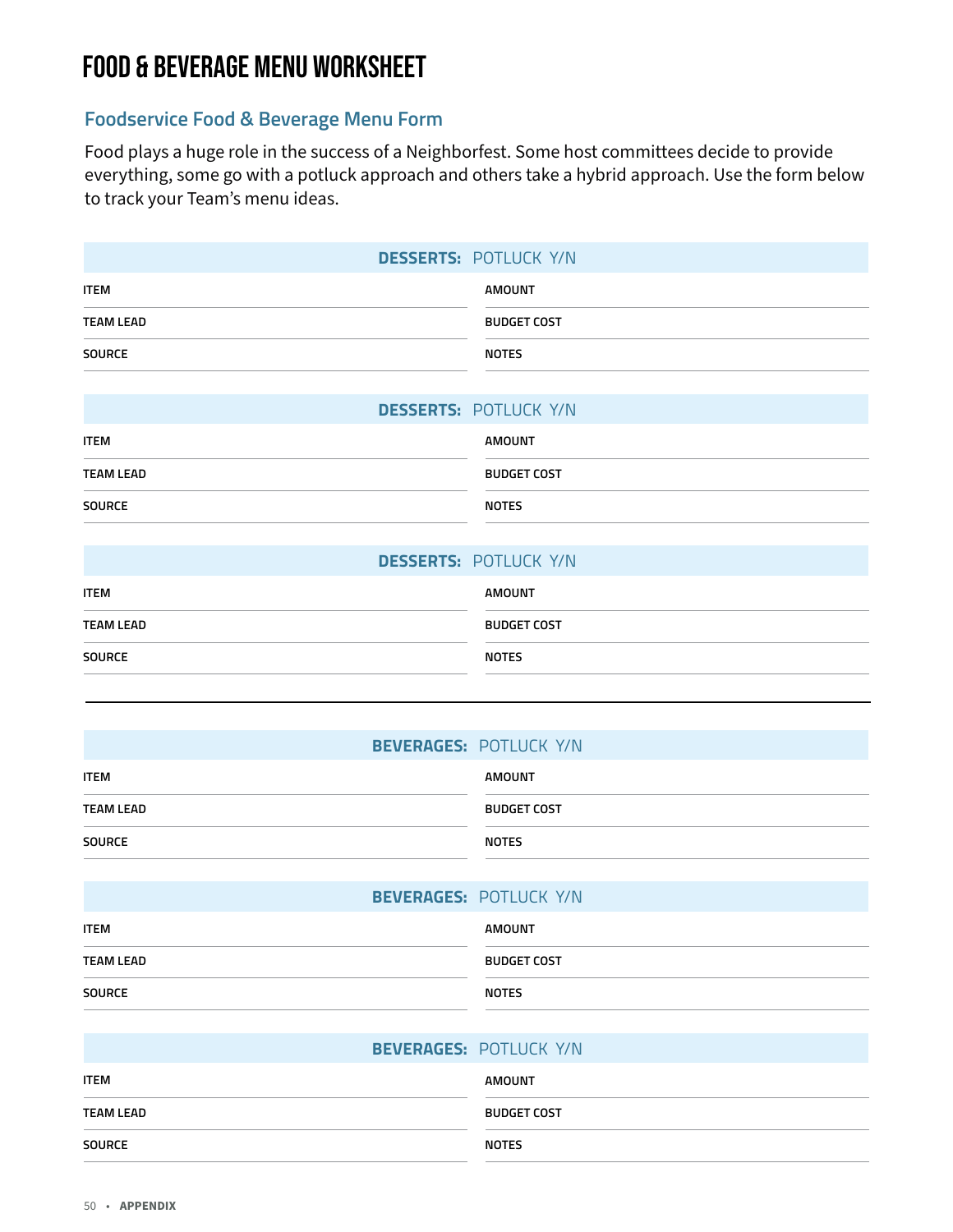## FOOD SERVICE EQUIPMENT & SUPPLIES CHECKLIST

#### **A successful foodservice always comes down to being organized.**

Use the checklist below to be sure you capture everything you'll need so that we won't be scrambling for items on the day of the Neighborfest.

| <b>GRILLING STATION: GRILL</b>                                                                                                                                                                                                                                                       | <b>GRILLING STATION: FOOD SERVICE</b>                                                                                                                                                                                                                                                                            |  |  |
|--------------------------------------------------------------------------------------------------------------------------------------------------------------------------------------------------------------------------------------------------------------------------------------|------------------------------------------------------------------------------------------------------------------------------------------------------------------------------------------------------------------------------------------------------------------------------------------------------------------|--|--|
| <b>AMOUNT NEEDED</b><br><b>GRILL</b><br><b>TABLE</b><br><b>TEAM LEAD</b><br><b>CUTTING BOARD</b><br><b>SANITIZING BUCKET</b><br><b>SOURCE</b><br><b>COOLER</b><br><b>FOR INGREDIENTS</b><br><b>TOWELS</b><br><b>BUDGET / COST</b><br><b>UTENSILS</b><br><b>OTHER</b><br><b>NOTES</b> | <b>AMOUNT NEEDED</b><br><b>TABLES</b><br><b>TABLE CLOTHS</b><br><b>TEAM LEAD</b><br><b>SERVING PLATTERS</b><br><b>CHAFFING DISHES</b><br><b>SOURCE</b><br><b>SERVICE UTENSILS</b><br><b>PLATES</b><br><b>SILVERWARE</b><br><b>BUDGET / COST</b><br><b>NAPKINS</b><br><b>CONDIMENTS</b><br><b>NOTES</b><br>OTHER: |  |  |

| <b>GRILLING STATION: BEVERAGE STATION</b>    |                                          | <b>GRILLING STATION: WASTE</b>                                   |                                          |  |  |
|----------------------------------------------|------------------------------------------|------------------------------------------------------------------|------------------------------------------|--|--|
| <b>COOLER</b><br>ICE<br><b>BOTTLE OPENER</b> | <b>AMOUNT NEEDED</b><br><b>TEAM LEAD</b> | <b>GARBAGE CAN</b><br><b>COMPOST CAN</b><br><b>RECYCLING CAN</b> | <b>AMOUNT NEEDED</b><br><b>TEAM LEAD</b> |  |  |
|                                              | <b>SOURCE</b>                            |                                                                  | <b>SOURCE</b>                            |  |  |
|                                              | <b>BUDGET / COST</b>                     |                                                                  | <b>BUDGET / COST</b>                     |  |  |
|                                              | <b>NOTES</b>                             |                                                                  | <b>NOTES</b>                             |  |  |
|                                              |                                          |                                                                  |                                          |  |  |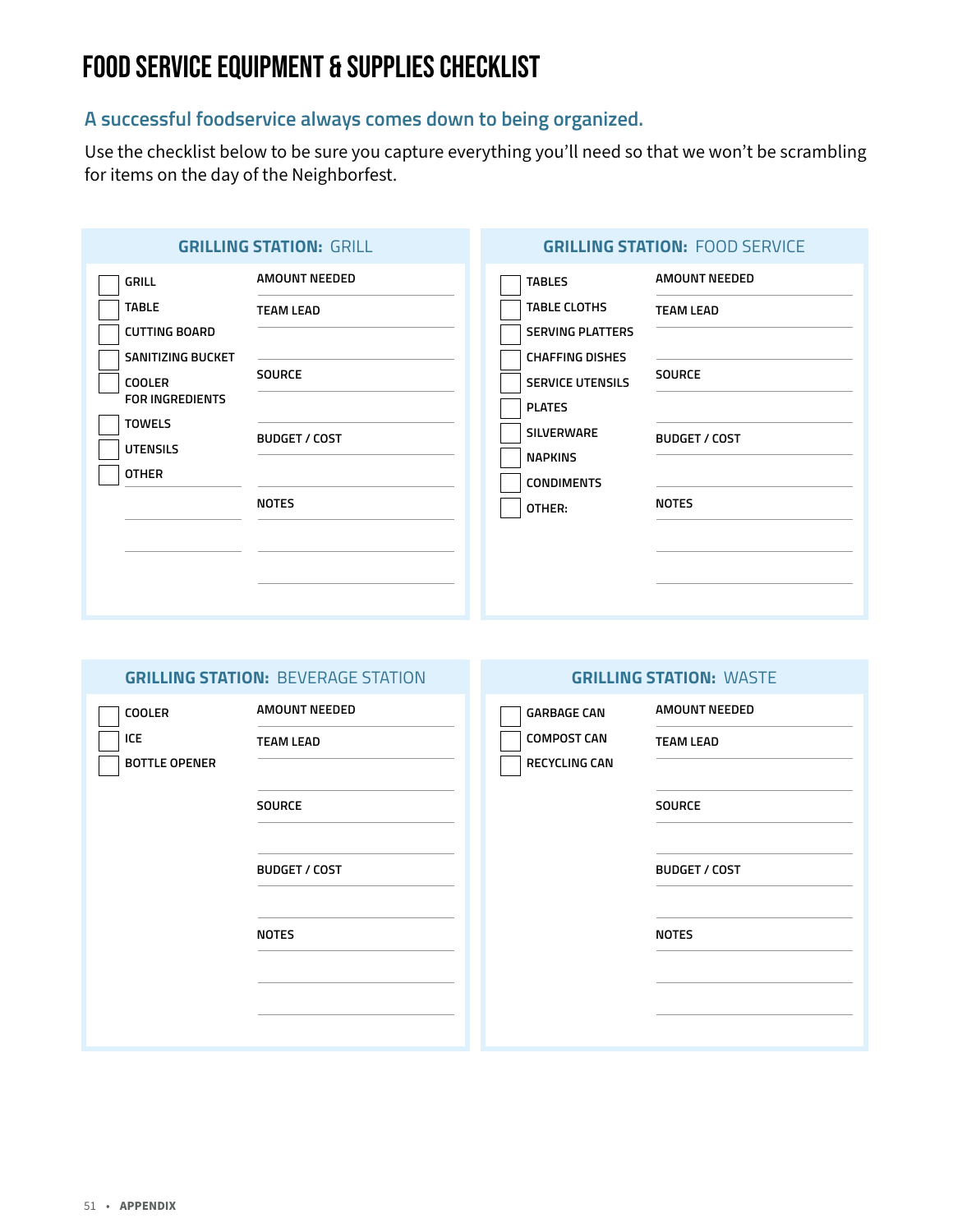## Neighborfest Equipment, Supplies & Budget Form

#### **Block parties need three ingredients; people, food and "stuff."**

The "stuff" comes in the form of everything from banquet tables to chairs. Each Neighborfest Team will need to identify what they need, where they'll get it and if there will be a cost. Use the tracking doc below during your planning process to be sure you don't forget anything.

| <b>ITEM</b> | <b>TEAM LEAD</b> | <b>SOURCE</b> | WHEN DO WE WANT IT | <b>COST</b> | <b>NOTES</b> |
|-------------|------------------|---------------|--------------------|-------------|--------------|
|             |                  |               |                    |             |              |
|             |                  |               |                    |             |              |
|             |                  |               |                    |             |              |
|             |                  |               |                    |             |              |
|             |                  |               |                    |             |              |
|             |                  |               |                    |             |              |
|             |                  |               |                    |             |              |
|             |                  |               |                    |             |              |
|             |                  |               |                    |             |              |
|             |                  |               |                    |             |              |
|             |                  |               |                    |             |              |
|             |                  |               |                    |             |              |
|             |                  |               |                    |             |              |
|             |                  |               |                    |             |              |
|             |                  |               |                    |             |              |
|             |                  |               |                    |             |              |
|             |                  |               |                    |             |              |
|             |                  |               |                    |             |              |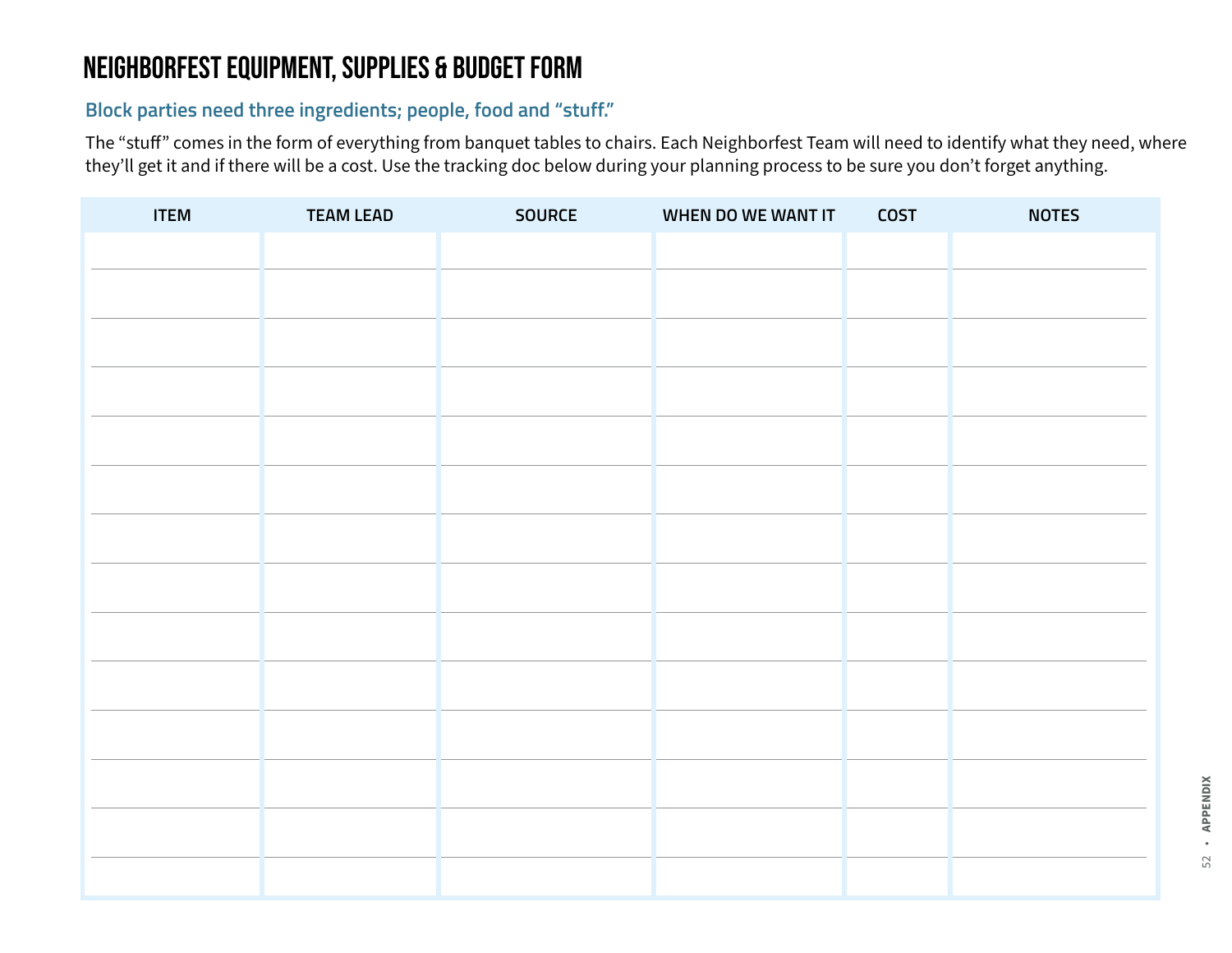## "Day of" Tasks & Timeline Worksheet

#### **Neighborfest "Day of" Tasks & Timeline Form**

On the day of the Neighborfest, coordinating the timing of activities is essential to hosting a fun and safe event. Use the worksheet below to identify what should be happening when.

#### **General Event Data:**

| <b>ACTION</b>                 | <b>TIME</b> | <b>NOTES</b> |
|-------------------------------|-------------|--------------|
| <b>SET-UP START TIME</b>      |             |              |
| <b>BLOCK PARTY START TIME</b> |             |              |
| <b>BLOCK PARTY END TIME</b>   |             |              |
| <b>BREAKDOWN END TIME</b>     |             |              |

#### **General Event Data:**

| <b>TASK</b>                     | <b>OWNER</b> | <b>TIME</b> | <b>NOTES</b>             |
|---------------------------------|--------------|-------------|--------------------------|
| Set up Barricades (SAMPLE TASK) | Ed           | IO AM       | Get barricades from Jane |
|                                 |              |             |                          |
|                                 |              |             |                          |
|                                 |              |             |                          |
|                                 |              |             |                          |
|                                 |              |             |                          |
|                                 |              |             |                          |
|                                 |              |             |                          |
|                                 |              |             |                          |
|                                 |              |             |                          |
|                                 |              |             |                          |
|                                 |              |             |                          |